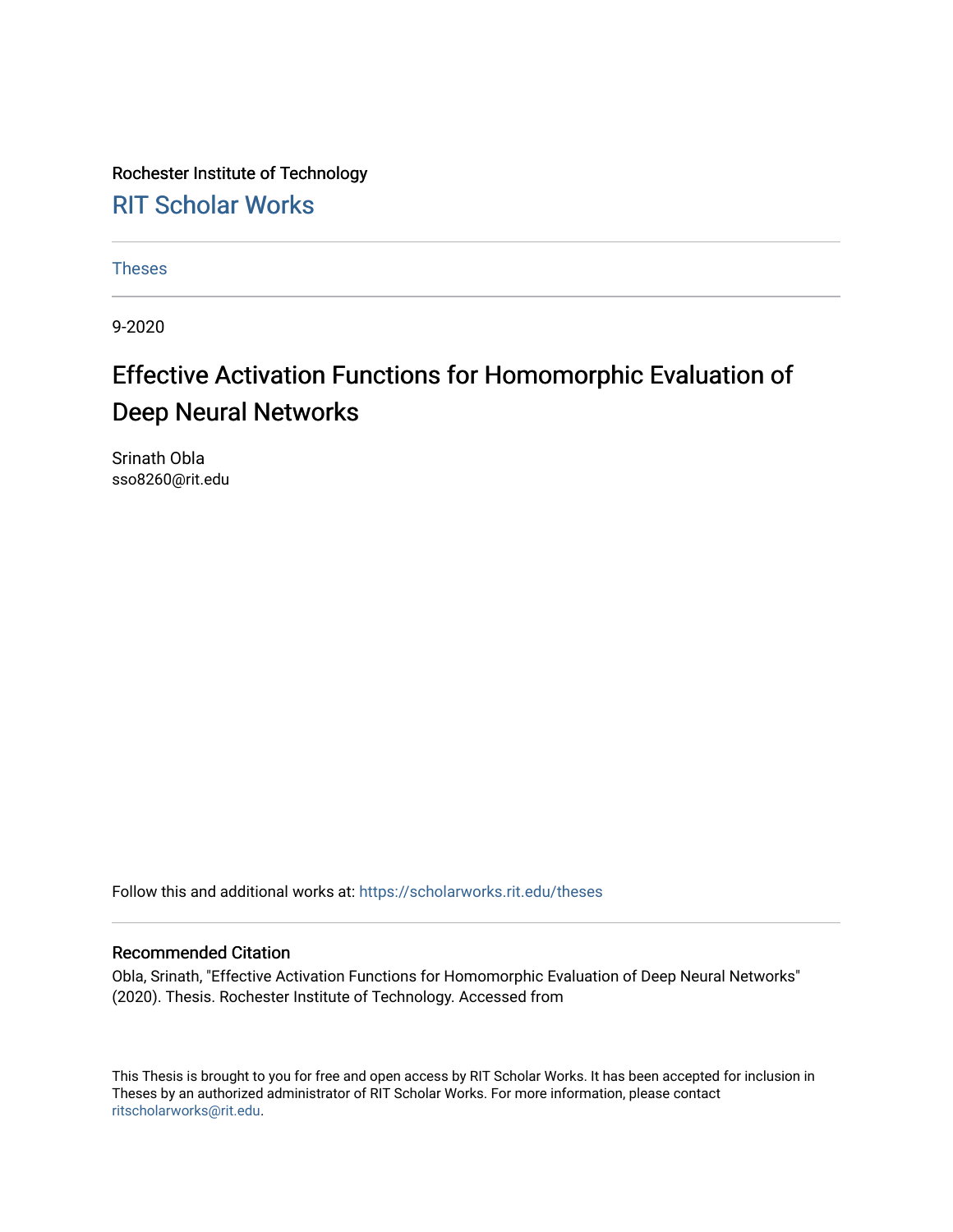# Effective Activation Functions for Homomorphic Evaluation of Deep Neural Networks

by

Srinath Obla

### THESIS

Presented to the Faculty of the Department of Computer Science Golisano College of Computer and Information Sciences Rochester Institute of Technology

> in Partial Fulfillment of the Requirements for the Degree of

Master of Science in Computer Science

## Rochester Institute of Technology

September 2020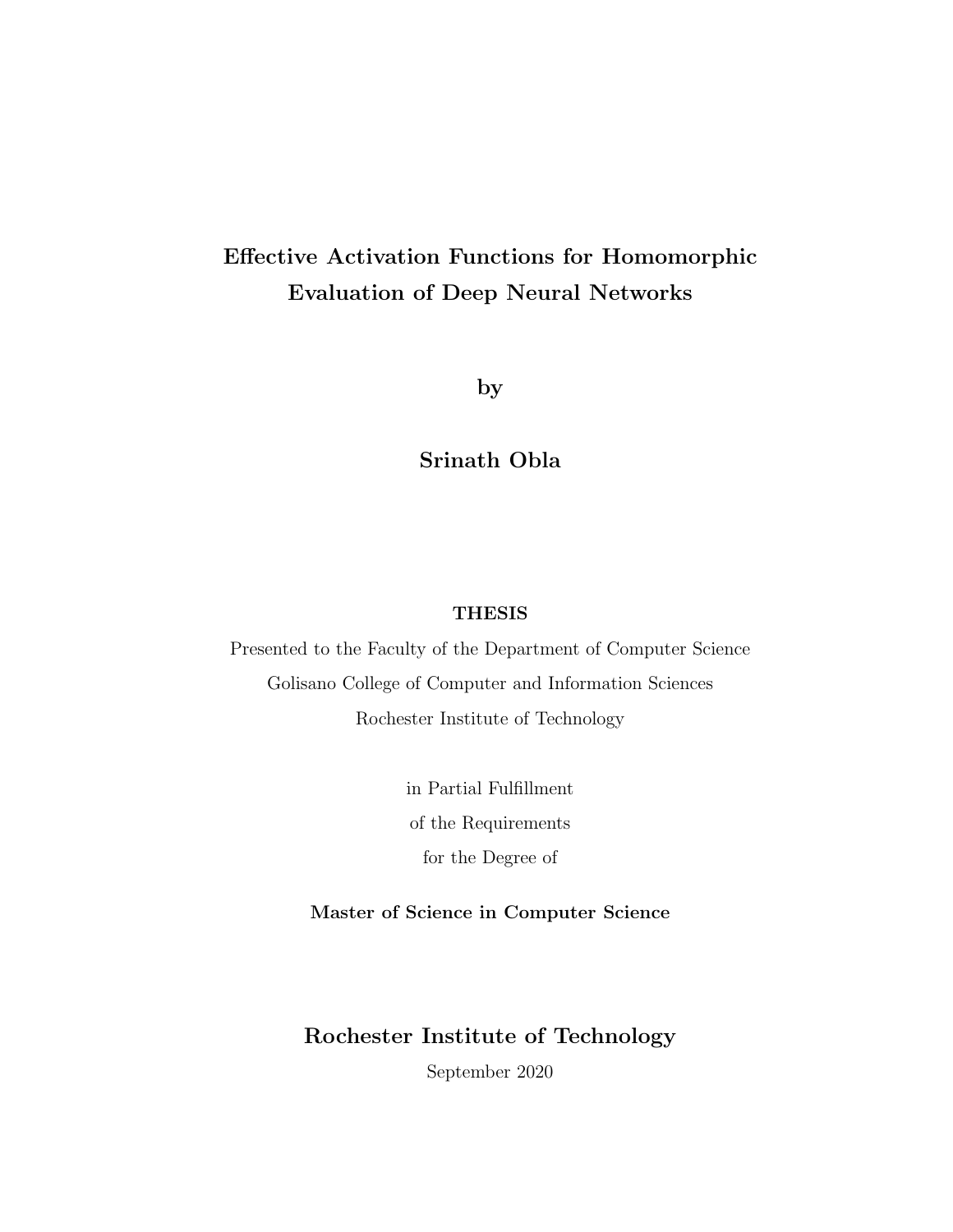# Acknowledgments

Looking back, working on this research has been an incredible journey and has taught me just as much as all the other courses combined, if not more. There are many I would like to thank without whom, I would not have been able to present these results.

Firstly, I owe my deepest gratitude to my Advisor, Dr. Peizhao Hu for his immense support, direction and patience. His guidance enabled me to push through roadblocks, publish my research and culminate this thesis. I would also like to offer my thanks to Dr. Ifeoma Nwogu for her suggestions and support in analyzing my experiment results. Many thanks to Dr. Stanislaw Radziszowski and Dr. Yu Kong for their help, feedback and for being on my committee.

I received generous support from my colleagues at RIT; Discussions with Viktoria Koscinski and Xinghan Gong have been very insightful and their support in collecting data and the necessary mathematical background has been invaluable. I have also had the constant aid and encouragement from Cindy Wolfer as my Graduate Advisor without which, this thesis would not have concluded. Special thanks to Dr. Hans-Peter Bischof for his support.

My deepest appreciation to those close to me who cheered on regardless of the ups and downs; Especially, Pratishta Rao for her steadfast belief in me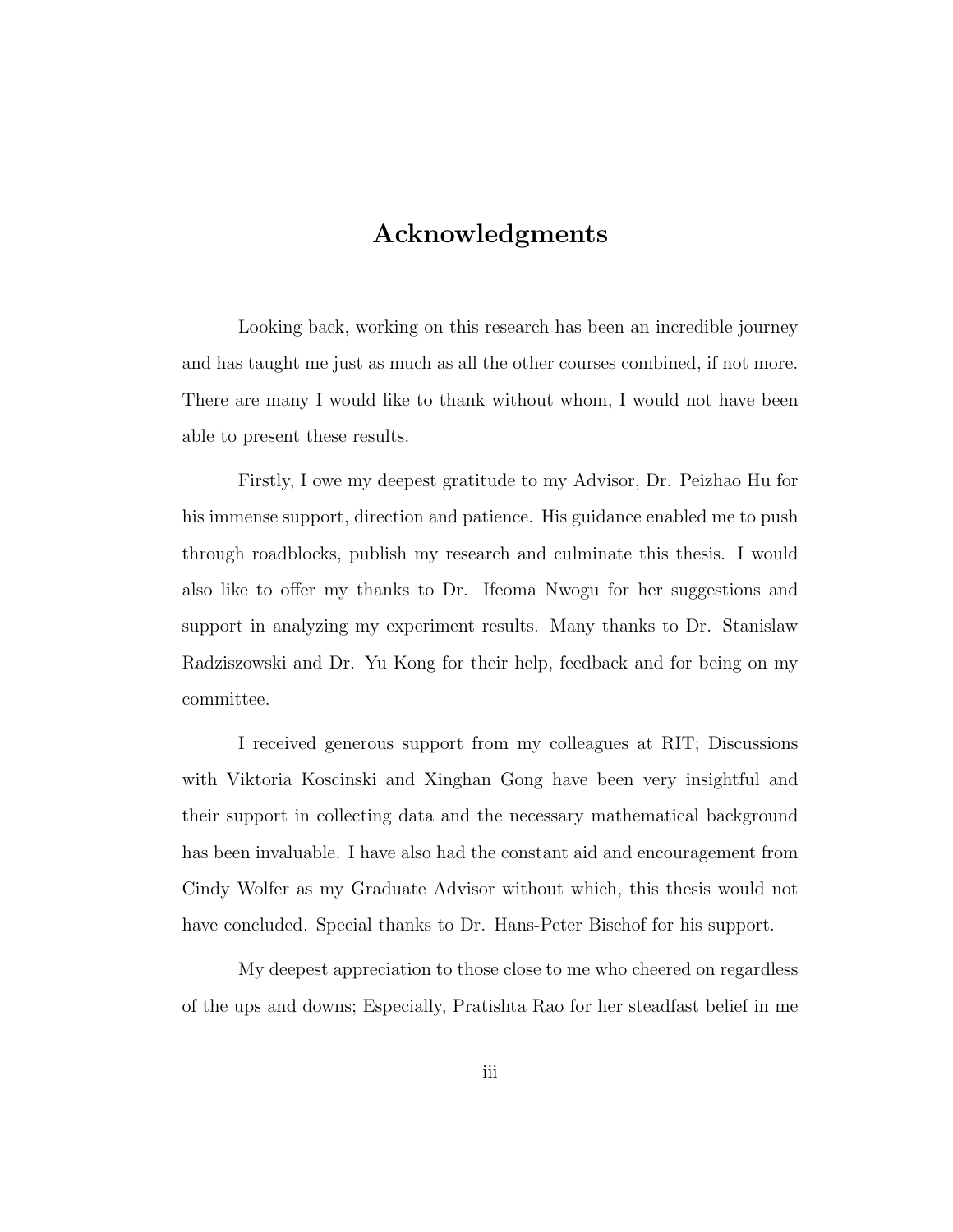and her constant support for every late night experiment run, and Abishai Dmello, for his vital comments and suggestions.

Finally, I owe my deepest gratitude to my parents, Srikumar and Rajashree Obla, and my sister, Harini Obla. It is only because of their support, sacrifice and hard work that I had the opportunity to pursue and complete my thesis.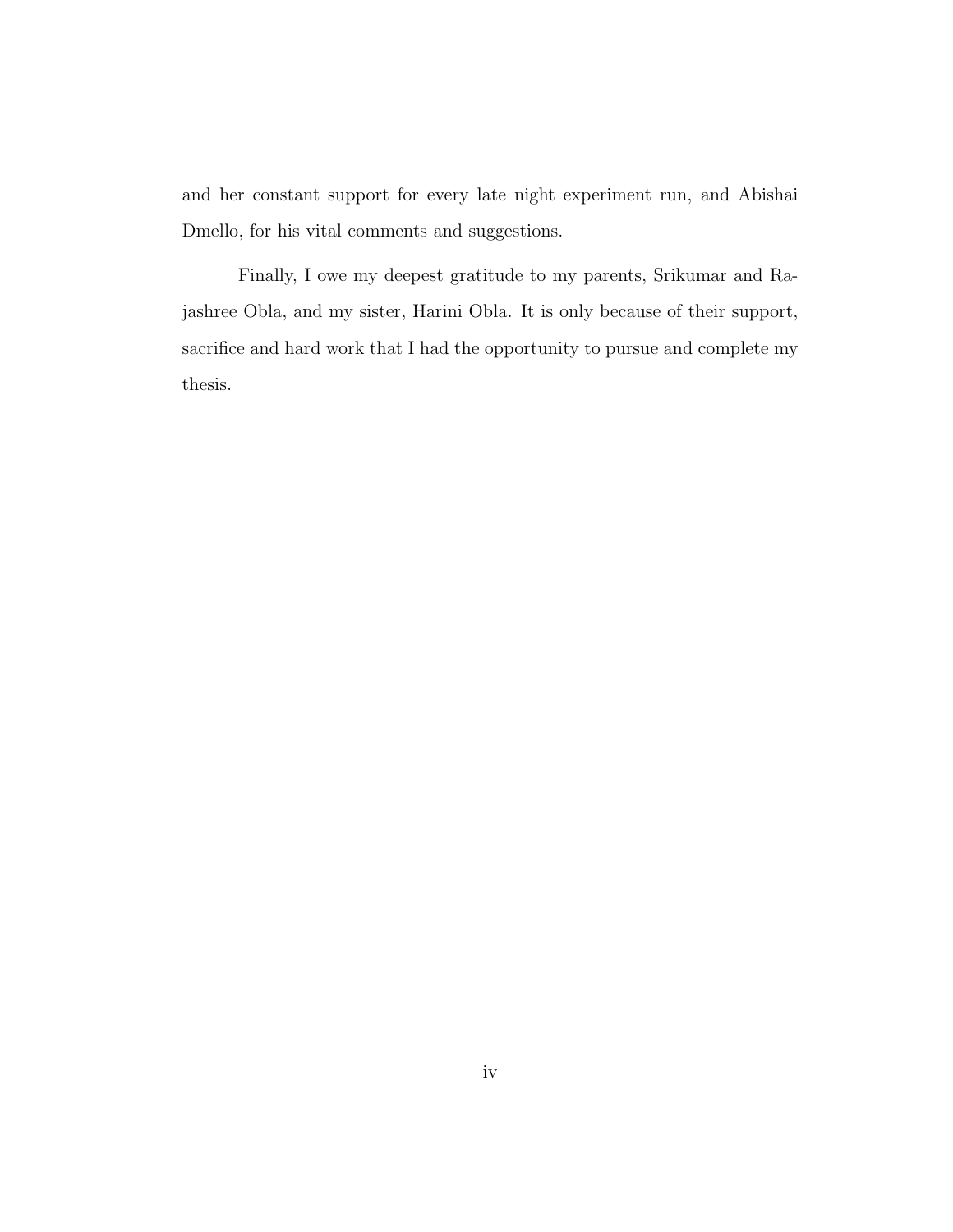#### Abstract

# Effective Activation Functions for Homomorphic Evaluation of Deep Neural Networks

Srinath Obla, M.S. Rochester Institute of Technology, 2020

Supervisor: Dr. Peizhao Hu

CryptoNets and subsequent work have demonstrated the capability of homomorphic encryption (HE) in the applications of private artificial intelligence (AI). While convolutional neural networks (CNNs) are primarily composed of linear functions which can be homomorphically evaluated, layers such as the activation layer are non-linear and cannot be homomorphically evaluated. One of the most commonly used alternatives is approximating these non-linear functions using low-degree polynomials. However, it is difficult to generate efficient approximations and often, dataset specific improvements are required. This thesis presents a systematic method to construct HE-friendly activation functions for CNNs. We first determine the key properties in a good activation function that contribute to performance by analyzing commonly used functions such as Rectified Linear Units (ReLU) and Sigmoid. We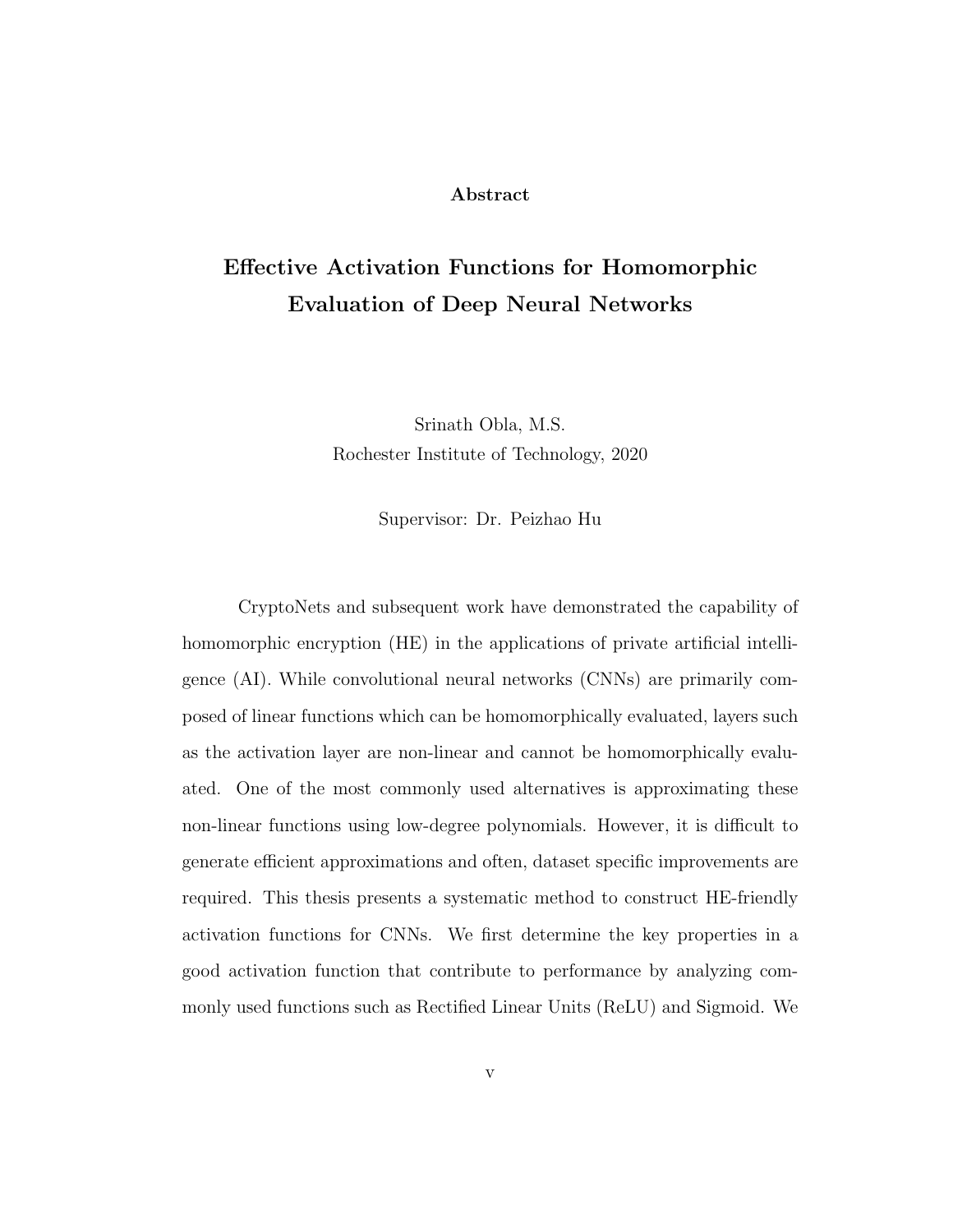then analyse the inputs to the activation layer and search for an optimal range of approximation for the polynomial activation. Based on our findings, we propose a novel weighted polynomial approximation method tailored to this input distribution. Finally, we demonstrate effectiveness and robustness of our method using three datasets; MNIST, FMNIST, CIFAR-10.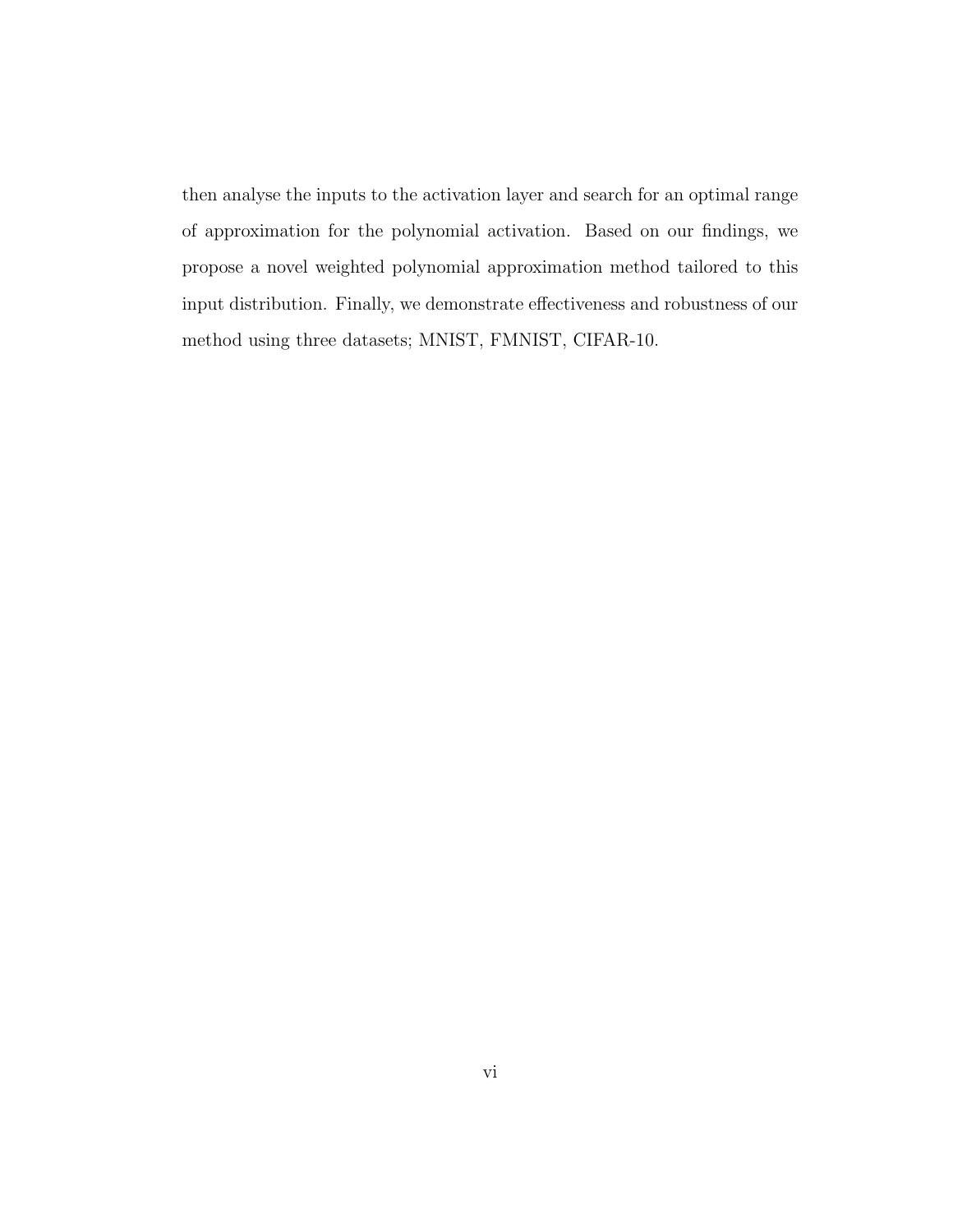# Table of Contents

| Acknowledgments                 |       |                         |                                                            | iii            |
|---------------------------------|-------|-------------------------|------------------------------------------------------------|----------------|
| Abstract                        |       |                         |                                                            | V              |
| List of Tables                  |       |                         |                                                            | ix             |
| List of Figures                 |       |                         |                                                            | X              |
|                                 |       | Chapter 1. Introduction |                                                            | $\mathbf{1}$   |
| $1.1\,$                         |       |                         | HE-friendly alternatives for non-polynomial functions      | $\overline{2}$ |
| 1.2                             |       |                         |                                                            | $\overline{4}$ |
|                                 |       | Chapter 2. Background   |                                                            | 6              |
| 2.1                             |       |                         |                                                            | 6              |
|                                 |       |                         | 2.1.1 Convolutional Neural Networks                        | 6              |
|                                 |       |                         | 2.1.1.1 Convolutional layer $(CONV)$                       | $\overline{7}$ |
|                                 |       | 2.1.1.2                 | Batch normalization layer (BAT)                            | 8              |
|                                 |       | 2.1.1.3                 | Activation layer $(ACT)$                                   | 9              |
|                                 |       |                         | 2.1.1.4 Pooling layer (POOL) $\ldots \ldots \ldots \ldots$ | 11             |
|                                 |       | 2.1.1.5                 | Fully Connected layer (FC)                                 | 12             |
|                                 |       | 2.1.1.6                 | Softmax layer (SOFTMAX)                                    | 12             |
| Homomorphic Encryption<br>2.1.2 |       |                         | 13                                                         |                |
|                                 | 2.1.3 |                         | Approximating functions using polynomials $\ldots \ldots$  | 15             |
|                                 |       | 2.1.3.1                 | Taylor expansion                                           | 15             |
|                                 |       | 2.1.3.2                 | Best uniform approximation                                 | 16             |
|                                 |       |                         | 2.1.3.3 Best squares approximation                         | 16             |
| 2.2                             |       |                         |                                                            | 18             |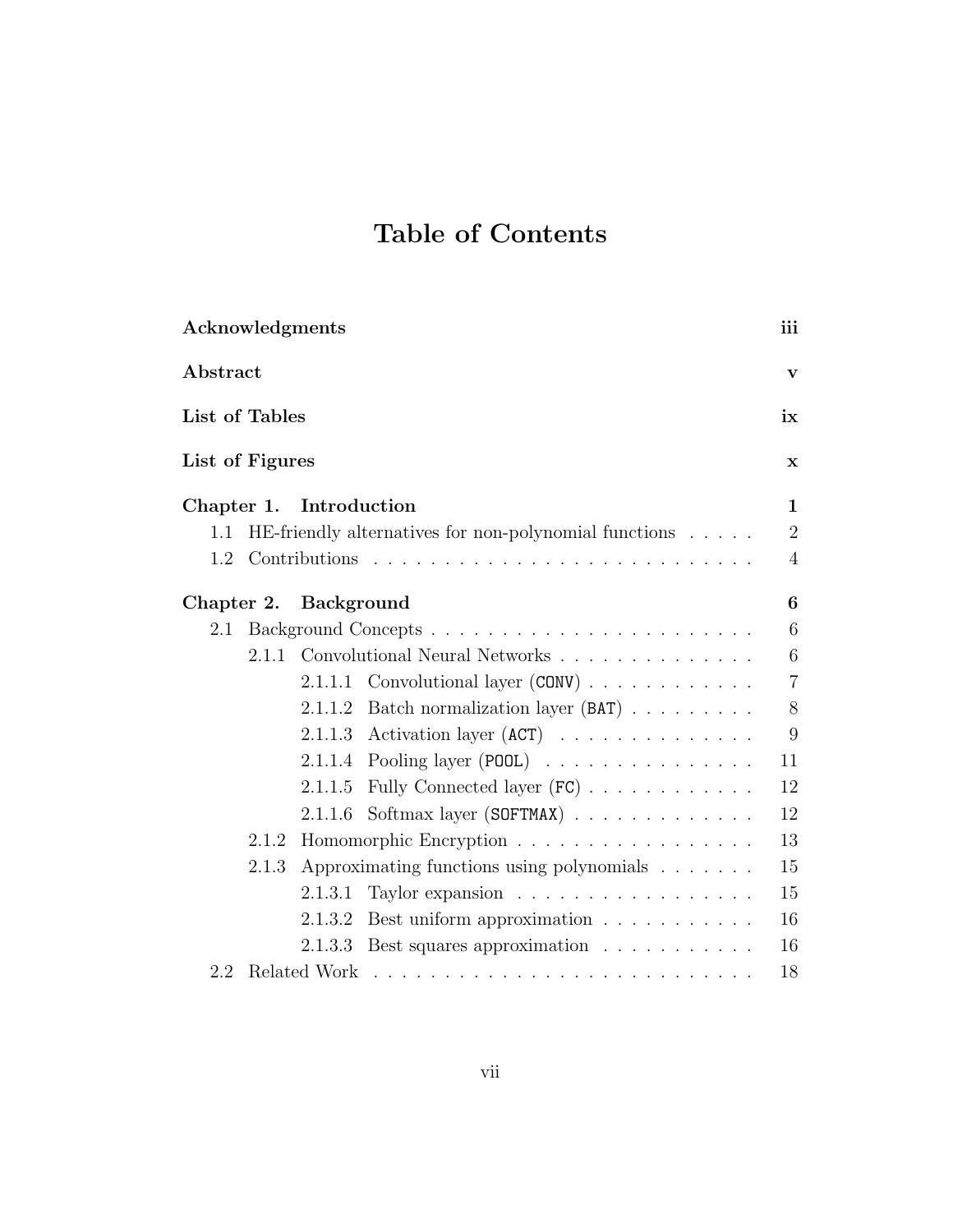| Chapter 3.          | Analysis                                                             | 21 |
|---------------------|----------------------------------------------------------------------|----|
| 3.1                 | Analysing rectified linear units as activations                      | 21 |
| 3.2                 | Analysing inputs to the activation function                          | 23 |
| $3.3\,$             | Analysing effective activation functions                             | 27 |
| 3.3.1               |                                                                      | 27 |
| 3.3.2               |                                                                      | 28 |
| 3.3.3               |                                                                      | 28 |
| 3.3.4               |                                                                      | 29 |
| 3.3.5               |                                                                      | 30 |
| 3.3.6               |                                                                      | 30 |
| Chapter 4.          | <b>Proposed Solution</b>                                             | 33 |
| 4.1                 | Training with multiple polynomial activations $\ldots \ldots \ldots$ | 33 |
| 4.2                 | Weighted Polynomial approximations                                   | 35 |
| 4.3                 | Discovering the optimal range for a dataset $\dots \dots \dots$      | 38 |
| Chapter 5.          | <b>Evaluation and Results</b>                                        | 40 |
| 5.1                 | Network architecture and training procedure                          | 40 |
| 5.2                 |                                                                      | 43 |
| 5.3                 |                                                                      | 43 |
| 5.3.1               | Multi-polynomial setup                                               | 43 |
| 5.3.2               | Weighted polynomial approximations                                   | 45 |
| 5.3.3               | Searching for the optimal point $\ldots \ldots \ldots \ldots$        | 46 |
| Chapter 6.          | <b>Conclusion and Future Work</b>                                    | 52 |
| <b>Bibliography</b> |                                                                      | 54 |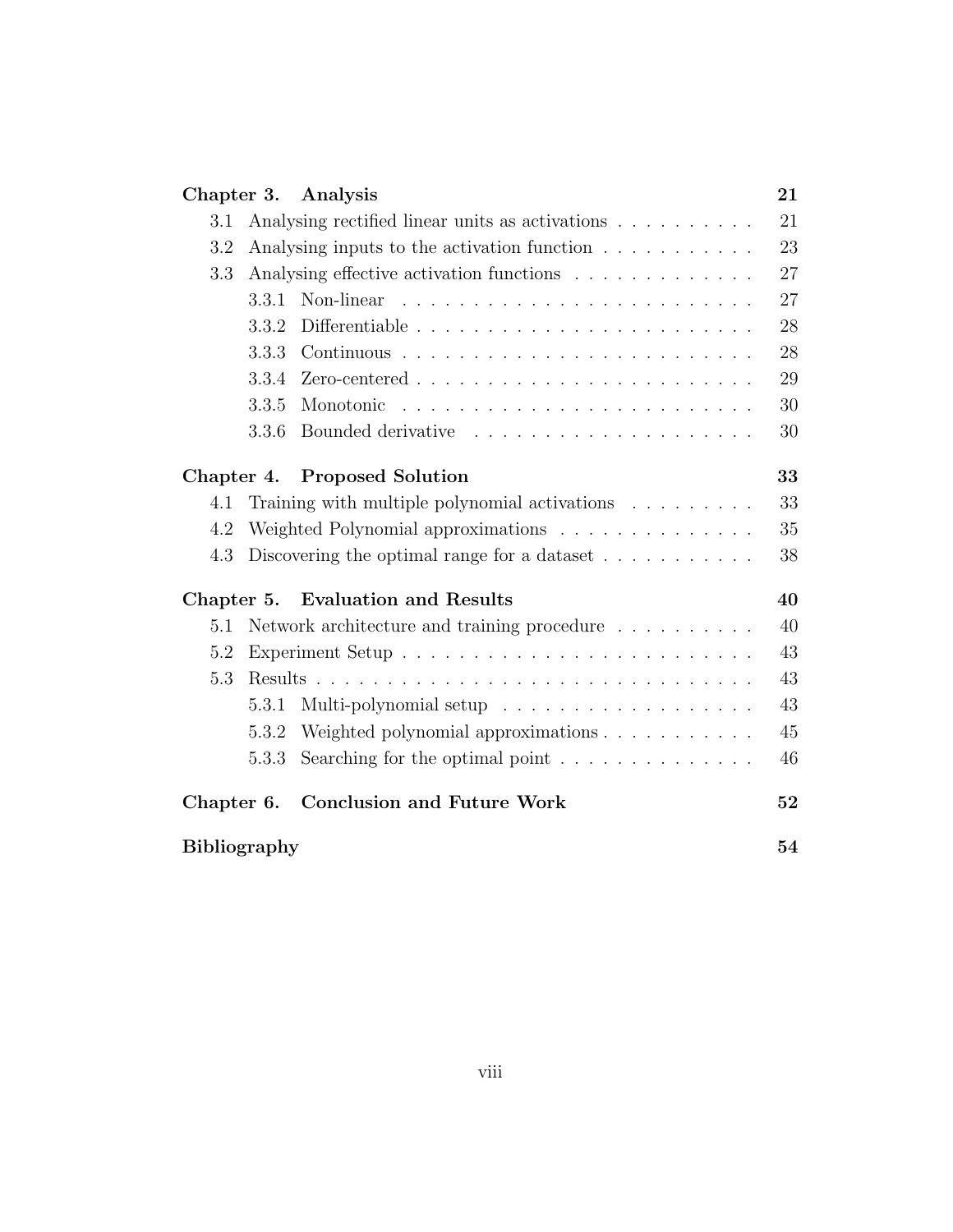# List of Tables

| 3.1 | Performance result of different activations on the MNIST database 23                                                                              |    |
|-----|---------------------------------------------------------------------------------------------------------------------------------------------------|----|
| 3.2 | BN Output distribution characteristics for different datasets.                                                                                    | 24 |
| 3.3 | Performance of CNNs with polynomial activations between dif-                                                                                      | 26 |
| 4.1 | Input ranges recorded for each activation layer after training on<br>$CIFAR-10$ using softplus $\ldots \ldots \ldots \ldots \ldots \ldots \ldots$ | 34 |
|     | 5.1 Performance of models using the approximation method from<br>[38] and training method from $[13]$                                             | 44 |
| 5.2 | Comparison of approximation error and ranges according to<br>type of approximation $\ldots \ldots \ldots \ldots \ldots \ldots \ldots$             | 46 |
| 5.3 | Optimal approximation range for different degrees and datasets                                                                                    | 49 |
|     |                                                                                                                                                   |    |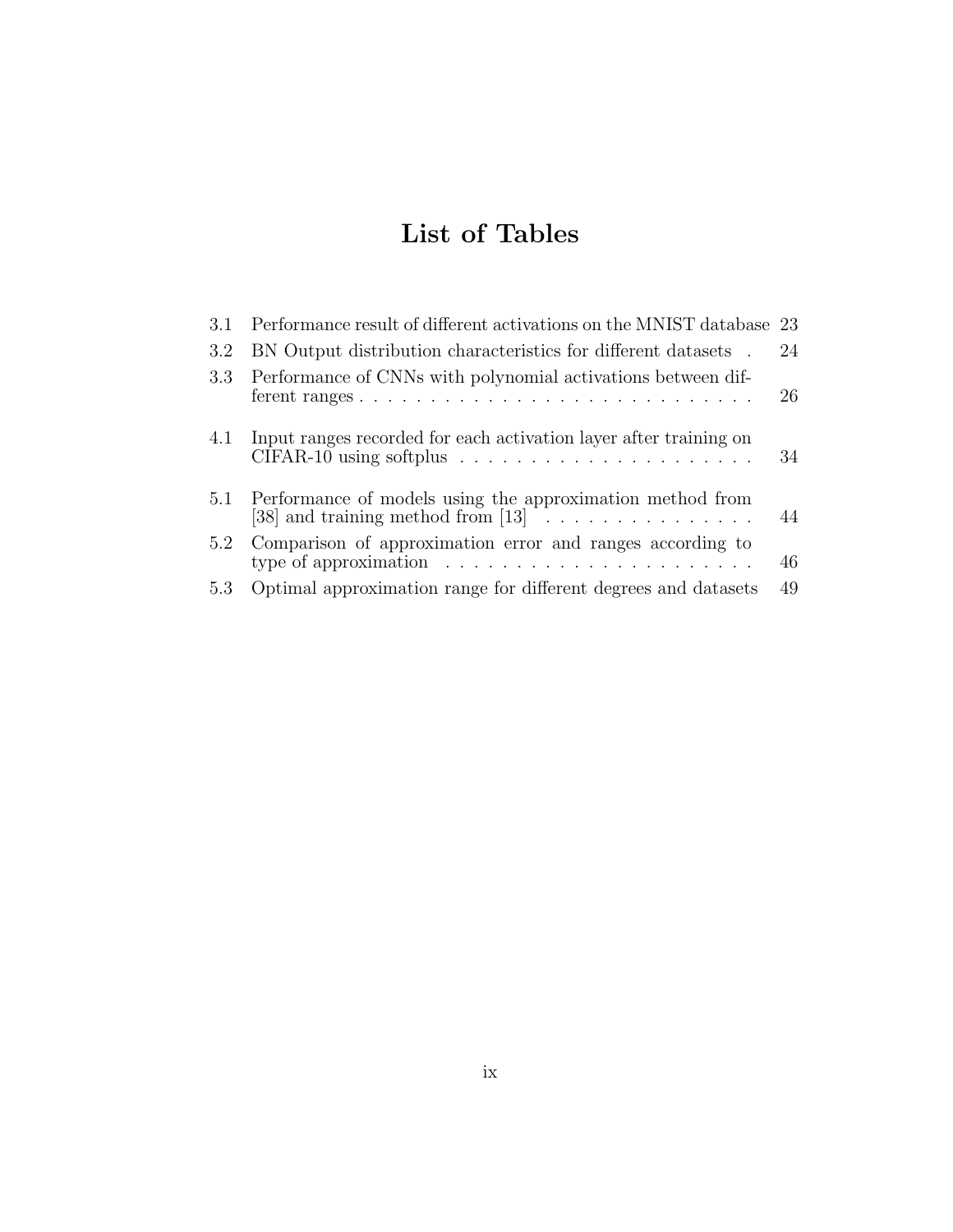# List of Figures

| 2.1 | Typical architecture of a CNN $\ldots \ldots \ldots \ldots \ldots \ldots$                                                          | $\overline{7}$ |
|-----|------------------------------------------------------------------------------------------------------------------------------------|----------------|
| 2.2 |                                                                                                                                    | 8              |
| 2.3 | Activation functions and alternatives                                                                                              | 10             |
| 2.4 | Fully connected layer                                                                                                              | 12             |
| 2.5 |                                                                                                                                    | 17             |
| 2.6 | Generating HE-friendly activation functions in CryptoDL                                                                            | 20             |
| 3.1 | Polynomial activations approximating ReLU                                                                                          | 22             |
| 3.2 | Polynomial approximation of ReLU                                                                                                   | 24             |
| 3.3 | Effective activation functions and their (bounded) derivatives.                                                                    | 31             |
| 4.1 | Improving quality of approximations using our proposed method 37                                                                   |                |
| 5.1 | CNN architectures with HE-friendly pooling and activation layers 41                                                                |                |
| 5.2 | Performance of polynomial approximations using different ap-<br>proximation methods and at different ranges $\ldots \ldots \ldots$ | 47             |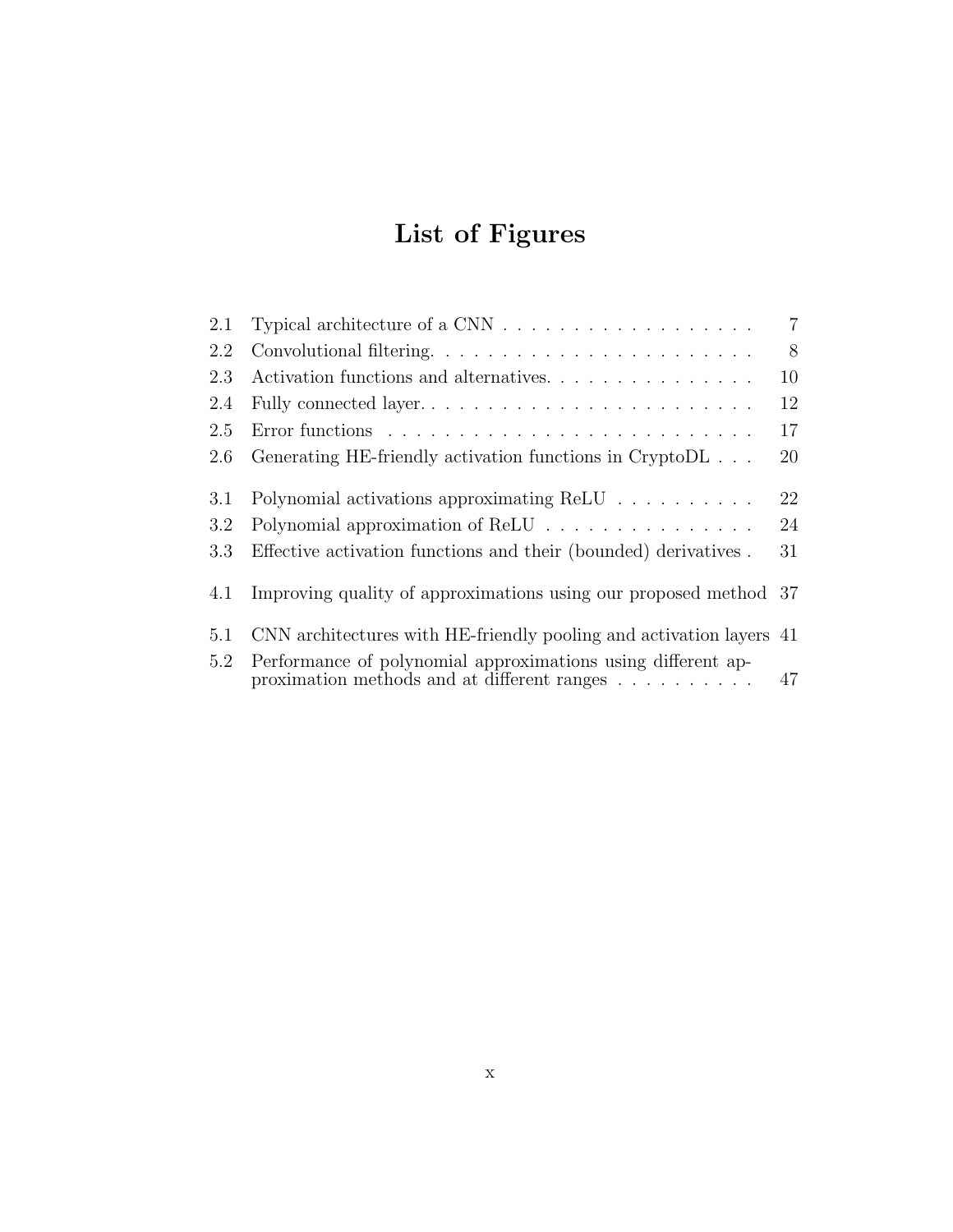# Chapter 1

## Introduction

Deep neural networks have made significant contributions to solving complex tasks, especially in computer vision. In some applications, these networks require a large volume of private data; for example, lung cancer [70] and diabetic retinopathy detection  $[62]$ . However, regulations such as HIPAA [1] and GDPR [32] impose stringent restrictions on the use of private data by third-party service providers.

Homomorphic encryption (HE) is a privacy-preserving cryptographic scheme that supports arithmetic operations, such as addition and multiplication, on encrypted data without decrypting it first. Given two messages  $m$ and m' and the operations homomorphic addition  $\oplus$  and homomorphic multiplication  $\otimes$ , we have  $Enc(m) \oplus Enc(m')$  which decrypts to  $m + m'$ , and  $Enc(m) \otimes Enc(m')$  which decrypts to  $m \times m'$ . A deep learning pipeline reduced to only these operations can perform a task on encrypted data without decrypting it. For simplicity, we will use normal arithmetic operators to represent homomorphic operations in the remainder of this document.

Most of the components within a CNN comprise of linear functions which can be homomorphically evaluated using homomorphic addition and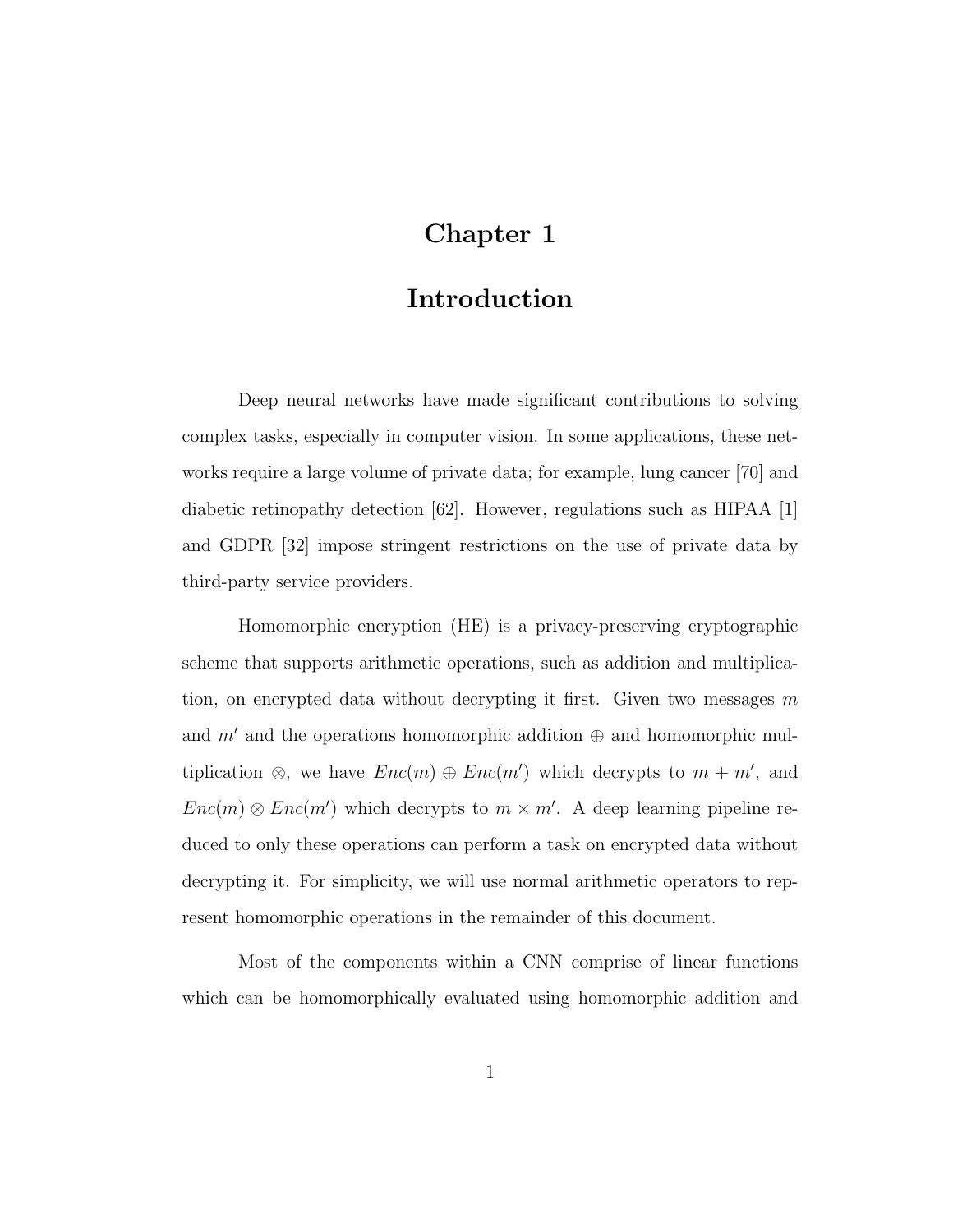multiplication. However, CNNs also consist of layers that are dependent on non-polynomial functions such as the activation layer. Such layers cannot be reduced to the permitted operations listed above and hence cannot be evaluated without a HE-friendly replacement.

## 1.1 HE-friendly alternatives for non-polynomial functions

In the pursuit of successfully evaluating CNNs on homomorphically encrypted data, developing effective and HE-friendly support for non-polynomial functions has been an active topic of research in recent years [13, 16, 17, 28, 38]. So far, the methods used to generate HE-friendly alternatives can be grouped into three categories:

- using a power function [28]
- discretely sampling the function to be replaced and using a look-up table to access these values [17],
- using low-degree polynomial approximations of the activation [13, 16, 38].

When CryptoNets [28] was first introduced, it used the power function with the degree 2, *i.e.* the square function  $f(x) = x^2$ , as an HE-friendly replacement for commonly used activation functions. Unfortunately, due to the exponential growth of this function the network training process is unstable and affects the efficiency of the CNN. As a consequence, CryptoNets cannot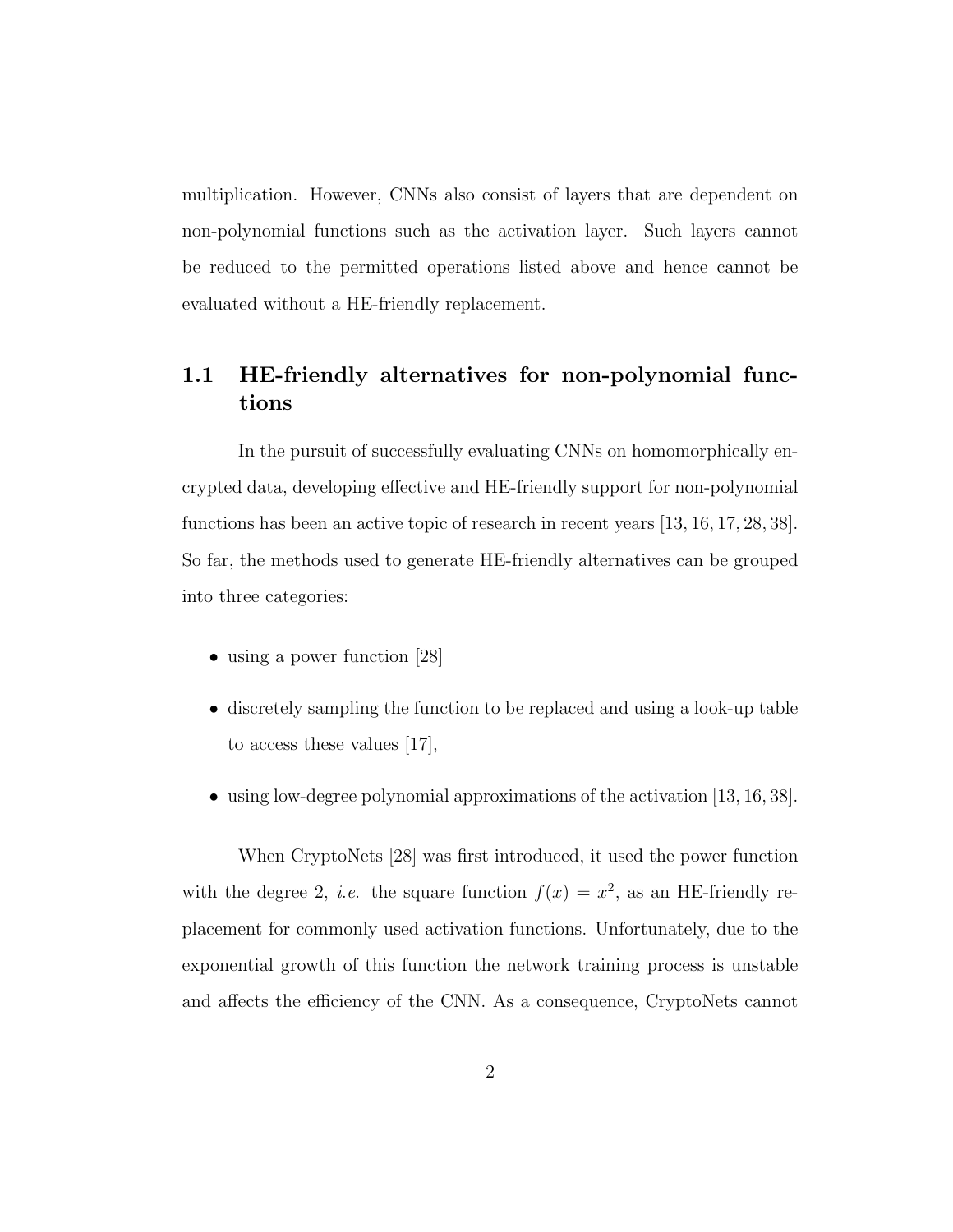sustain more than one HE-friendly activation layer and therfore suffers a significant impact on accuracy (98.95% compared to 99.77% in state-of-the-art performance) on the MNIST handwritten digit dataset [47]).

An alternative approach [17] samples the activation function as discrete values and stores these values in a look-up table for use during inference. During homomorphic evaluation, the program performs a table lookup obliviously. However, sampling at discrete intervals reduces the floating-point precision of the outputs which directly affected the performance of the neural network. Increasing the rate of sampling would result in larger lookup tables which would lead to longer processing times.

A more common approach is to generate a low-degree polynomial approximation of a traditional activation function and use it to evaluate on encrypted data. This approach is similar to using a power function but without the immediate exponential growth. Chabanne et al. [13] investigated the effectiveness of using Taylor-series polynomials to approximate the ReLU activation function. Together with other techniques such as batch normalization (BN) [40] which puts acceptable bounds on the inputs to the activation layer, these polynomials allow them to train deeper CNNs effectively. As a result, their networks were able to achieve a 99.30% classification accuracy on the MNIST dataset. CryptoDL [38] examined approximation methods using standard and modified Chebyshev polynomials in addition to the Taylor series approach. The study evaluted the effectiveness of approximating different activation functions such as ReLU, Sigmoid, Tanh on the MNIST and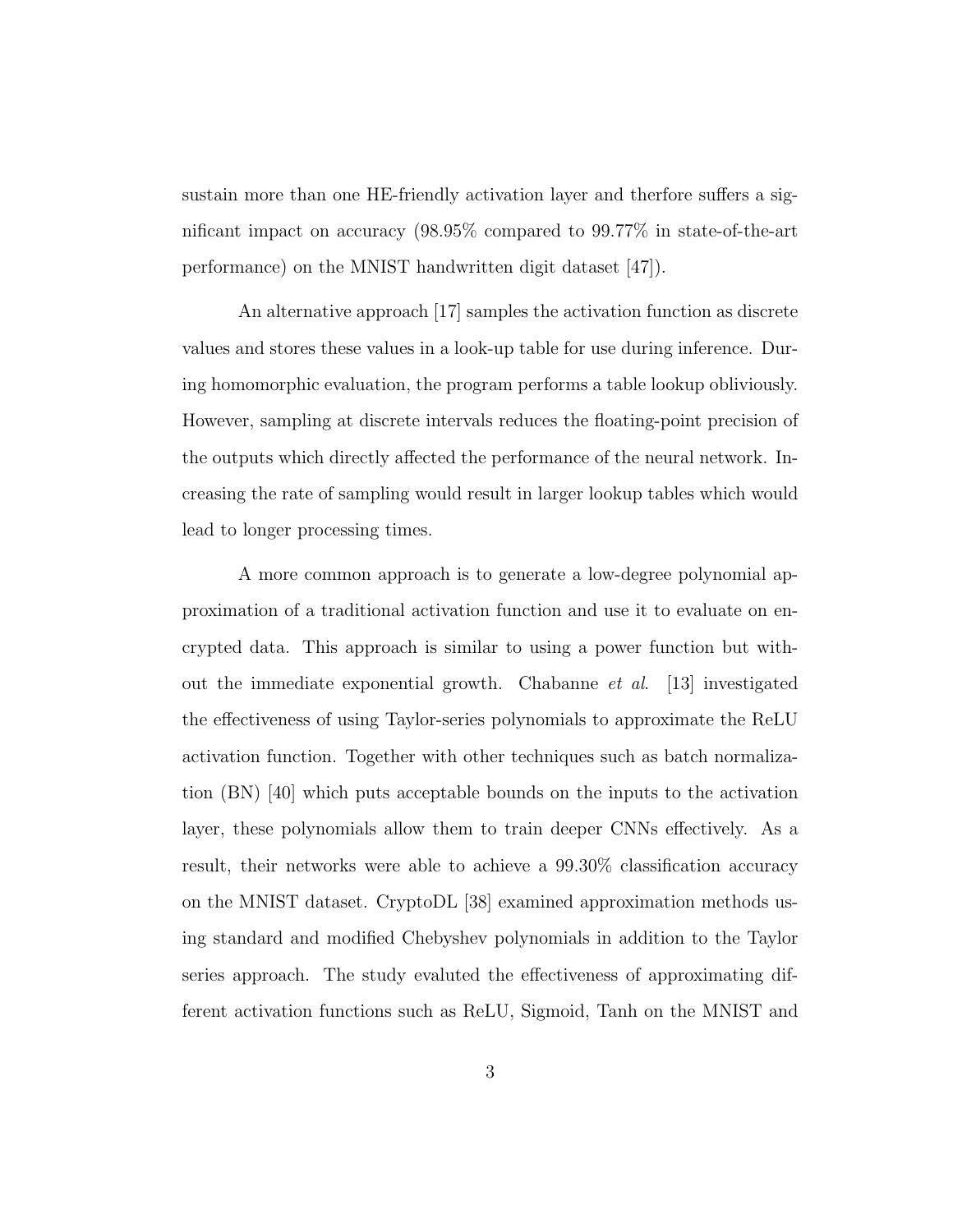CIFAR-10 [42] datasets.

From the existing works, we note that the polynomial approximation approach is more robust than the table lookup approach and yields higher accuracy than simply using a power function. But these works also show that identifying the best performing polynomial is a difficult task and often has to be customized for a dataset.

## 1.2 Contributions

This thesis focuses on developing a systematic method to construct effective HE-friendly activation functions for CNNs using polynomial approximations. While pursuing this goal, we have made the following contributions:

- We study the characteristics of traditionally used activation functions in CNNs. For example, we discuss how activation function with bounded derivatives have an effect on the training process and is crucial for achieving high accuracies in CNNs. We also analyse the effect of different datasets on the distribution of inputs to the activation layer and share this knowledge for future work.
- We leverage the above findings to propose a multi-polynomial system for larger and complex datasets such as CIFAR-10. Our experiments show that this approach yields an improvement over using a single polynomial approximation for the entire network.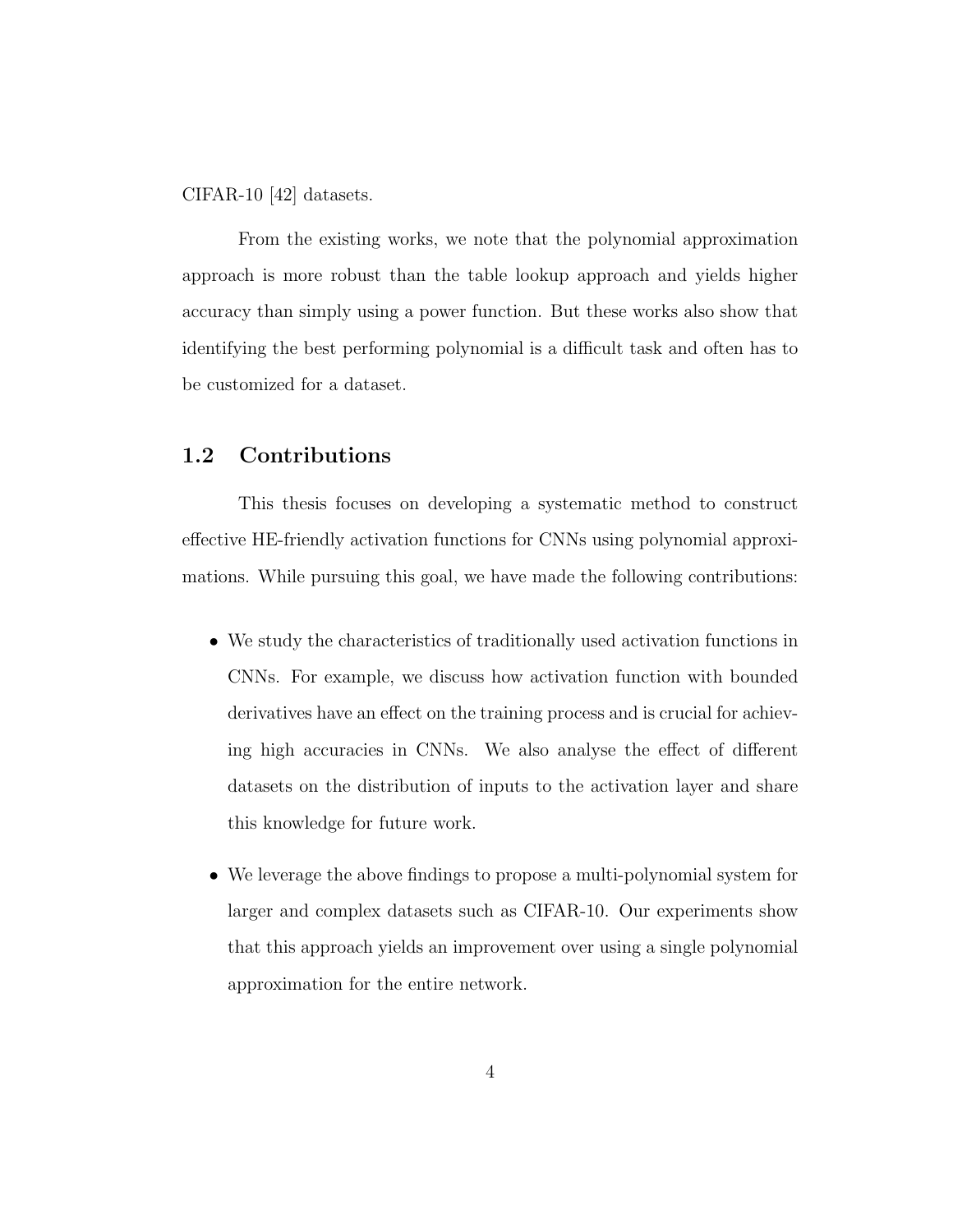• We also propose a weighted approximation technique for finding effective HE-friendly activation functions. Our experimental results obtained from the three datasets (MNIST, FMNIST and CIFAR-10) show that our proposed method is able to generate HE-friendly activation functions that yield higher or the same accuracy as other dataset specific polynomial approximations in the state-of-the-art works.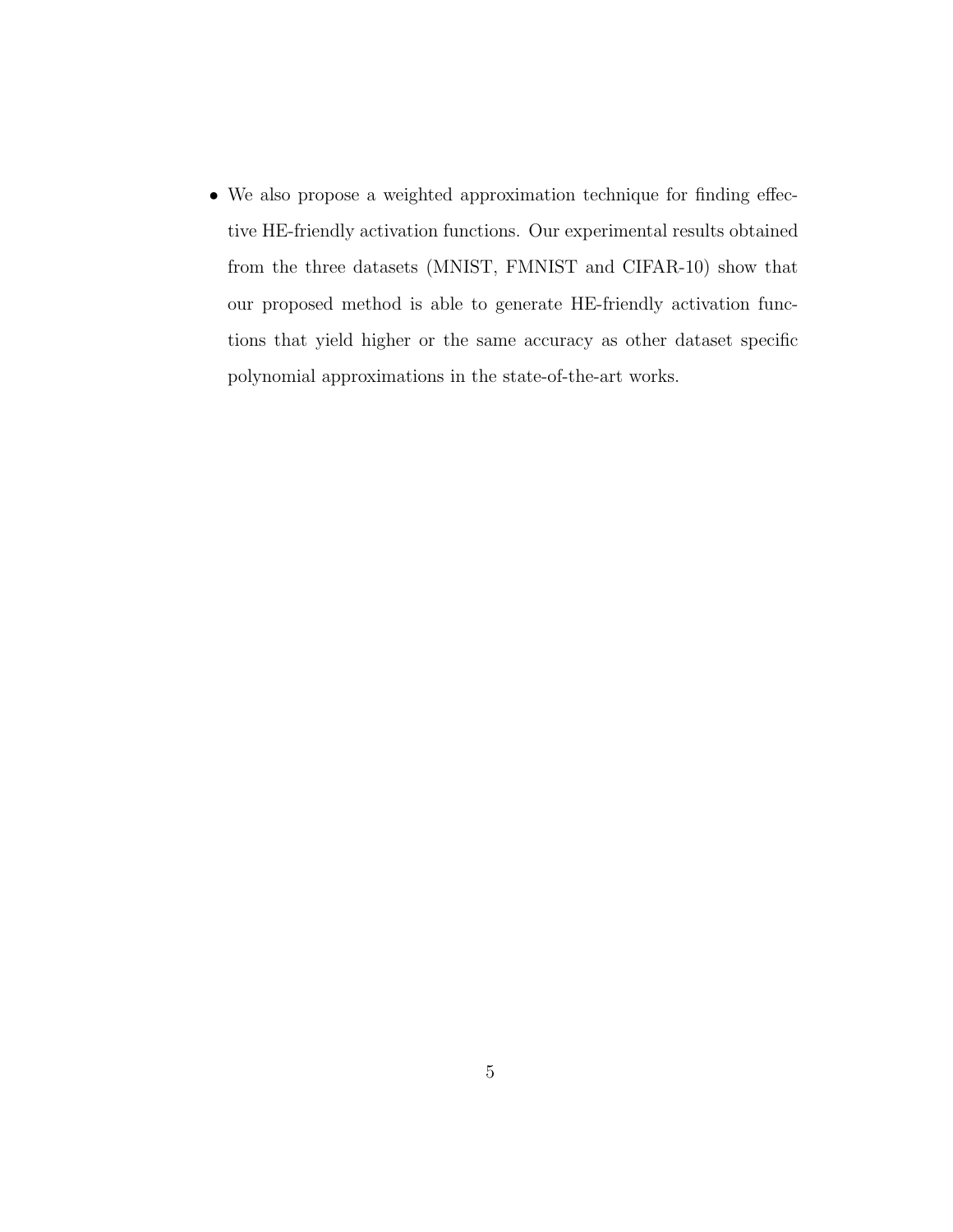# Chapter 2

## Background

## 2.1 Background Concepts

In this section, we provide brief descriptions of the background and preliminaries of convolutional neural networks, homomorphic encryption, and methods to approximate functions using polynomials.

#### 2.1.1 Convolutional Neural Networks

A CNN is a type of deep neural network that is used primarily to analyze image data and is composed of a stack of layers, as shown in Fig. 2.1. CNNs are first trained on a dataset and then can be use to perform inference on related data. CNNs transform the image data from the input layer, through layers of computations, into the scores of each label in the output layer. Each layer consists of weights  $\omega$  that are adjusted during the network training phase using a technique called backpropagation [66]. In backpropagation, the weights corresponding to the transformations are adjusted to optimize a loss function based on the error between the prediction made by the network and the ground truth. More formally, we model a CNN as a sequence of transformations, such that at a layer  $\ell-1$  some functions f apply computations to the g input neurons  $x_1^{\ell-1}, x_2^{\ell-1}, ..., x_g^{\ell-1}$ , yielding the value of h output neurons  $x_j^{\ell} = f(x_i^{\ell-1})$  $i^{(-1)}$ ;  $i \in$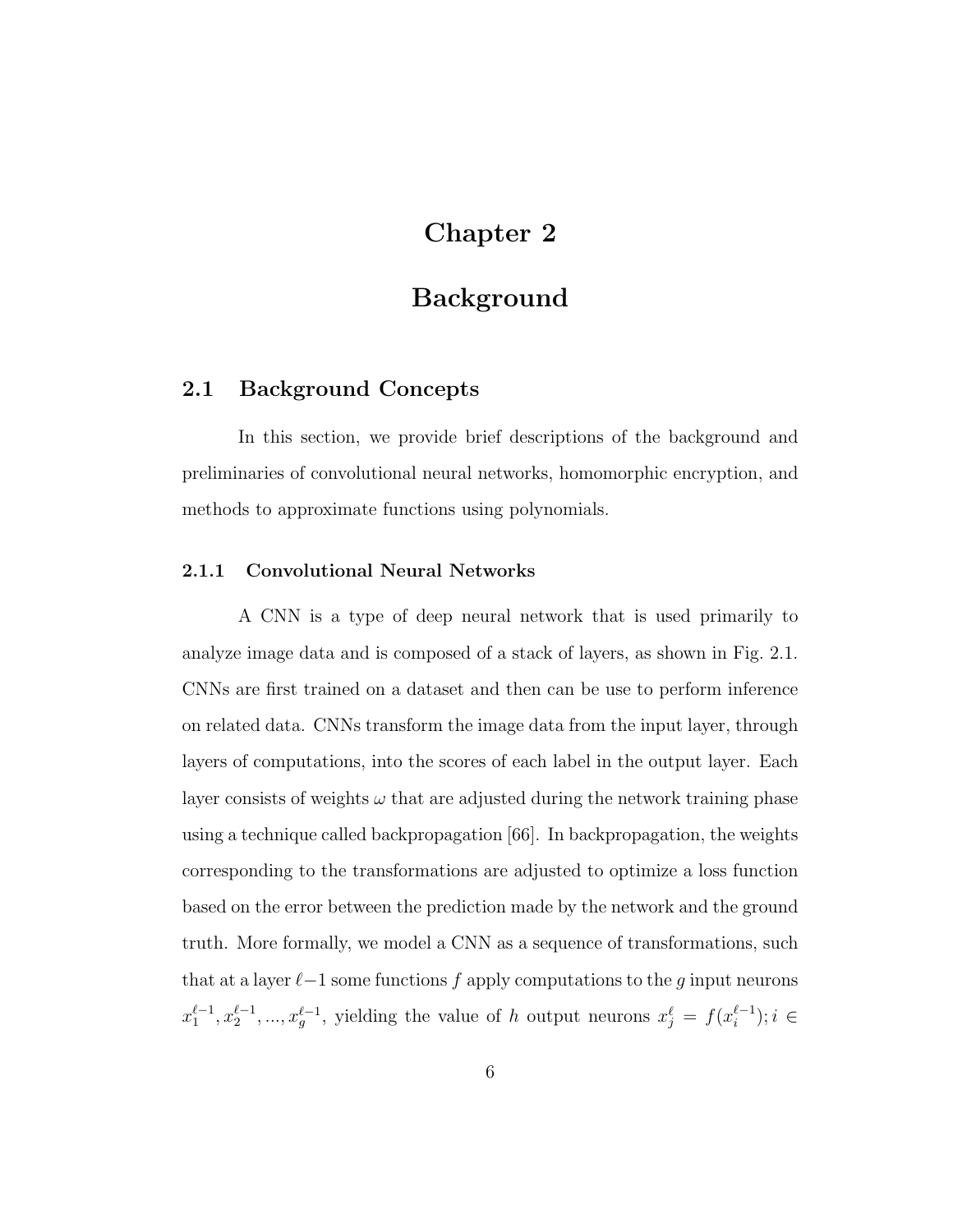

Figure 2.1: Typical architecture of a CNN

 $\{1, ..., g\}; j \in \{1, ..., h\}$  at the layer  $\ell$ . Depending on the type of a the layer, the function f consists of either a linear or non-linear transformation, as we will discuss below.

#### 2.1.1.1 Convolutional layer (CONV)

A CONV layer extracts hierarchical features from multiple representations of the input image by applying multiple filters on it as illustrated in Fig. 2.2. During the training process, the filters weights are adjusted in the optimization process to reduce the error function. In every filter, each weight  $\omega_{i'j'k'}^{\ell}$  and bias  $\beta_{i'j'k'}^{\ell}$ , where  $i',j' \in s; k' \in d$  at layer  $\ell$ , is learned from the training dataset. For the value of each neuron at layer  $\ell$ , we compute  $x_{i'j'k'}^{\ell} =$  $\beta_{k'}^{\ell} + \sum_{i=1}^{s} \sum_{j=1}^{s} \sum_{k=1}^{d} \omega_{ijk}^{\ell,k'} x_{i'+i}^{\ell-1}$  $\ell-1$ <br>i<sup>i</sup>+i-|s/2|,j<sup>i</sup>+j-|s/2|,k using k' filter and some neurons of the previous layer at  $\ell - 1$ . Essentially, a convolution operation consists of many dot-product over matrices of weights  $\omega_{i'j'k'}^{\ell}$  of a filter and the elements from the region this filter has been applied to the previous layer,  $x_{i'+i}^{\ell-1}$  $\frac{\ell-1}{i'+i-|s/2|,j'+j-|s/2|,k}$ , as illustrated in Fig. 2.2. When done, we slide the filter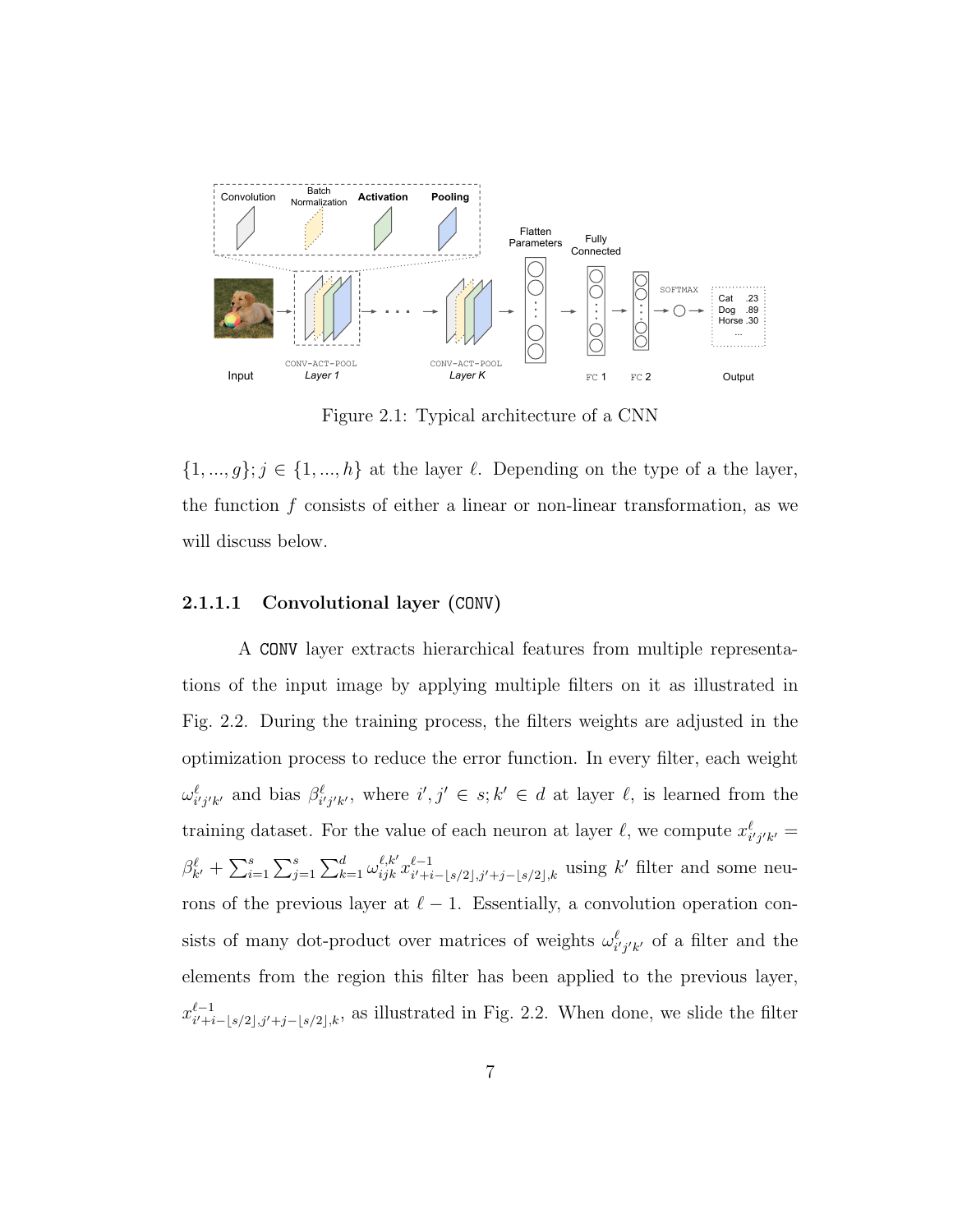

Figure 2.2: Convolutional filtering.

to the right to calculate the value for the next position in the feature map. This layer consists only linear transformations, hence it can be supported homomorphically.

#### 2.1.1.2 Batch normalization layer (BAT)

This operation was introduced by Ioffe and Szegedy [40] to accelerate the training of deep neural networks. The input to the batch normalization layer is transformed to have zero mean and unit variance using the statistics observed in a batch. Normalizing the data in this manner makes the neural network optimization smoother [67] and results in stable and predictive training. During inference, the network uses the moving averages learned during training to normalize the data. Algorithm 1 illustrates the calculations taken place in the batch normalization. It is important to note that the scaling and offset weights,  $\gamma$  and  $\beta$  are parameters obtained from training. This allows the network to not perform any normalization when it is desirable. While the BAT layer is optional, we depend on this layer to restrict the input distribution to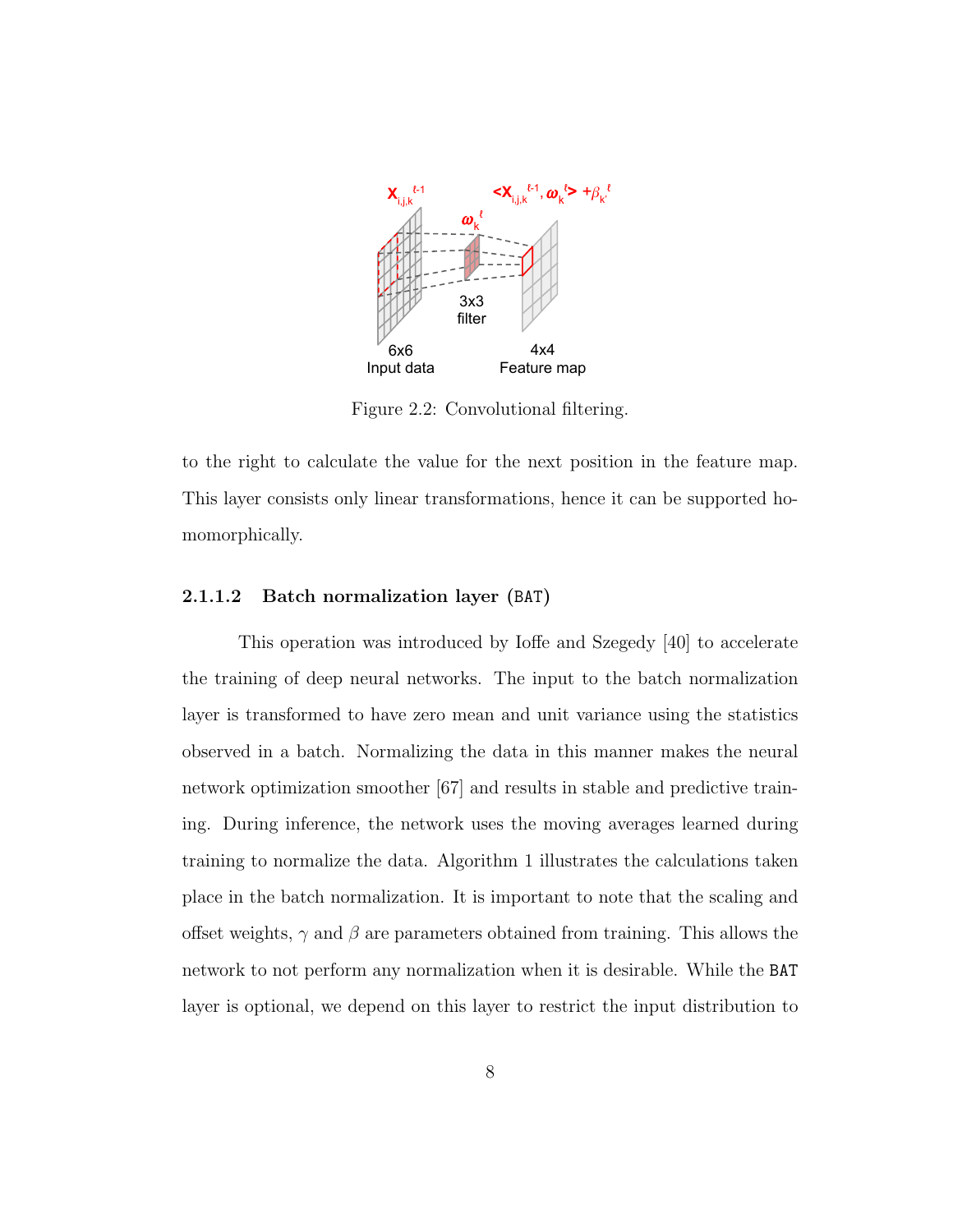the activation layer.

**Input:**  $X = \{x_1, ..., x_m\}$ Output:  $Y = \{y_i\}$ 1: Calculate mean:  $\mu \leftarrow \frac{1}{m} \sum_{i=1}^{m} x_i$ 2: Calculate variance:  $\sigma^2 \leftarrow \frac{1}{m} \sum_{i=1}^{m} (x_i - \mu)^2$ 3: Normalize:  $\hat{x}_i \leftarrow \frac{x_i - \mu}{\sqrt{\sigma^2 + \epsilon}}$ 4: Scale and shift:  $y_i \leftarrow \gamma \hat{x}_i + \beta$ 

Algorithm 1: Batch normalization over a mini batch  $X$ 

#### 2.1.1.3 Activation layer (ACT)

The activation layers are an essential component in CNNs as their nonlinear property permits the model to capture complex patterns from the input data. We compute the value of each neuron at the current layer  $\ell$  as  $x_{i'}^{\ell} =$  $f(x_i^{\ell-1})$  $i_{i}^{l-1}$ ;  $i \in g$ ;  $i' \in h$ , where g are the neurons from the previous layer  $l-1$ and h are the neurons from  $\ell$ . Depending on the application, there are various activation functions that can be used. In this research, we take a general stance and focus on the following classical activation functions as they often are augmented to other variants:

- Rectified Linear Unit (ReLU):  $f(x) = \max(0, x)$
- Logistic function (Sigmoid):  $f(x) = \frac{1}{1+e^{-x}}$
- Hyperbolic tangent (Tanh):  $f(x) = \frac{e^{2x}-1}{e^{2x}+1}$  $e^{2x}+1$
- Softplus:  $f(x) = \log(1 + e^x)$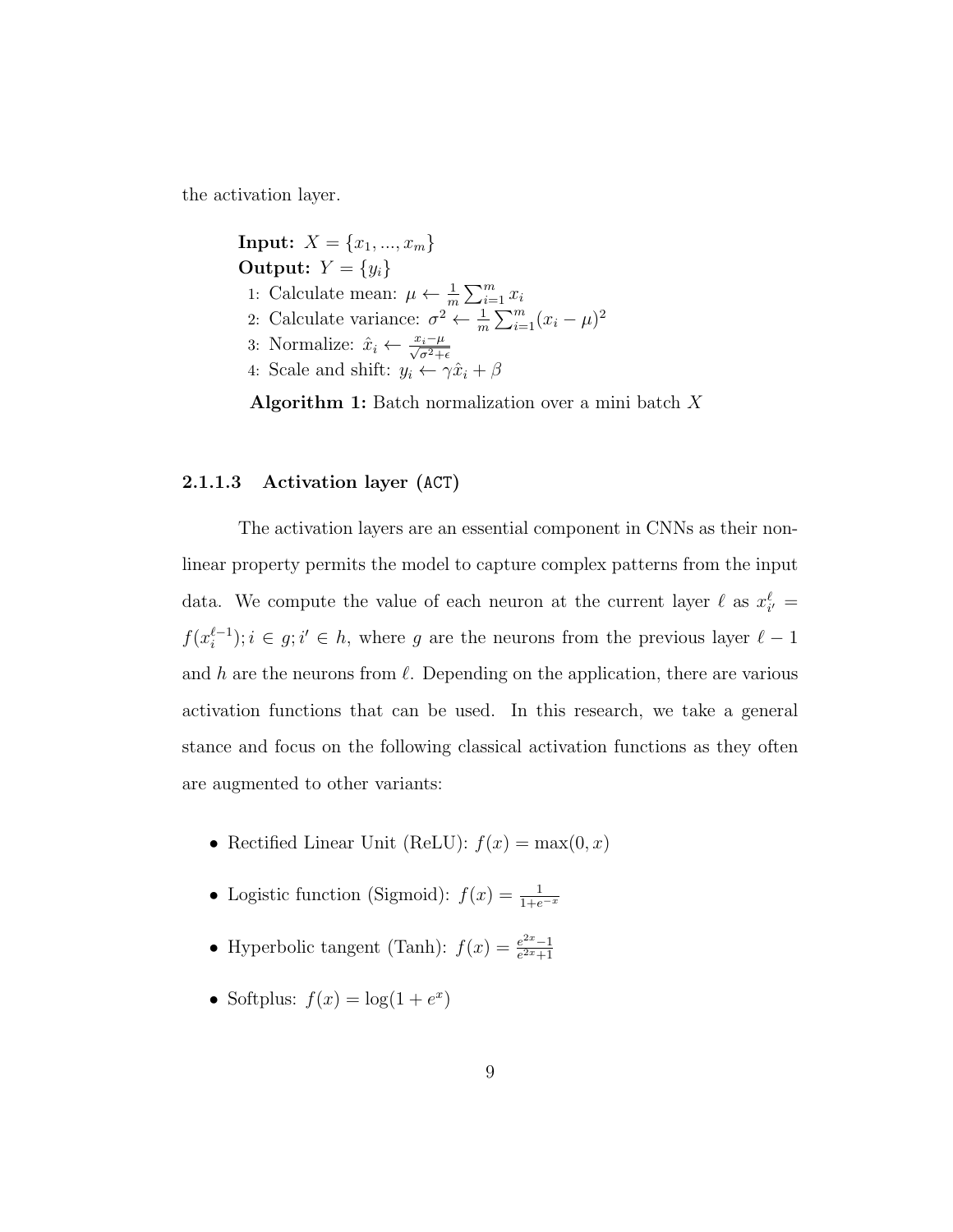

Figure 2.3: Activation functions and alternatives.

Fig. 2.3(a) shows these activation functions for comparison. Among these activation functions, Sigmoid and similar functions such as Tanh often suffer from the vanishing gradient problem, which can potentially slow down the update of weights and biases, especially for deep networks. As observed from Fig. 2.3(a), Sigmoid and Tanh become saturated away from the origin; hence they get relatively small gradients. Activation functions like ReLU and it's variants solve this problem using rectification and linear responses as shown in Fig. 2.3(b).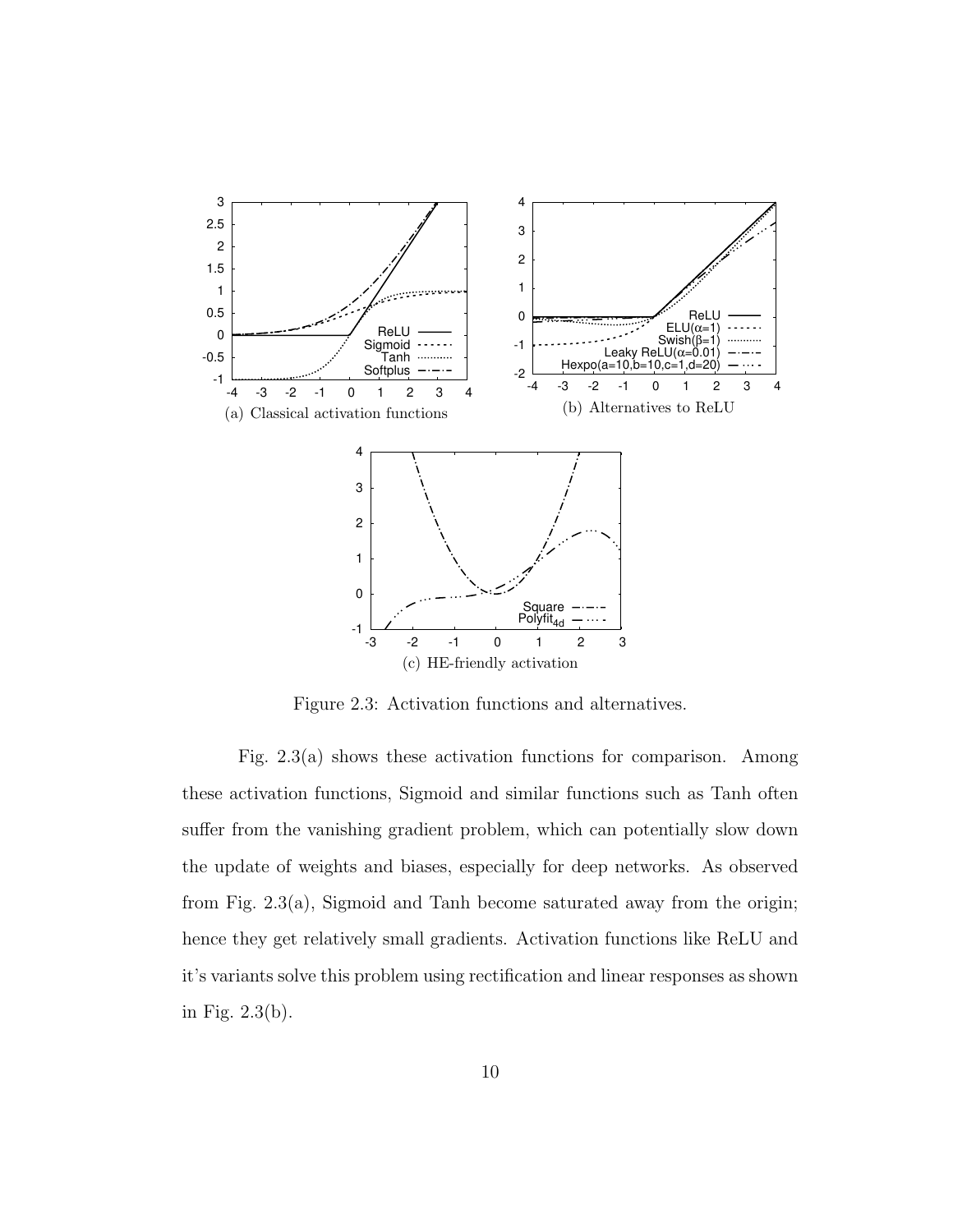There are multiple variants of classical activation functions like ReLU and Tanh optimized for specific applications with the addition of trainable parameters. However, as the focus is to support HE-CNNs from a general perspective, we choose to focus on the classical activations for our analysis and experiments. Fig.  $2.3(c)$  shows two examples of these activation functions that are HE-friendly. Among them, CryptoNets [28] uses a square function but achieves low accuracy. Chabanne et al. [13] uses a degree 4 polynomial that approximates ReLU and achieves better accuracy than CryptoNets.

#### 2.1.1.4 Pooling layer (POOL)

Pooling layers are used in CNNs to reduce the amount of data between layers. The use of this operation results in the reduction of the number of weights, which helps the optimization process. Applying pooling layer allows a larger number of filters to be used in deeper convolution layers which help in extracting complex features. A pooling layer is commonly used after an activation layer. Together with the CONV and ACT layers, they form a structure which is repeated through the network; i.e., CONV-ACT-POOL. Generally, pooling layers use a window based approach to reduce local information. Depending on the type of pooling layer, a single value is generated for a region.

Two commonly used pooling functions are max-pool and average-pool. The average-pool function  $f(X) = \frac{\sum_{i=1}^{n} x_i}{n}$  $\frac{a}{n}e^{\frac{-1}{x}}$ ;  $x_i \in X$  can be computed easily, but the max-pool function  $f(X) = \max(x_1, x_2, ..., x_n); x_i \in X$  cannot be reduced using the available operations and therefore would require developing a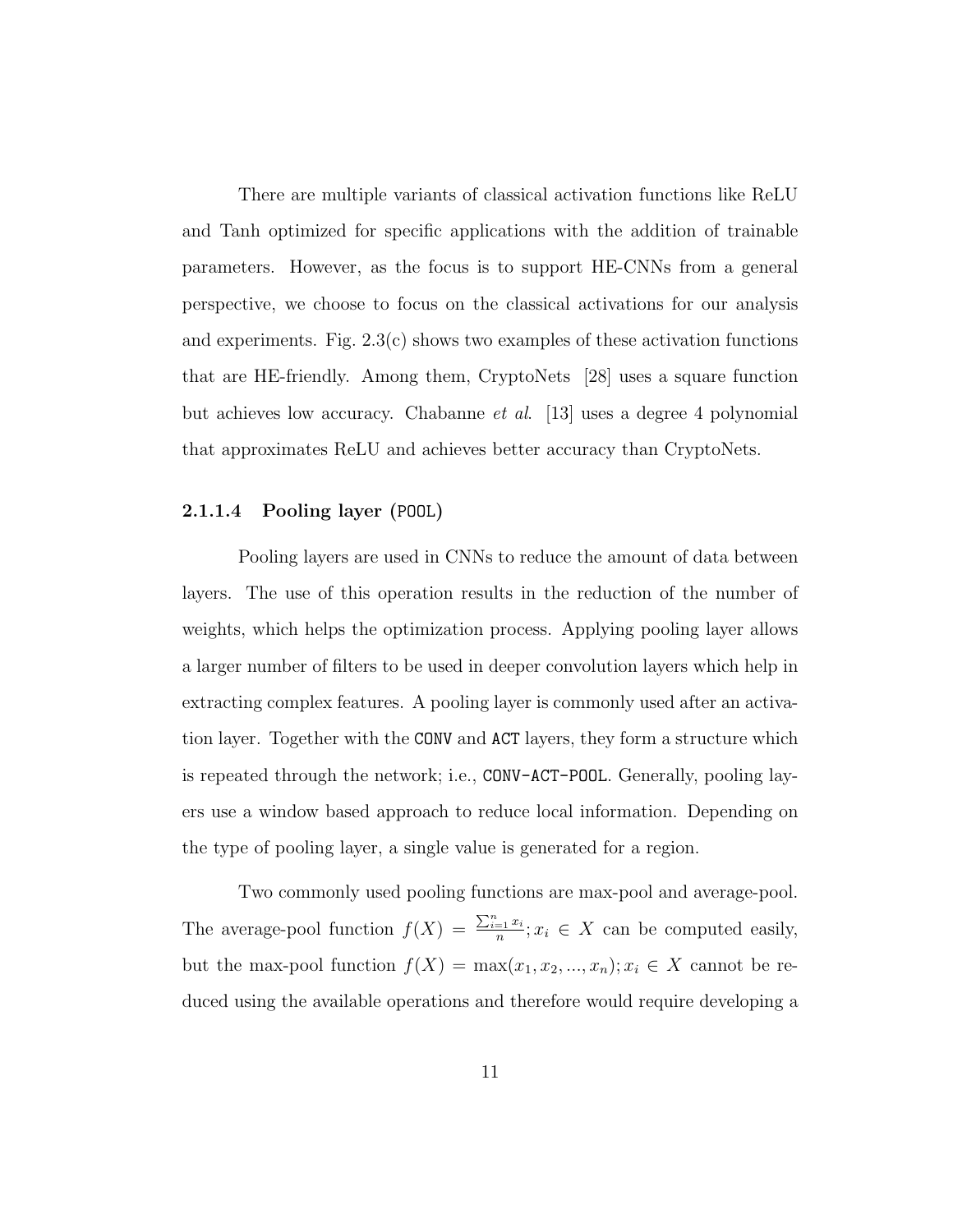

Figure 2.4: Fully connected layer.

replacement. Unlike activation functions, max-pool is multivariate and hence cannot be approximated directly using a single polynomial.

### 2.1.1.5 Fully Connected layer (FC)

Every neuron  $x_i^{\ell\prime}$ ;  $i' \in h$  in a fully connected layer  $\ell$  is connected to every other neuron  $x_i^{\ell-1}$  $i^{e-1}$ ;  $i \in g$  in the previous layer. Each connection has a trainable weight  $\omega_{i'j'}^{\ell}$  and bias  $\beta_i^{\ell'}$  associated with  $x_i^{\ell'}$ . We calculate the inner product yielding  $x_{i'}^{\ell} = \beta_{i'}^{\ell} + \sum_{i} \omega_{i'}^{\ell} x_{i}^{\ell-1}$  $i^{l-1}$ . Figure 2.4 depicts a common structure of neurons, weights and connections in a fully connected network.

#### 2.1.1.6 Softmax layer (SOFTMAX)

The softmax operation is commonly used in deep neural networks to transform the final outputs into a set of probabilities. Usually used in classification problems with more than 2 classes, this linear transformation converts all values from the previous layer to the range  $(0, 1)$  but they sum to 1. Each of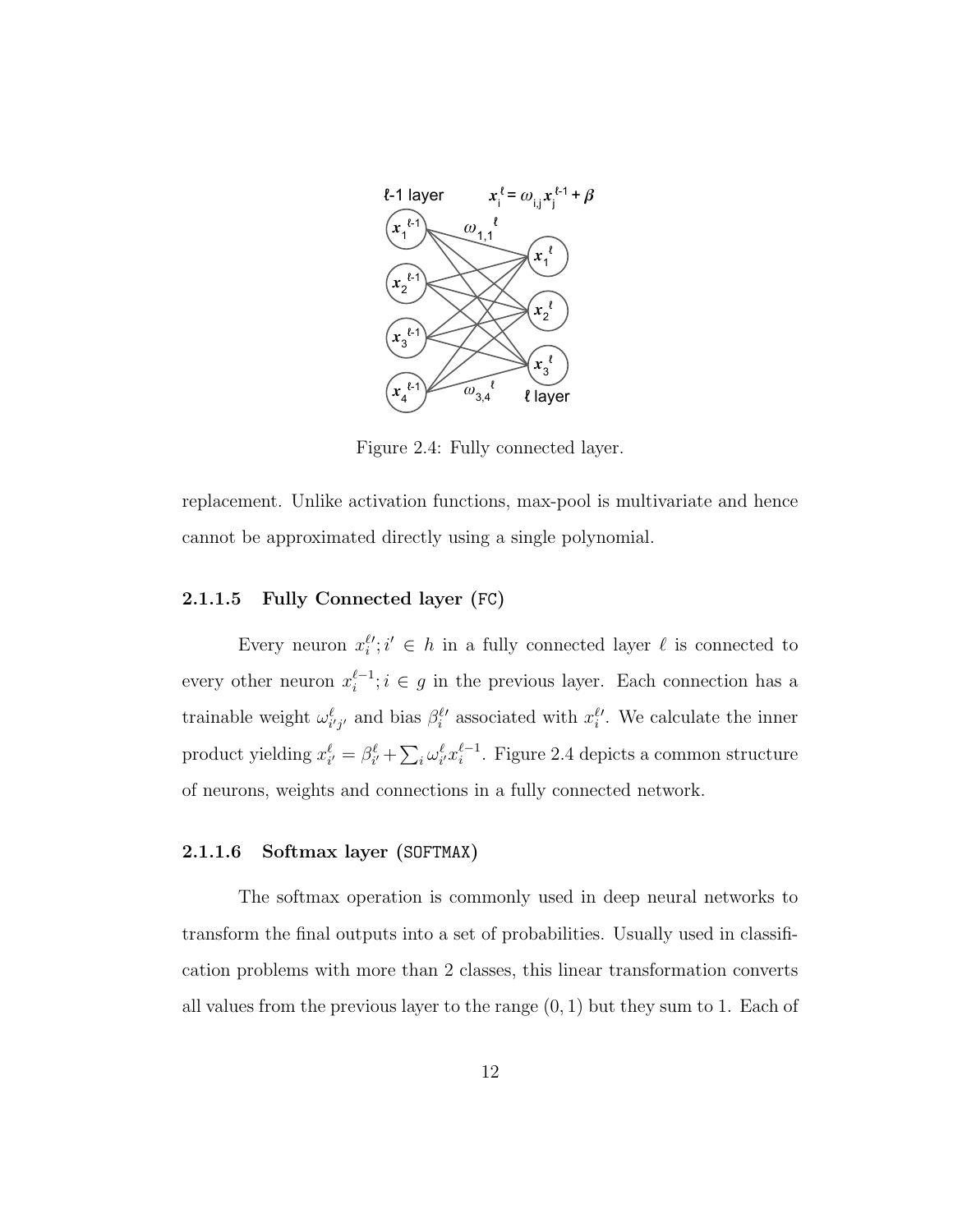these values can be interpreted as the probability score of the input belonging to the corresponding output class. Consequently, the class with the highest probability is the class prediction made by the neural network. More formally, the SOFTMAX layer can be represented as

$$
\sigma(x_j) = \frac{e^{x_j}}{\sum_{i=1}^k e^{x_i}} \text{ where } j = \{1, ..., k\}
$$
 (2.1)

#### 2.1.2 Homomorphic Encryption

HE is a class of encryption schemes that support computations such as addition and multiplication on encrypted data. Existing HE schemes can be divided into three main types based on the homomorphic operations supported by the evaluation function. In Partial HE (PHE) schemes, the evaluation function supports either addition (i.e. additive homomorphism), such as Goldwasser-Micali [31] and Paillier cryptosystem [60], or multiplication (i.e. multiplicative homomorphism), such as ElGamal cryptosystem [21], but not both. In contrast, Fully HE (FHE) allows arbitrary number of additions and multiplications. Somewhat HE (SWHE) schemes support both addition and multiplication on the ciphertexts. Yet, the number of multiplications allowed is limited due to the inherited construction of the scheme where ciphertexts contain noise that exponentially scales with multiplications. In general, HE scheme is a tuple of PPT algorithms  $HE = (KeyGen, Enc, Eva, Dec)$ . We define each algorithm as follow.

- HE.KeyGen(1<sup> $\lambda$ </sup>)  $\rightarrow$  (pk, sk): Given a security parameter  $\lambda$  determining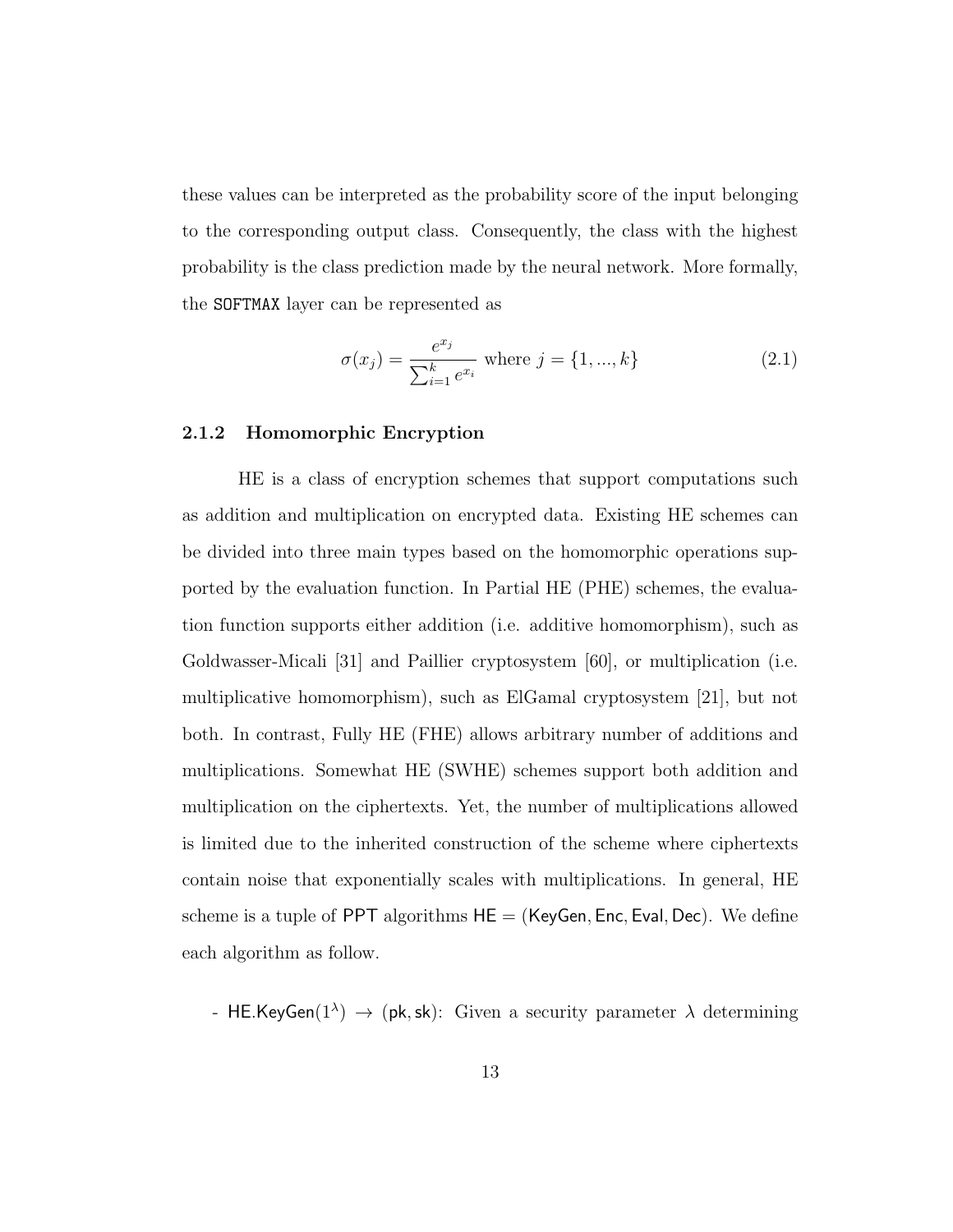the security level, the key generation algorithm outputs a public key pk, a private key sk.

- HE.Enc(pk,  $m$ )  $\rightarrow$  c: Given a public key pk and a message m, the encryption algorithm outputs a ciphertext c.
- HE.Eval(pk,  $f, c, c'$ )  $\rightarrow$   $c_{eval}$ : Given a public key pk, two ciphertexts  $c, c'$ , and the homomorphic function  $f$ , the evaluation algorithm outputs the evaluated ciphertext  $c_{\text{eval}} = f(c, c')$ .
- HE.Dec(sk,  $c$ )  $\rightarrow$  m: Given a ciphertext c encrypted under pk and the corresponding secret key sk, the decryption algorithm outputs the message m.

Note, the HE.Eval algorithm homomorphically performs a defined function f on the ciphertexts. This function is constructed using HE.EvalAdd and HE.EvalMult which are homomorphic addition and multiplication respectively. Many HE schemes instantiate these common algorithms for integerbased computations, such as the BGV [10] and BFV [9, 23] schemes. Another HE scheme, the CKKS scheme [15], computes on fixed-point arithmetic, which is most appropriate for scientific research that often deals with floating-point data. Most well-known HE libraries (e.g., Palisade [3], Microsoft SEAL [69], and HElib [2]) have support for CKKS. Further reading on the construction of HE schemes can be found in the following survey [4, 6, 25, 55, 74].

Since we cannot homomorphically evaluate non-polynomial functions (i.e., ACT, POOL), we construct our CNNs differently, replacing incompatible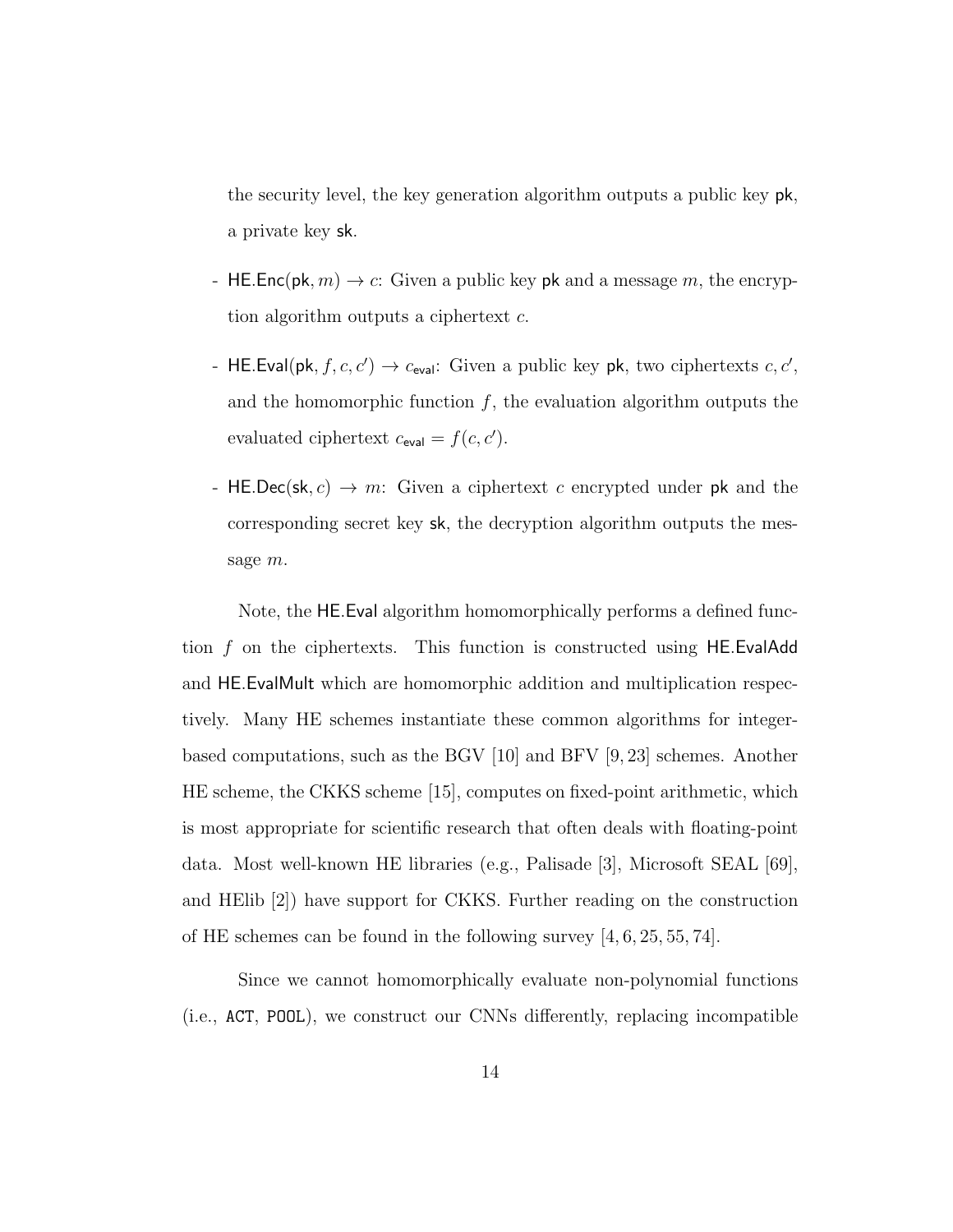layers with HE-friendly alternatives. For the HE-friendly pooling layers, we use sum-pooling or scaled-mean pooling proposed by CryptoNets [28] to avoid the division in a typical average-pooling layer.

#### 2.1.3 Approximating functions using polynomials

To generate HE-friendly activation functions, we use polynomial approximations of traditional activation functions. While our work primarily uses the best squares approximation method, other works in the field have also used Taylor series expansions and Best uniform approximations. All three methods are supported by the Weierstrass approximation theorem [76], Stone-Weierstrass theorem [72], and Haar theorem [35].

#### 2.1.3.1 Taylor expansion

Taylor's Theorem [43] is the most elementary approximation method in numerical analysis. It expands a k times differential function into the general *k*-th order Taylor polynomial  $T_n(x) = \sum_{n=0}^{k}$  $f^{(n)}(x_0)$  $\frac{f(x_0)}{n!}(x-x_0)^n + R_k$  around a given point  $x_0$  with  $k \in \mathbb{Z}$ . Then we define  $\sum_{n=0}^{k}$  $f^{(n)}(x_0)$  $\frac{\partial f(x_0)}{\partial x_1}(x-x_0)^n$  as Taylor Series and  $R_k = \int_{x_0}^x$  $f^{(n+1)}(t)$  $\frac{f^{(n+1)}(t)}{n!}(x-t)^n dt$  as the remainder of Taylor polynomial. Taylor expansion has been widely used in computational optimization because it can convert complex mathematical expressions into Taylor polynomials using only additive and multiplicative operations [12, 33].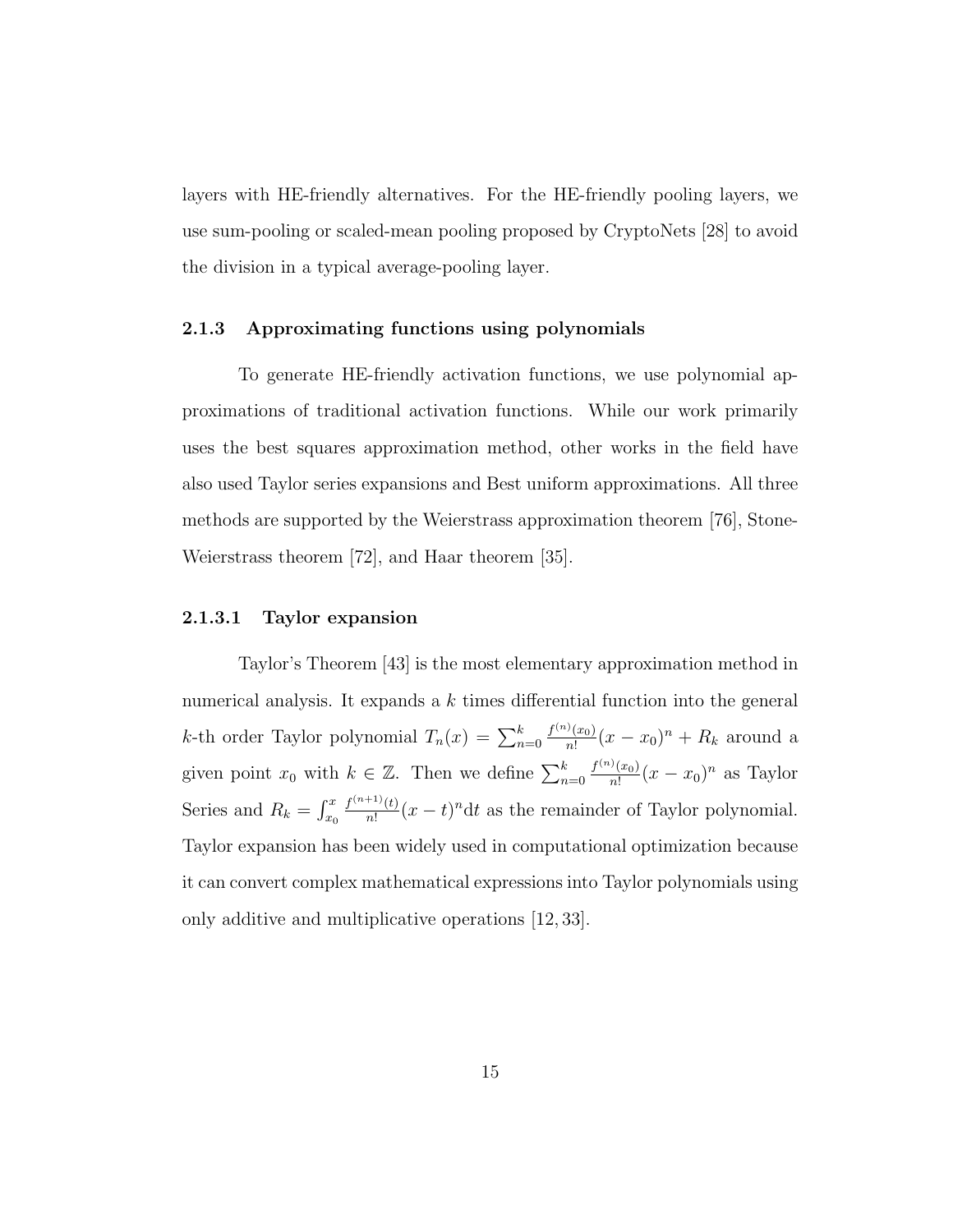#### 2.1.3.2 Best uniform approximation

This approximation method is based on the  $L^{\infty}$  norm, defined as  $||f(x)||_{\infty} = \max_{x \in [a,b]} |f(x)|$ , where [a, b] is a region of interest as shown in Fig. 2.5(a). It aims to minimize the maximum distance between the function being approximated  $f(x)$  and approximation polynomial  $p(x)$ . In Fig 2.5(a), we denote the error function in best uniform approximation as  $\epsilon = ||f(x)$  $p(x)\Vert_{\infty} = \max |f(x) - g(x)|$ . To generate the polynomial approximation, the following optimization problem has to solved: min max  $|f(x)-p(x)|$ . But since the problem is hard to solve, a general and practical way is to directly expand  $f(x)$  into Chebyshev series [14] taken as the approximation polynomial. The Chebyshev series is a class of orthogonal polynomials defined as  $T_n(x) = \cos(n \cdot$  $arccos(x)$  with  $x \in [-1, 1]$ . Given  $T_0(x) = 1$  and  $T_1(x) = x$ , it is convenient to calculate Chebyshev polynomials:  $T_{n+1}(x) = 2xT_n(x) - T_{n-1}(x)$ . Therefore, we can first expand  $f(x)$  into Chebyshev series in  $[-1, 1]$ . Then, we calculate its Chebyshev coefficients  $c_k = \frac{2}{\pi}$  $\frac{2}{\pi} \int_{-1}^{1} f(x) \frac{T_k(x)}{\sqrt{1-x^2}}$  and adjust approximation domain from  $[-1, 1]$  to  $[a, b]$ , for the k-th order Taylor polynomial. Algorithm 2 gives an elaborate description of the Chebyshev approximation.

### 2.1.3.3 Best squares approximation

Best squares approximation is based on  $L^2$  norm, defined as  $|| f(x) ||_2$  $=[\int_a^b (f(x))^2 dx]^{\frac{1}{2}}$ , where  $[a, b]$  is the region of interest as shown in Fig. 2.5(b). Unlike best uniform approximation, this method aims to minimize the area between the function  $f(x)$  being approximated and the polynomial approxi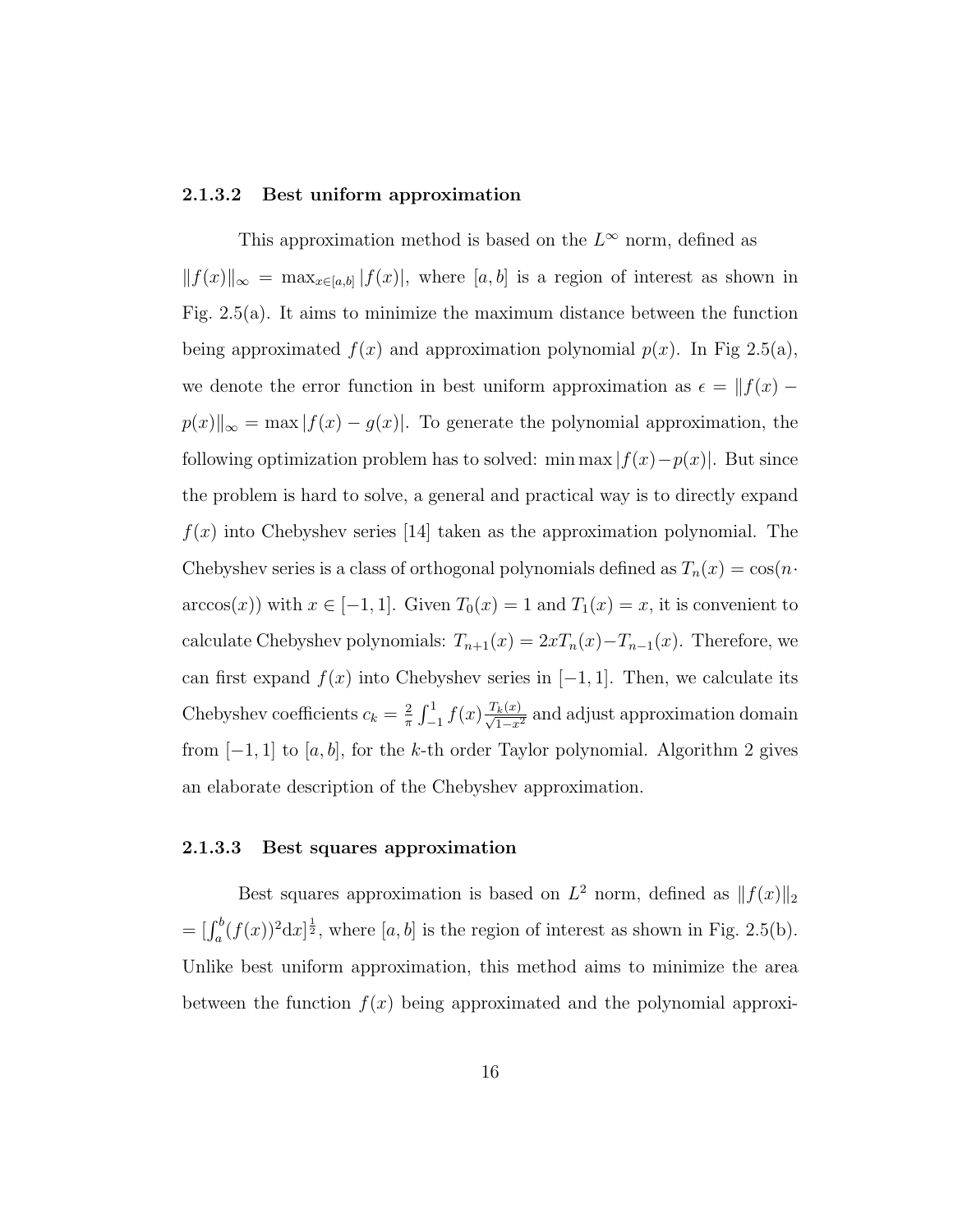Input:  $c_k$ ,  $T_k(x)$ Output:  $f(x)$ 

- 1: Rewrite  $f(x)$  into Chebyshev Series form:  $f(x) = \sum_{k=0}^{n} c_k T_k(x)$ ,  $x \in [-1, 1]$
- 2: Compute Chebyshev coeff.:  $c_k = \frac{2}{\pi}$  $\frac{2}{\pi} \int_{-1}^{1} f(x) \frac{T_k(x)}{\sqrt{1-x^2}}$
- 3: Convert approximation domain from [-1, 1] to [a, b]:  $x = \frac{2x'-a-b}{b-a}$ b−a

Algorithm 2: Best Uniform Approximation



Figure 2.5: Error functions

mation  $p(x)$ . In Fig. 2.5(b), we denote A as the total area between  $f(x)$  and  $p(x)$  in [a, b]. We can also define the error function in best squares approximation as  $\epsilon = ||f(x) - p(x)||_2 = \int_a^b (f(x) - p(x))^2 dx$ . In our experiments, given discrete data points, we use least squares method [48] to approximate  $f(x)$ . In Section 4.2, the novel weighted method is an extension of least square approximation. Instead of evenly sampling  $f(x)$  in a given domain, we collect points in a weighted way.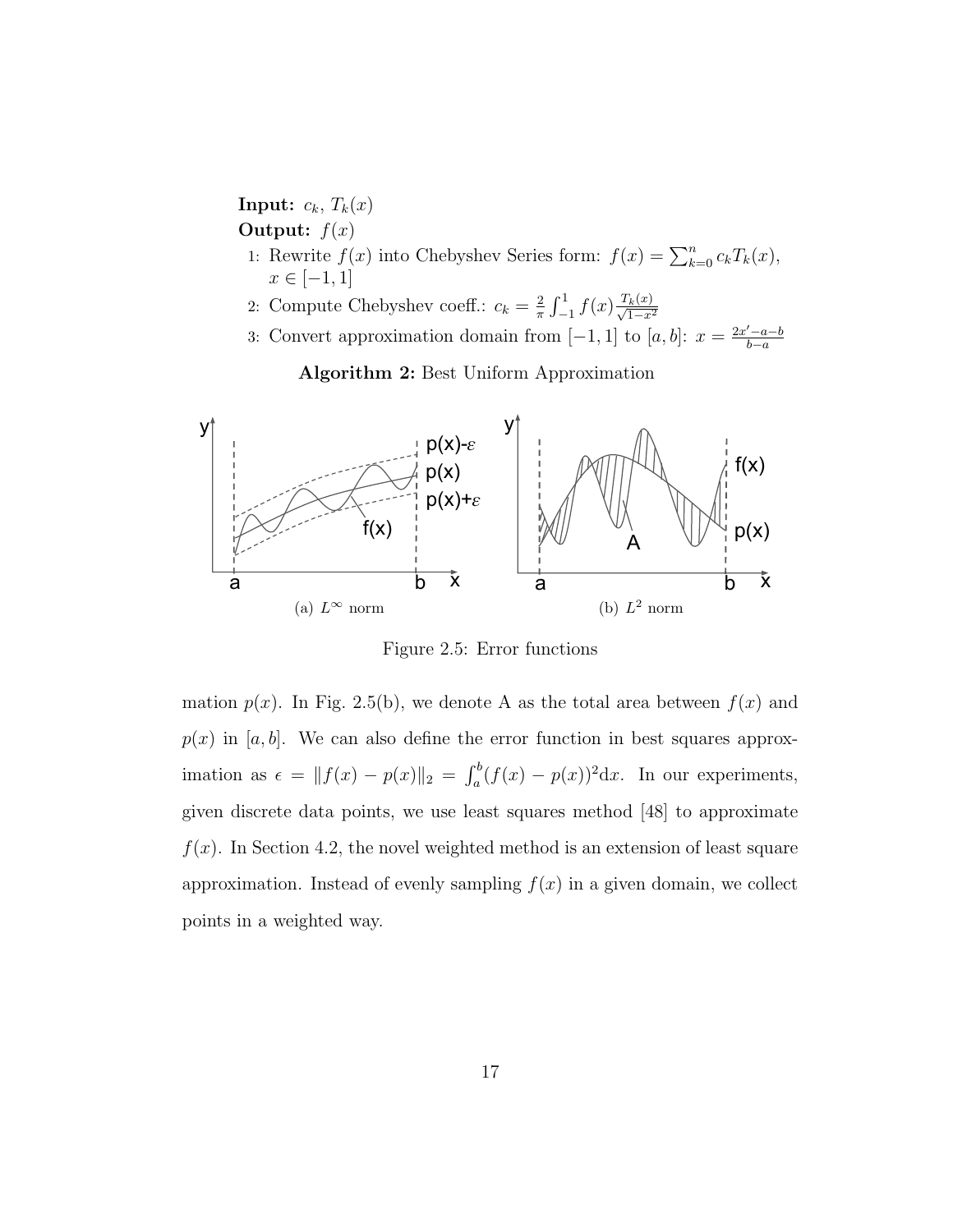### 2.2 Related Work

CryptoNets [28] was first to demonstrate the ability to homomorphically evaluate neural network on encrypted data for secure image classification. However, a critical flaw in the design was the properties of the power function  $x^2$  used as the HE-friendly activation functions replacement (Sec. 2.1.1.3). This substitution caused instability during training, preventing its use in deeper networks. As reported by the authors, CryptoNets cannot sustain a network with more than two CONV-ACT-POOL layers while maintaining high efficiency and accuracy. This was attributed to the unbounded derivative of the square function  $x^2$ . Also, the use of sum-pooling (to avoid division operation) instead of average or max-pooling was an added impact to accuracy. As a result, CryptoNets achieved 98.95% on the MNIST handwritten digit dataset with state-of-the-art result being  $99.77\%$  on plaintext image data. Fig. 2.3(c) shows how the square function used in CryptoNets behaves in comparison to other well-performing activation functions.

After CryptoNets [28] demonstrated the ability to homomorphically evaluate neural network on encrypted data for secure image classification, several follow-up work [13, 16, 38, 77] attempted to improve classification accuracy using additional techniques and deeper networks. Chabanne *et al.* [13] attempted to approximate the ReLU activation function using Taylor series polynomials. Fig.  $2.3(c)$  shows their best-performing approximated polynomial with degree 4; i.e., Polyfit4. The use of a relatively low degree polynomial allowed a low multiplicative depth, resulting in efficient evaluation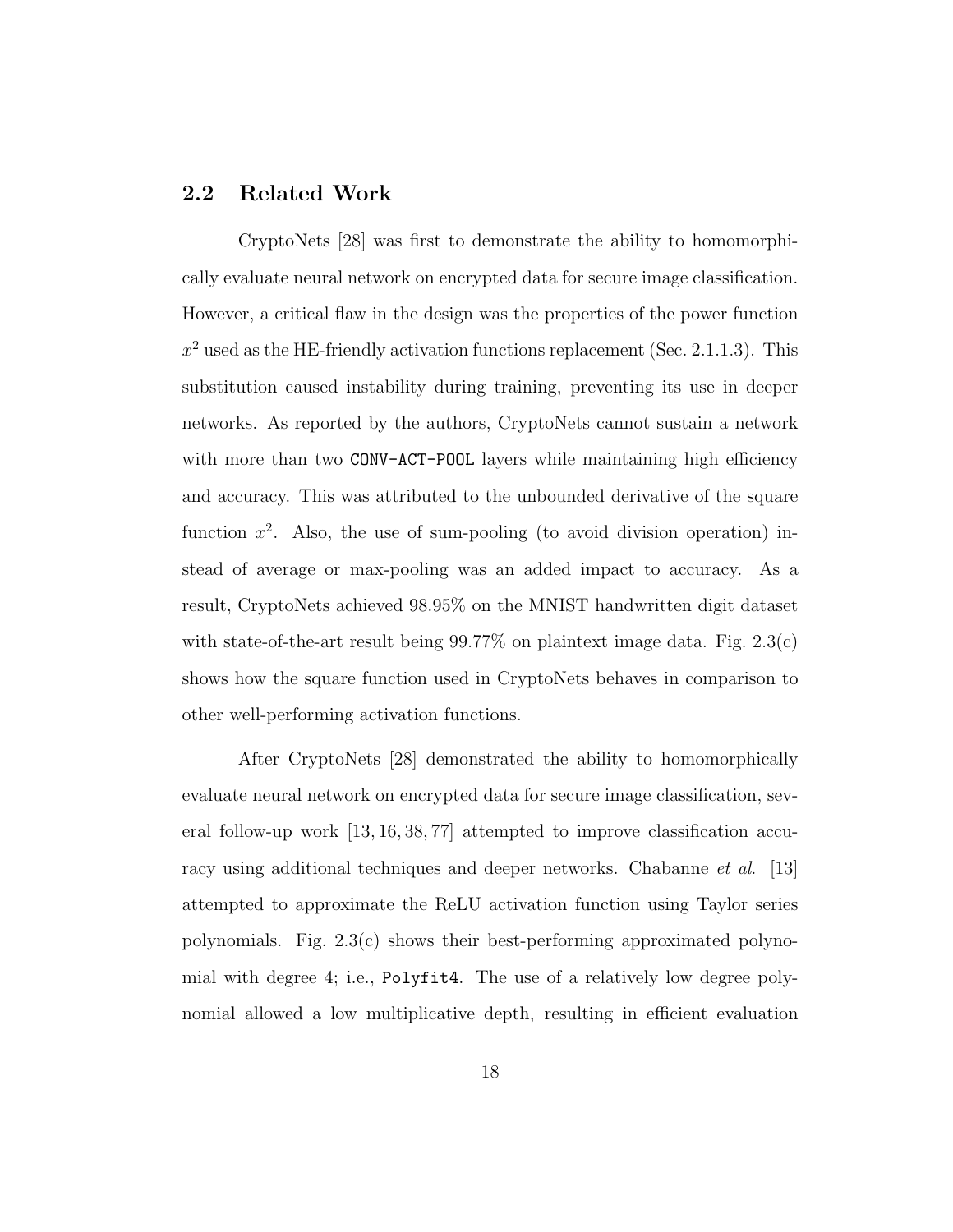on encrypted data. However, the approximated polynomial is not accurate outside the bounds of approximation. To shrink the range of the input distribution, Chabanne et al. proposed to use a batch normalization (BAT) [40] layer before every activation layer, as illustrated in Fig. 2.1. In addition to this layer, a two-stage training process was proposed, where the network is first trained with the original activation function to achieve optimized weights. In the second stage the activation function is replaced with the approximation of the activation and the weights are fine-tuned by continuing the training at a low learning rate. Using these new methods, they improved the classification accuracy to 99.30% on the MNIST dataset.

Instead of using Taylor series approximation, Chabanne et al. suggested to make the coefficients of the polynomial as trainable parameters as well. Wu *et al.* [77] explored this idea and trained a model with the polynomial coefficients in each activation layer as trainable parameters. While the model achieved a classification accuracy of 99.70%, it is at the expense of optimizing a large number of parameters. More importantly, the trained model may not be widely applicable in practice because this model is too specific to the training set.

Hesamifard et al. proposed CryptoDL [38] to evaluate a more complex image dataset, CIFAR-10 [42], in addition to the MNIST dataset. Based on the conclusions from CryptoNets, CryptoDL focused on stabilising the training process by approximating the derivative of the original activation function. The integral of this approximation, illustrated in Fig. 2.6, was used within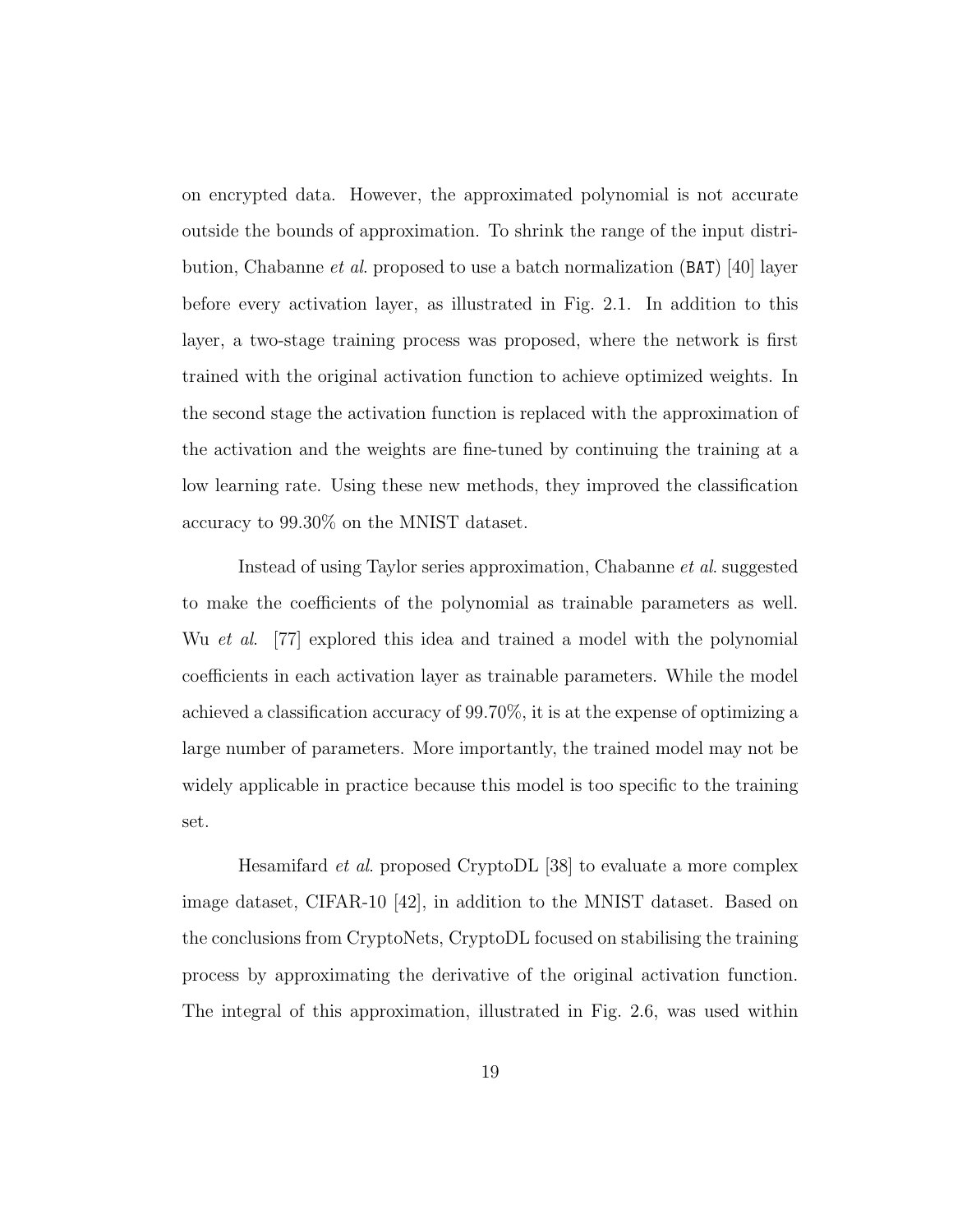

Figure 2.6: Generating HE-friendly activation functions in CryptoDL

the network during training and inference. Using this approach, CryptoDL achieved a classification accuracy of 91.55% on the CIFAR-10 dataset.

Many modern deep learning problems require architectures that are significantly deeper than the networks discussed in the above approaches. Faster CryptoNets [16] presented a practical implementation of deep CNNs that can process encrypted data using transfer learning. Transfer learning is a training method that uses a network pre-trained on a related dataset and retrains the final layers on the data of the new task. Their proposed approach used a 50 layers residual network (ResNet) where only the final few layers perform inference on encrypted data; i.e., the feature maps are encrypted. The initial layers process on plaintext data. The authors tested this approach on a diabetic retinopathy dataset [34] and achieved a classification accuracy of 76.47% (Baseline ResNet scoring 80.61%).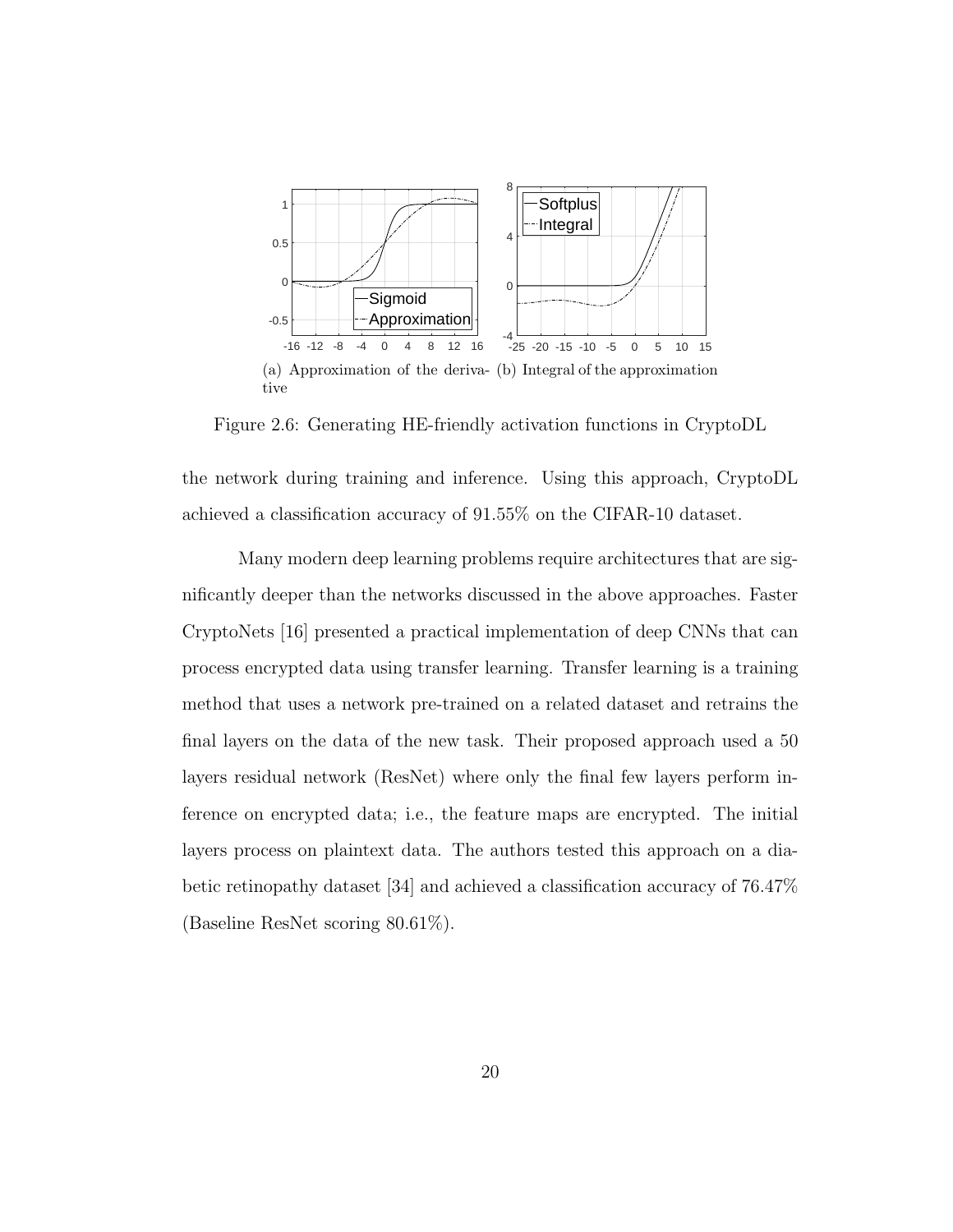## Chapter 3

## Analysis

## 3.1 Analysing rectified linear units as activations

To build an effective polynomial activation function, we first looked into the key factors that contribute to the performance of rectified linear units, in particular, to the ReLU activation function. Glorot *et al.* [29] suggests that using a rectified non-linearity gives rise to sparse representations within the network. This in turn has multiple benefits such as, linear separability and information disentangling of the input data. Their experiments on image data also indicate that training sessions proceed better when signals are either completely off or are linear in output.

To analyze the benefit of these properties, we construct two polynomial activations, Activation 1 and 2. The former activation closely emulates the rectified portion of ReLU for inputs  $x < 0$ . Activation 2 on the other hand, emulates the linear output of ReLU for inputs  $x > 0$ . Both activation functions replicate ReLU between  $[-1, 1]$  and pass through the origin. It must be noted that both properties cannot be incorporated simultaneously into a polynomial due to the structure of ReLU. Even with a high degree polynomial, it is not possible to efficiently approximate ReLU because the function instan-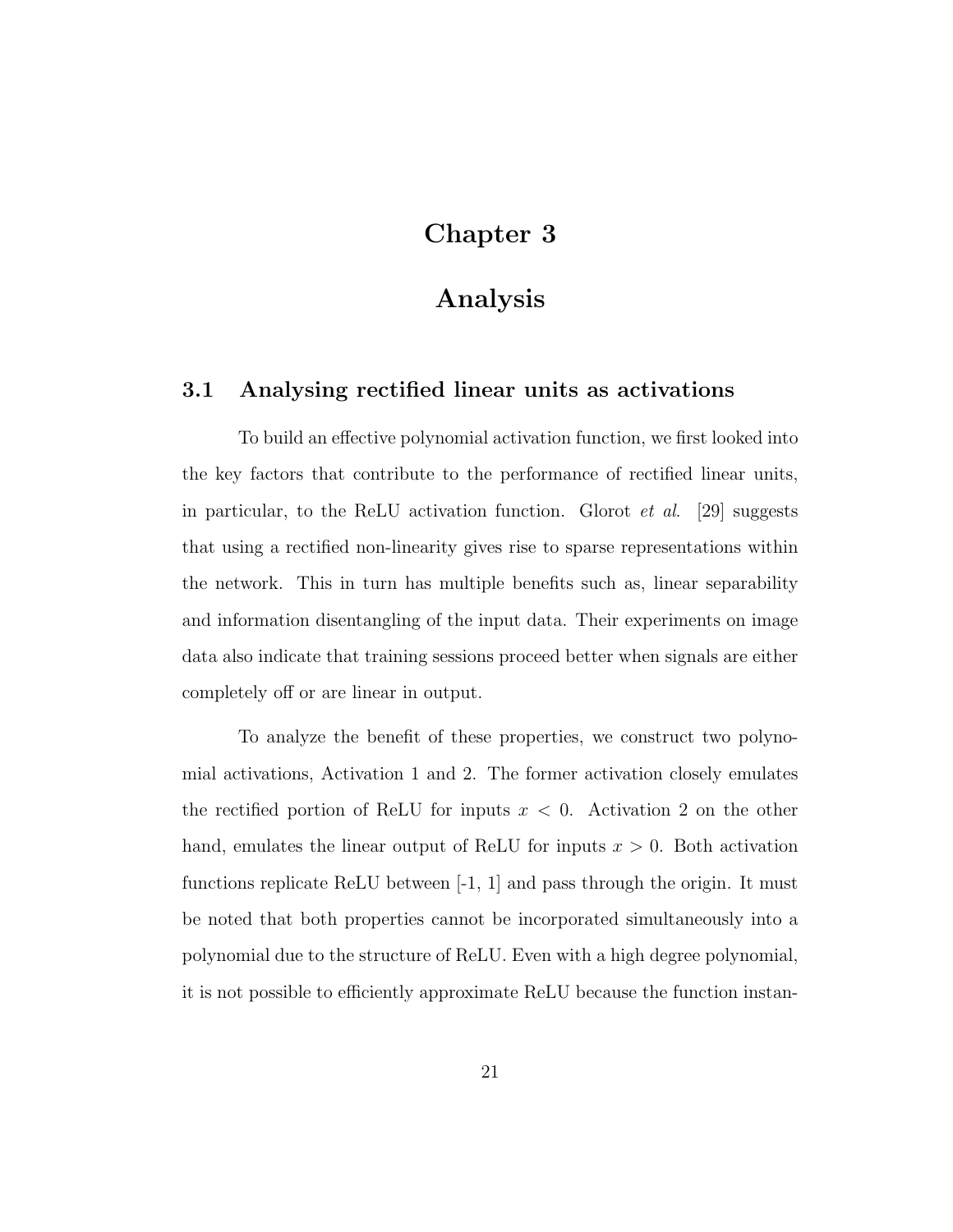

Figure 3.1: Polynomial activations approximating ReLU

taneously changes at  $x = 0$ . Therefore, the polynomials were approximated to the respective section of interest, *i.e.*,  $[-1, 0]$  for Activation 1 and  $[0, 1]$ for Activation 2. To understand the effect of both properties from a polynomial perspective, we also construct a piecewise Activation 2a, *i.e.*,  $max(0,$ Activation 2), which has a rectified output for  $x < 0$ .

The above polynomials were then tested on the MNIST dataset using the Light and Deep CNN architectures from Chabanne et al. [13]. Both architectures use a batch normalization layer before every activation layer to reduce the distribution of inputs. We also test the second degree polynomial from Chabanne et al. to compare performances.

From this experiment we make two main observations. Firstly, all polynomials approximations performed close to ReLU within the margin of error. We do not see a significant difference in performance between our polynomials with the properties of ReLU and the others.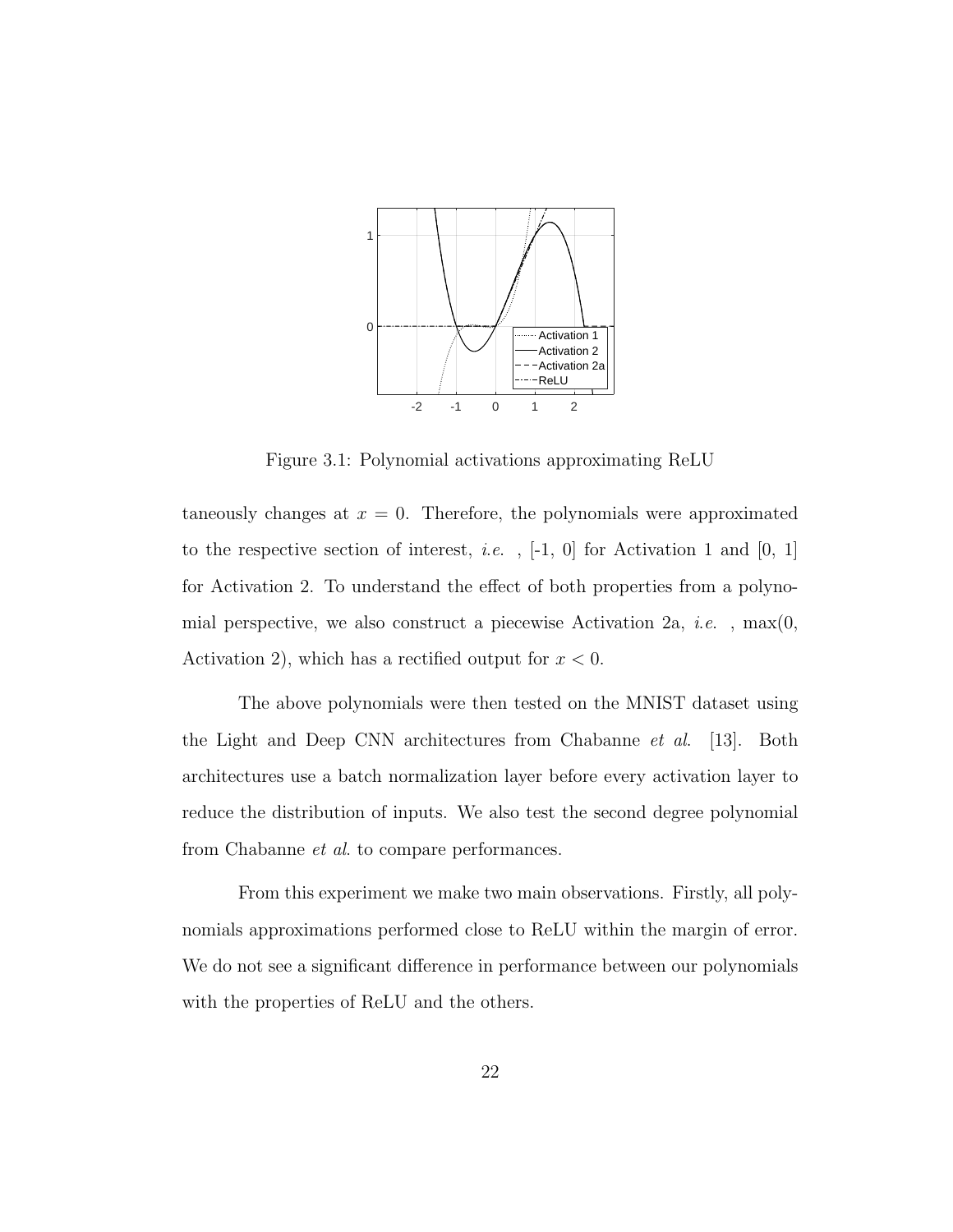|                 | Activation MNIST Light CNN MNIST Deep CNN CIFAR-10 |       |       |
|-----------------|----------------------------------------------------|-------|-------|
| Activation 1    | 98.25                                              | 99.30 |       |
| Activation 2    | 98.45                                              | 99.57 |       |
| Activation 2a   | 97.69                                              | 99.14 |       |
| ch <sub>2</sub> | 97.93                                              | 99.60 | 81.00 |
| ReLU            | 98.43                                              | 99.63 | 93.32 |

Table 3.1: Performance result of different activations on the MNIST database

Secondly, none of our activations performed better than chance on CIFAR-10, while the second degree polynomial from Chabanne et al. was able to achieve 81.00%. This brought our attention to the range of approximation for each polynomial. The second degree polynomial from Chabanne et al. was approximated between a significantly larger range of [-3, 3] compared to our proposed polynomials. While Activation 1, 2 and 2a perform well on MNIST, they fail to learn on CIFAR-10. Therefore, our next step was to analyse the effect of the dataset on the distribution of inputs to the activation layer.

## 3.2 Analysing inputs to the activation function

In the previous section, we show how our proposed activations perform well enough on the MNIST dataset, but not for CIFAR-10, a significantly more complex dataset. However, we also saw another polynomial in the test successfully learn in the training process, albeit with a lower score. All polynomials were approximating the same activation function, ReLU, but within different ranges. From Table 3.1 our activations that did not learn mirrored ReLU between the range [-1, 1] but the other polynomial mirrored ReLU be-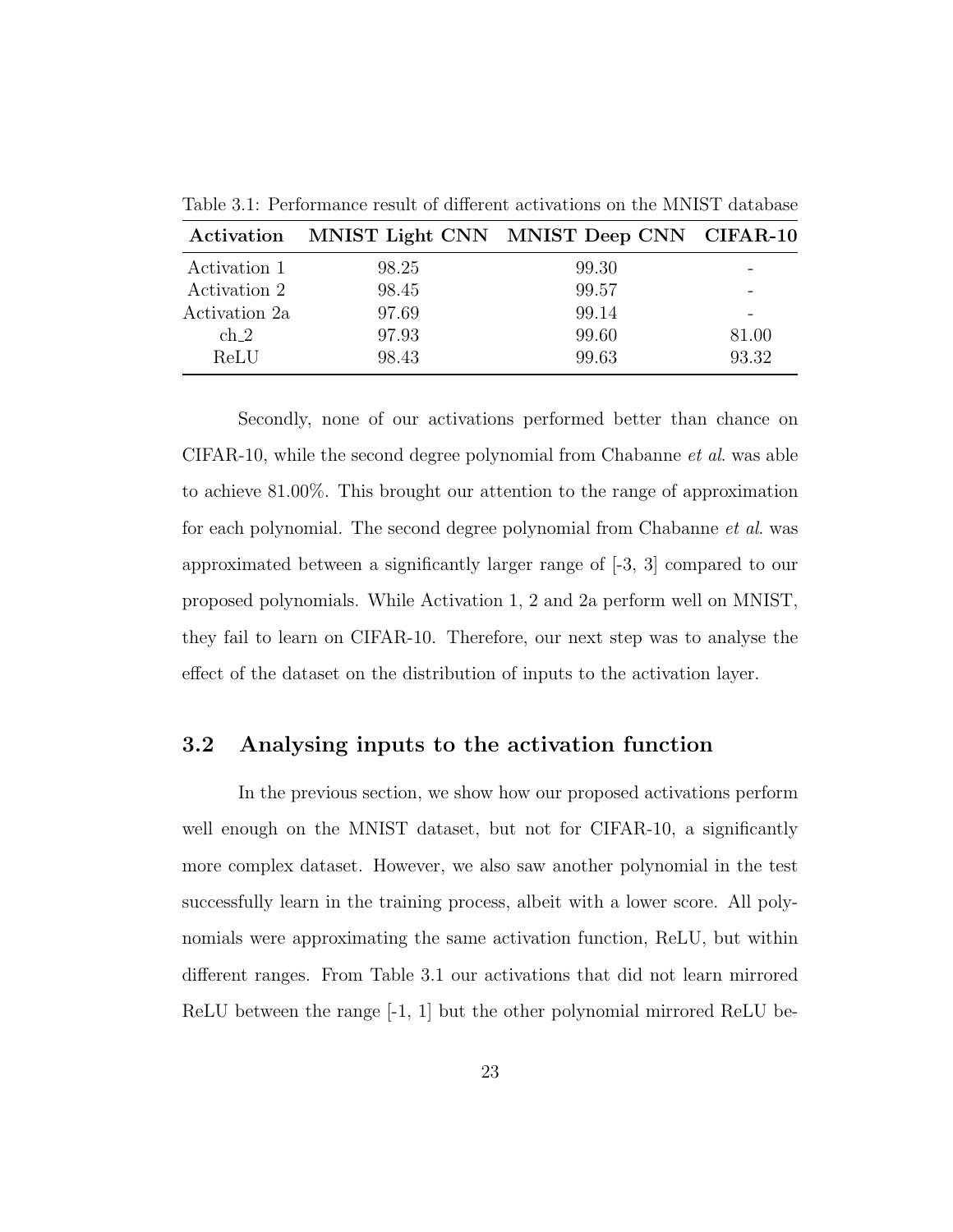

(a) Growth of polynomial approximations (b) A typical output distribution of a batch and power functions normalization layer

Figure 3.2: Polynomial approximation of ReLU

tween [-3, 3]. Therefore, we analysed the the inputs to the activation function and report our findings in this section.

Initially proposed by Chabanne *et al.*, networks with HE-friendly polynomial activations have been trained with a batch normalization layer before every activation layer. The BN layer transforms the data distribution to have zero mean and unit variance. Essentially, this results in a distribution with close to 99% of the data between the range  $[-3, 3]$  as shown in Fig. 3.2(b).

| Dataset       |      | Max. Std. Deviation Max. Distribution Range |
|---------------|------|---------------------------------------------|
| <b>MNIST</b>  | 1.20 | $[-8.44, 8.51]$                             |
| Fashion MNIST | 1.12 | $[-15.35, 20.10]$                           |
| $CIFAR-10$    | 1.09 | $[-30.17, 21.31]$                           |
|               |      |                                             |

Table 3.2: BN Output distribution characteristics for different datasets

However, upon analyzing the outputs from the Batch normalization layer, we observe that the properties of the output distributions are dataset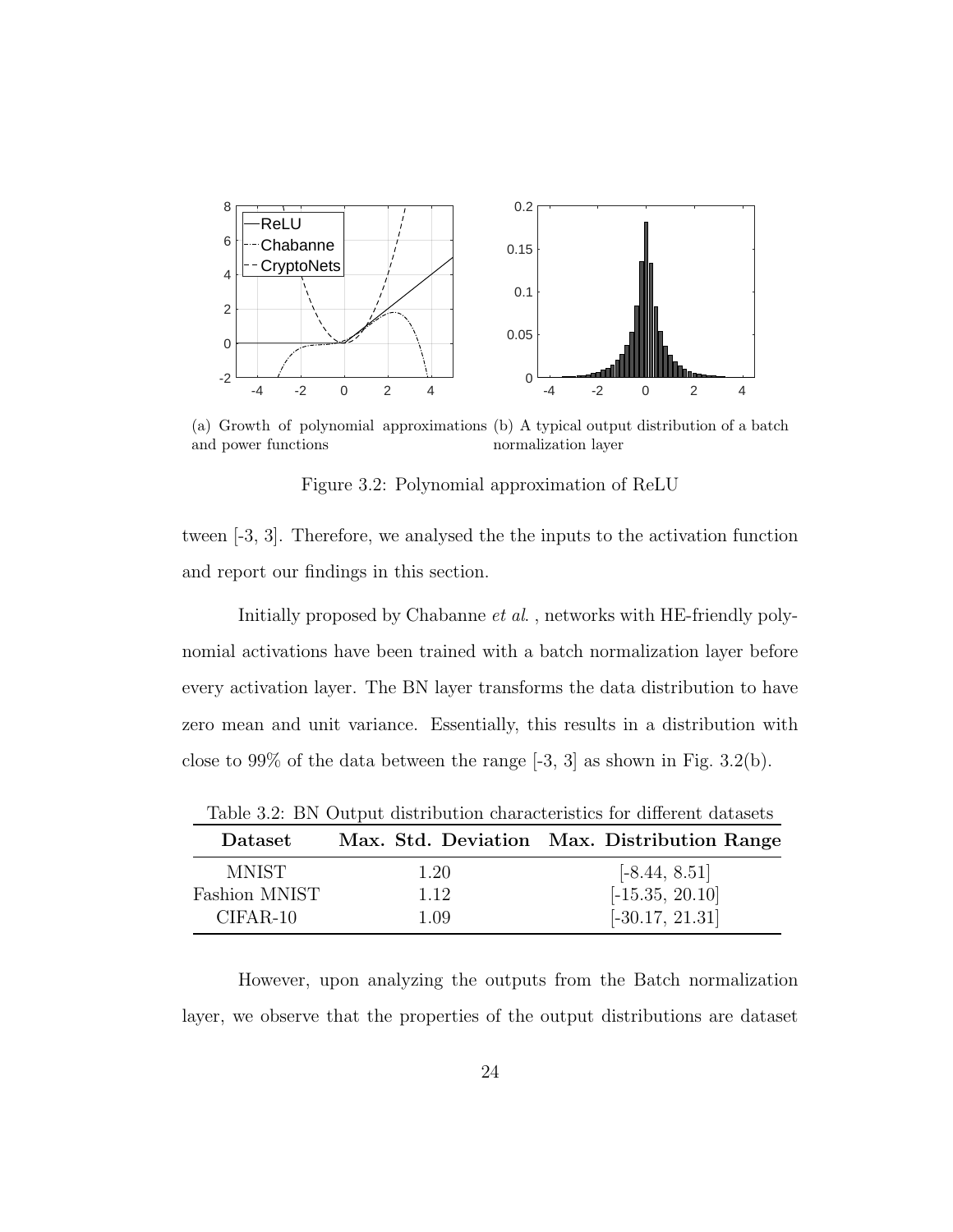dependent. While the structures of these distributions are similar, the range of distributions widely vary. Depending on the complexity of the dataset, we observe that at least 98% of the data lies between the range [-3, 3], but the ranges can be as large as [-30, 21]. Table 3.2 lists the maximum observed range and standard deviations of the output distributions across different datasets.

Based on the results seen in Table 3.2, we can understand why our proposed activations in Section 3.1, Activation 1, 2 and 2a, perform poorly on the CIFAR-10 dataset. The maximum observed range for the dataset is significantly wider than the range between which the polynomial replicated the ReLU activation function. When the polynomial activation receives an input well outside the range of approximation, the outputs are very large resulting in errors propagating across layers. Moreover, during the backpropagation process, the gradients explode and hence no learning takes place.

We now pose the question – Will a polynomial with an approximation range larger than [-3, 3] be more suited for a dataset like CIFAR-10? To answer this question we construct two polynomials of degree 4 between the bounds  $[-7, 7]$  and  $[-25, 25]$ . In this experiment we also compare the performance with a degree 4 polynomial approximated between [-3, 3].

Upon testing the three polynomials on the CIFAR-10 dataset, our first observation was the significant increase in accuracy for the polynomial approximated between [-7, 7] compared to the range [-3, 3]. By approximating between a larger range, the activation layer is able to process more inputs accurately and hence have a more stable training process.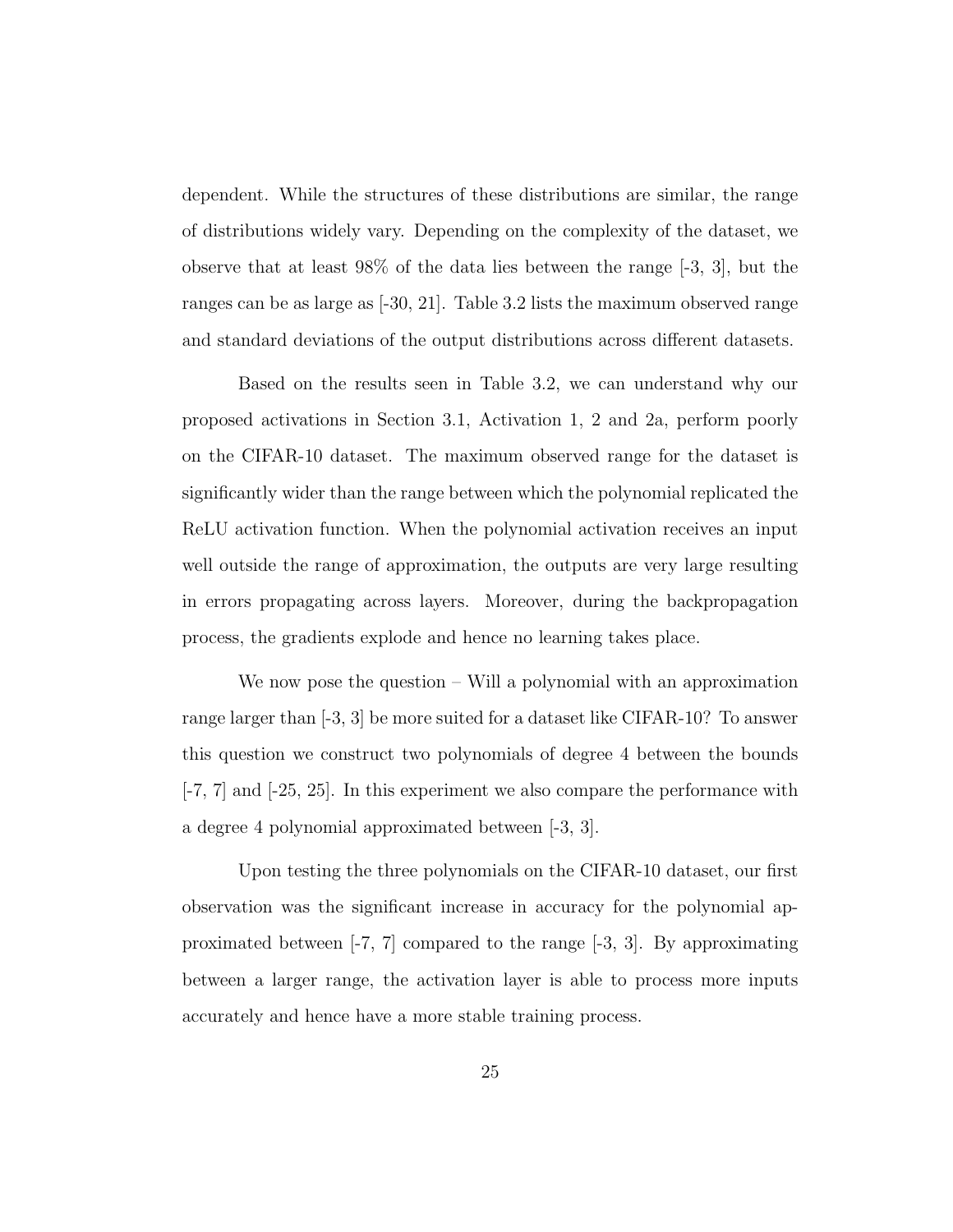|             |       | Range Accuracy Approximation error in [-3, 3] |
|-------------|-------|-----------------------------------------------|
| $[-3, 3]$   | 81.32 | 4.187                                         |
| $[-7, 7]$   | 88.25 | 4.508                                         |
| $[-25, 25]$ | 83.45 | 5.392                                         |

Table 3.3: Performance of CNNs with polynomial activations between different ranges

On the other hand, approximating between a too large a range seems to negatively affect the training process. This is because a large range of approximation sacrifices the quality of the approximation. Table 3.3 lists the results of the test along with the error of approximation between the range [-3, 3]. We chose to report within this range because most of the data lies within this range due to the BN layer and hence it is vital that the polynomial closely approximates this region. We can see that the error is highest for [-25, 25] and lowest for [-3, 3]. But at the same time, the [-7, 7] range yields the best result even with a relatively higher error of approximation than [-3, 3].

From our experiments in this section, we can conclude that it is necessary to strike a balance between maintaining an acceptable error of approximation between  $[-3, 3]$ , while covering a range larger than  $[-3, 3]$ . This is true, especially for complex datasets that have large input distributions to the activation layer.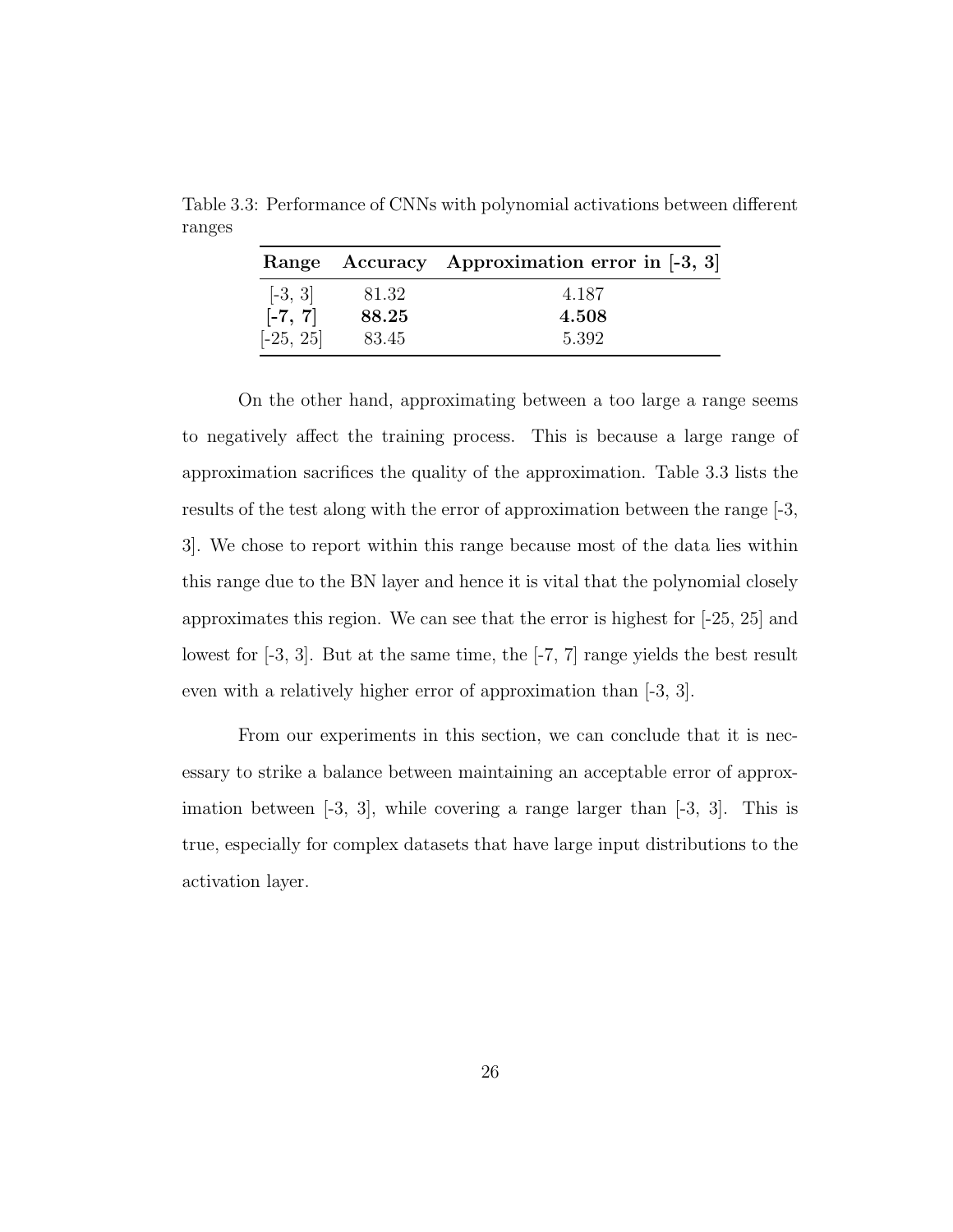### 3.3 Analysing effective activation functions

Related work in the field have achieved good performance on datasets like MNIST by only approximating the structure of the polynomial. However, from our experiments in Section 3.1 we observe that merely mimicking the structure of an activation function does not yield effective performance. Instead, we choose to list and analyse the properties generally observed in effective classical activation functions like ReLU, Tanh, and Sigmoid. Incorporating these properties while constructing HE-friendly polynomials can form the basis of a systematic approach.

#### 3.3.1 Non-linear

As discussed in Section 2.1.1, the primarily role of the activation layer is to capture the non-linearity of complex features in CNNs. Naturally, many effective activation functions are non-linear. A linear function  $f(x)$  is one which satisfy both of the following properties:  $f(x + y) = f(x) + f(y)$  and  $f(\alpha x) = \alpha f(x)$ . Nonlinear functions are those who do not follow the above definition. Complex tasks such as classification of images or speech involves the separation of non-linear data and can be performed well only using non-linear models. Non-linear activation functions such as ReLU and Sigmoids enable neural networks with the capability to perform this task. This is because neural networks with effective non-linear activation functions are universal function approximators [19]. Every complex task can be abstracted as a function that maps an input to an output. Without the use of such activation functions, the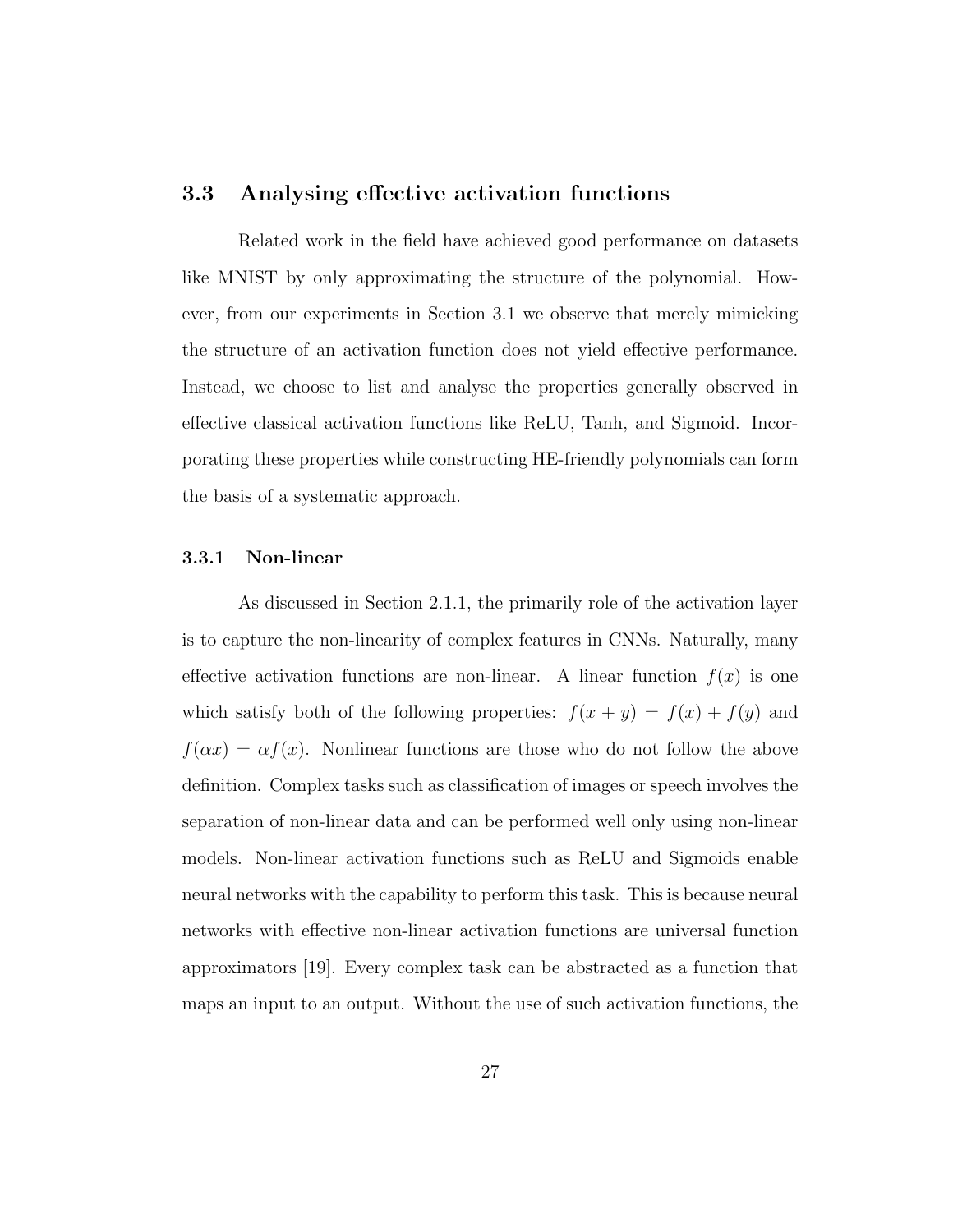networks would essentially be a linear model.

#### 3.3.2 Differentiable

Backpropagation is the most popular and effective training method that has been used for neural networks. This training method makes use of the derivatives of the functions used in the network to adjust the weights while optimizing errors. Due to this reason, it is necessary for all components in the network, including the activation function, to be differentiable.

A function f is said to be differentiable if the derivative  $f'(x)$  exists. This property ensures that the derivative is defined and exists at every value. The functions Softplus, Sigmoid and Tanh and their derivatives are differentiable over the entire domain. However, effective activation functions including ReLU and Leaky ReLU are only piecewise differentiable because they are piecewise functions and do not have derivatives at the origin point. In practical applications of backpropagation, we just set the value of the derivative of ReLU at the origin point as zero.

#### 3.3.3 Continuous

A function  $f(x)$  is said to be continuous at a given point  $x_0$  if,

$$
\lim_{x \to x_0} f(x) = f(x_0)
$$

i.e. sufficiently small changes in the inputs to the function result in arbitrarily small changes in the outputs. Effective activation such as ReLU, Softplus, and Tanh are continuous. Polynomials are also a classic class of continuous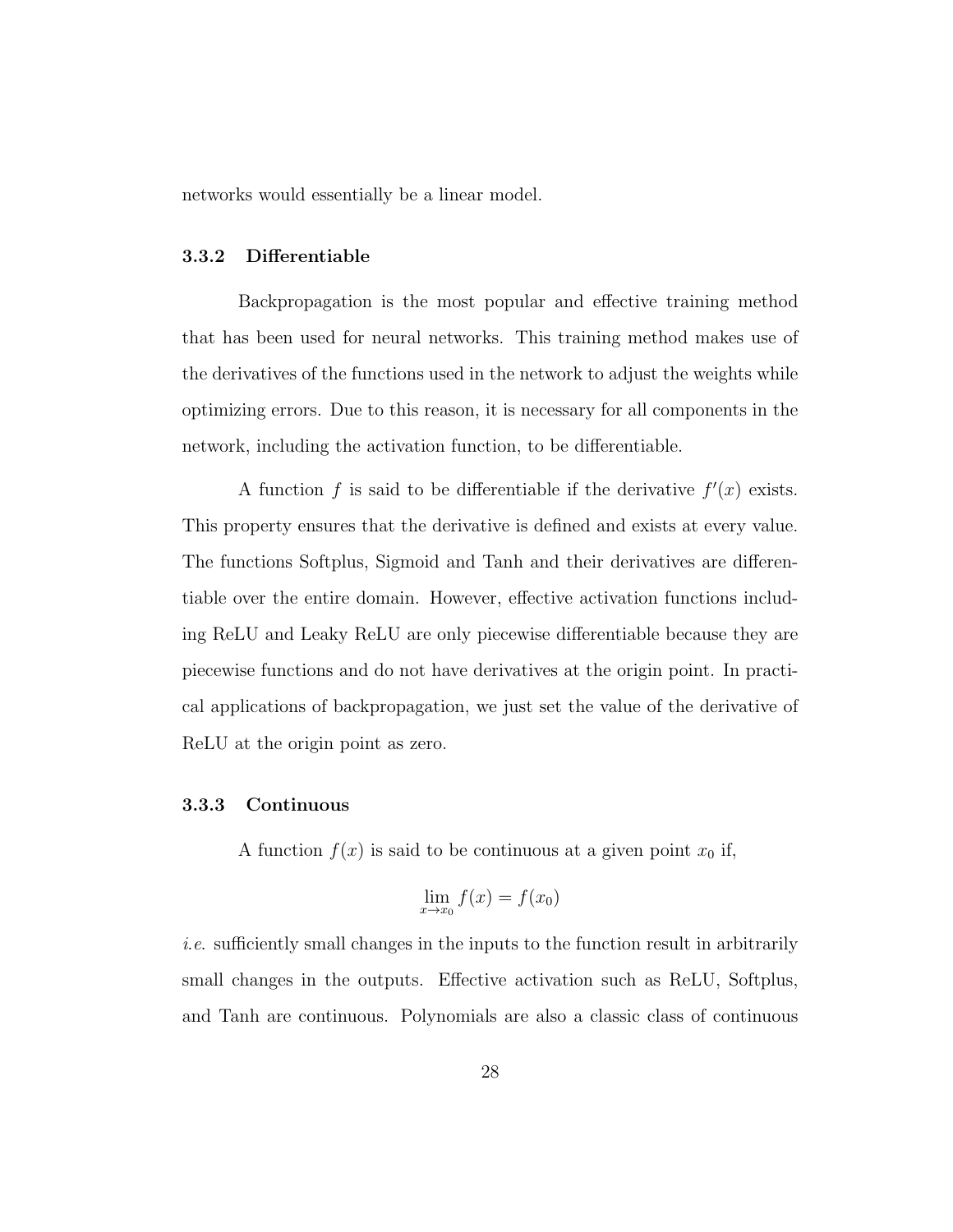functions over the domain R and linear combination of polynomials are also continuous.

### 3.3.4 Zero-centered

It has been long known that neural networks can learn faster if activation functions in hidden layers are centered around zero [45, 68]. Le-Cun et al. [45] gave a strict proof to the zero-centered property of effective activation functions. In this section, we provided a more intuitive interpretation to explain this observation.

We first denote  $\vec{x} = (x_1, x_2, ..., x_n)$  as a n-dimensional input vector and  $\vec{w}_1 = (w_1, w_2, ..., w_n)$  as an initial weight vector. Then with given threshold b, we can define a neuron model as an input-output map  $f(\vec{x}; \vec{w}, b)$ , satisfying  $f(z) = f(\sum_{i=1}^n w_i x_i + b)$ . The gradient descent process of each parameter  $w_i \in \vec{w}$  based on the given cost function  $L(\vec{x})$  and learning rate  $\eta$ , can be shown as  $w_{i+1} = w_i - \eta \frac{\partial L}{\partial w_i}$  $\frac{\partial L}{\partial w_i} = w_i - \eta \frac{\partial L}{\partial f}$ ∂f  $\frac{\partial f}{\partial z}x_i$ . Hence, the renewal equation above shows that the updated direction of parameter  $w_i$  is entirely based on the value of  $x_i$  because parameters including  $\eta$ ,  $\frac{\partial L}{\partial w_i}$  $\frac{\partial L}{\partial w_i}$  and  $\frac{\partial f}{\partial z}$  can all be seen as constant term.

To explain the zero-centered property, we further assumed that the optimal weight vector  $\vec{w}^* = (w_1^*, w_2^*, ..., w_n^*) \neq \vec{w}_1$  and the previous neuron unit takes Sigmoid  $g(x) = \frac{1}{1+e^{-x}}$ , a typical nonzero-centered function, as activation functions. Then, due to  $g(x) \in (0,1)$ , we can know that  $x_i > 0$  for each input value  $x_i \in \vec{x}, i = 1, ..., n$ , which will cause the renewal process of each  $w_i \in \vec{w}_1$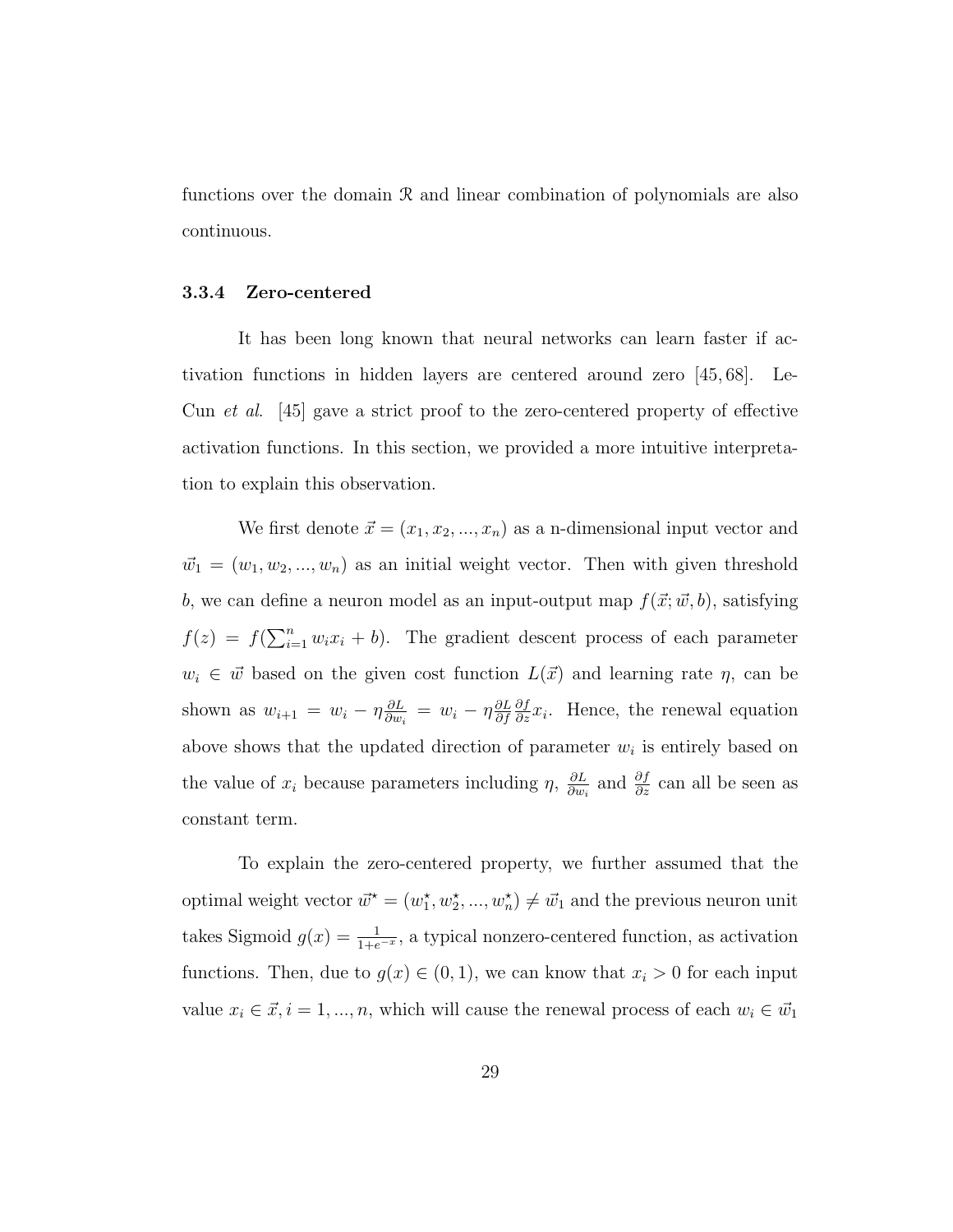to take a z-path from the initial weight vector  $w_1$  to the optimal weight vector  $w^*$  and the learning speed of neural networks will be much slower.

### 3.3.5 Monotonic

A function  $f$  is monotonic when it is either increasing or decreasing throughout the entire domain of inputs, *i.e.* the function always grows in a single direction. During training, a neurons weight might be changed to increase or decrease its influence on neurons in the next layer. A monotonic activation function has shown to make this behaviour predictable and thus enabling faster optimization. Using a non-monotonic activation function might have the opposite effect because of how non-monotonic functions change in direction of growth. Most of the effective activation functions such as ReLU, Sigmoid, Tanh and Softplus are monotonic in nature. However, it is important to note that neural networks with non-monotonic activation functions can be optimized as well – the network might require a longer training time. For example, non-monotonic trigonometric functions such as the periodic sine wave have been used as activation functions to train neural networks successfully [61].

#### 3.3.6 Bounded derivative

It has been observed that activation functions with bounded derivatives contribute to effective performance in neural networks. This is because a bounded derivative restricts the training algorithm from making large updates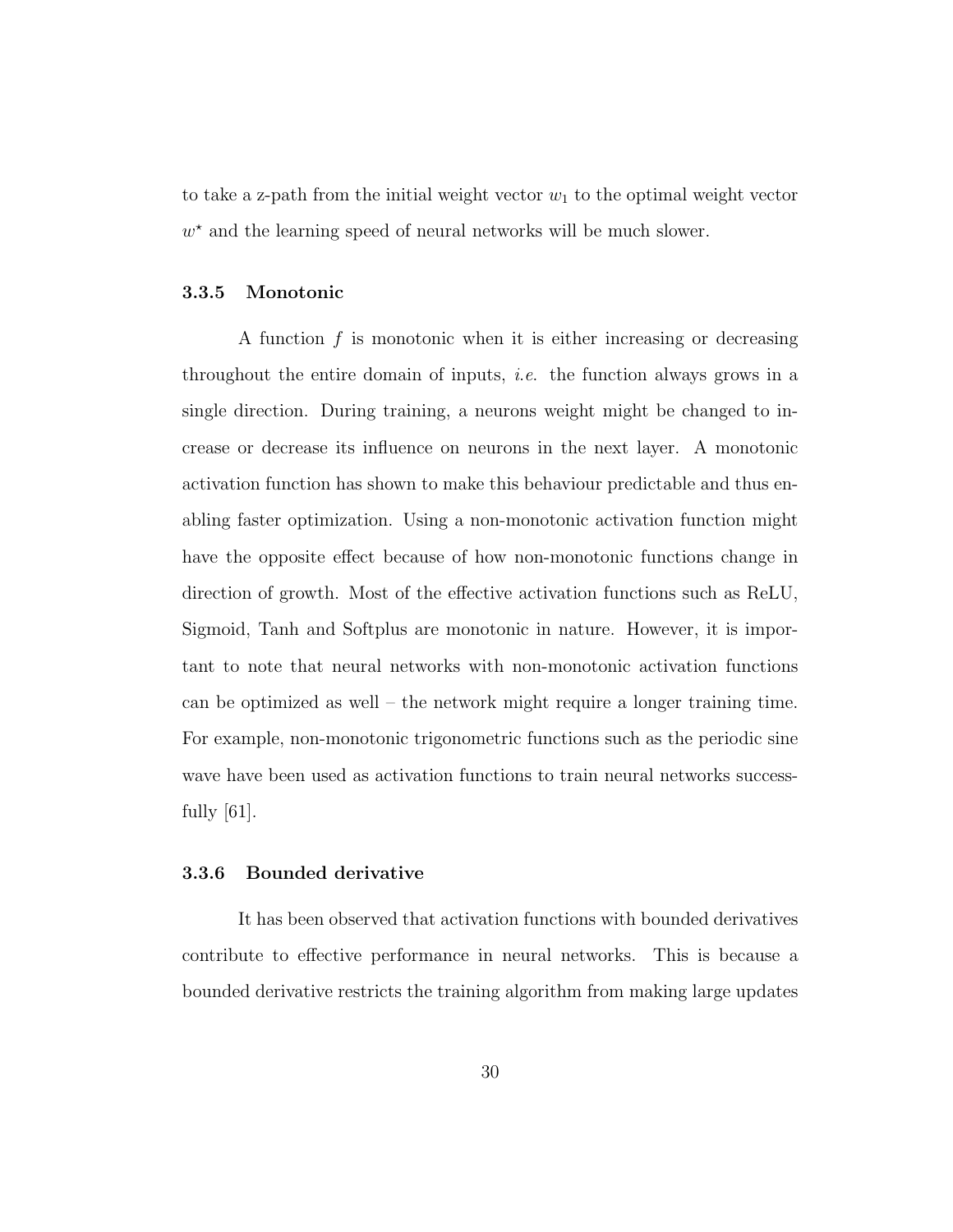

(a) Effective activations used (b) Bounded derivatives of (c) Bounded derivatives of in Deep Learning effective activations Swish for different  $\beta$ 

Figure 3.3: Effective activation functions and their (bounded) derivatives

to the weights of the network [54]. Not preventing this phenomenon could lead to large fluctuations in the network weights and create instability during the training process. We clearly see this issue in our experiments in Section 3.1 for Activations 1, 2, and 2a.

The same property can be seen in well-performing activation functions discovered by Ramachandran et al. [64]. The research used a reinforcement learning technique to find effective activation functions from a search space of functions. The search space was composed of a combination of linear and nonlinear functions such as  $x^2$ ,  $sin(x)$ ,  $x_1 + x_2$ . Every well-performing activation discovered using this process has a bounded derivative. The most effective activation discovered was named Swish. Defined as  $x \cdot sigmoid(\beta x)$ , Fig. 3.3(c) shows how the derivative of Swish stays bounded with different values of  $\beta$ , which the network can adjust as a trainable parameter. Figure 3.3(b) shows the bounded derivatives of the effective activation functions ReLU, Sigmoid and Tanh.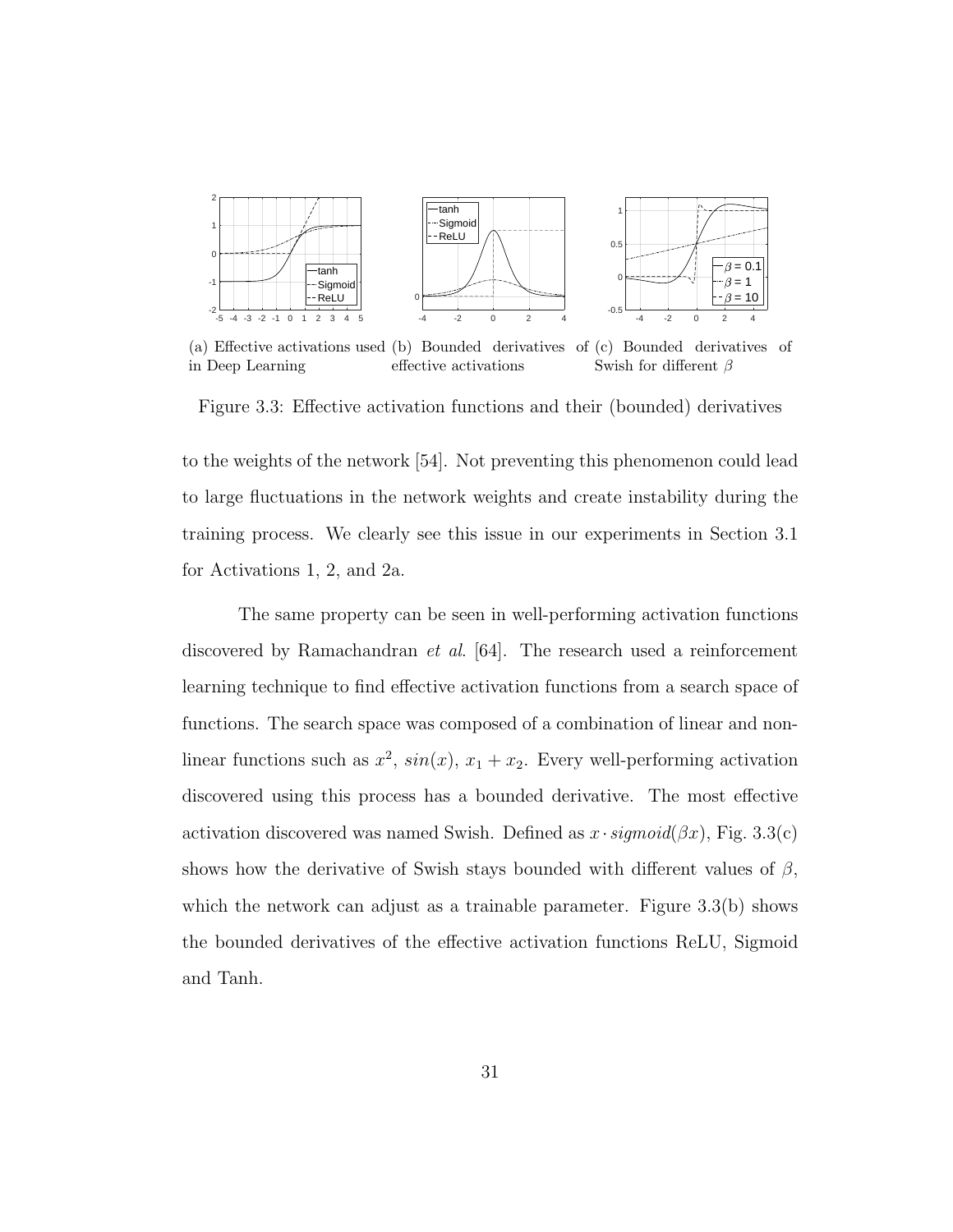Multiple similarities can be observed between classical activation functions and polynomials based on the above properties. Like other well-known activations, polynomials are differentiable, non-linear and continuous. However, unlike most traditional activations, polynomials are not monotonic and do not have a bounded derivative. Out of these two dissimilarities, we suspect the lack of a bounded derivative to affect the performance of the polynomial adversely more than the lack of monotonicity. Recall that polynomial approximations are accurate only within their range of approximation. Due to this reason, any input outside this range causes error to propagate forward and significantly hamper learning during the backpropagation of the gradients.

However, we can also consider a polynomial to be locally bounded by approximating it between the range of expected inputs. The batch normalization layer before every activation helps us in this regard by reducing the range of the input distribution.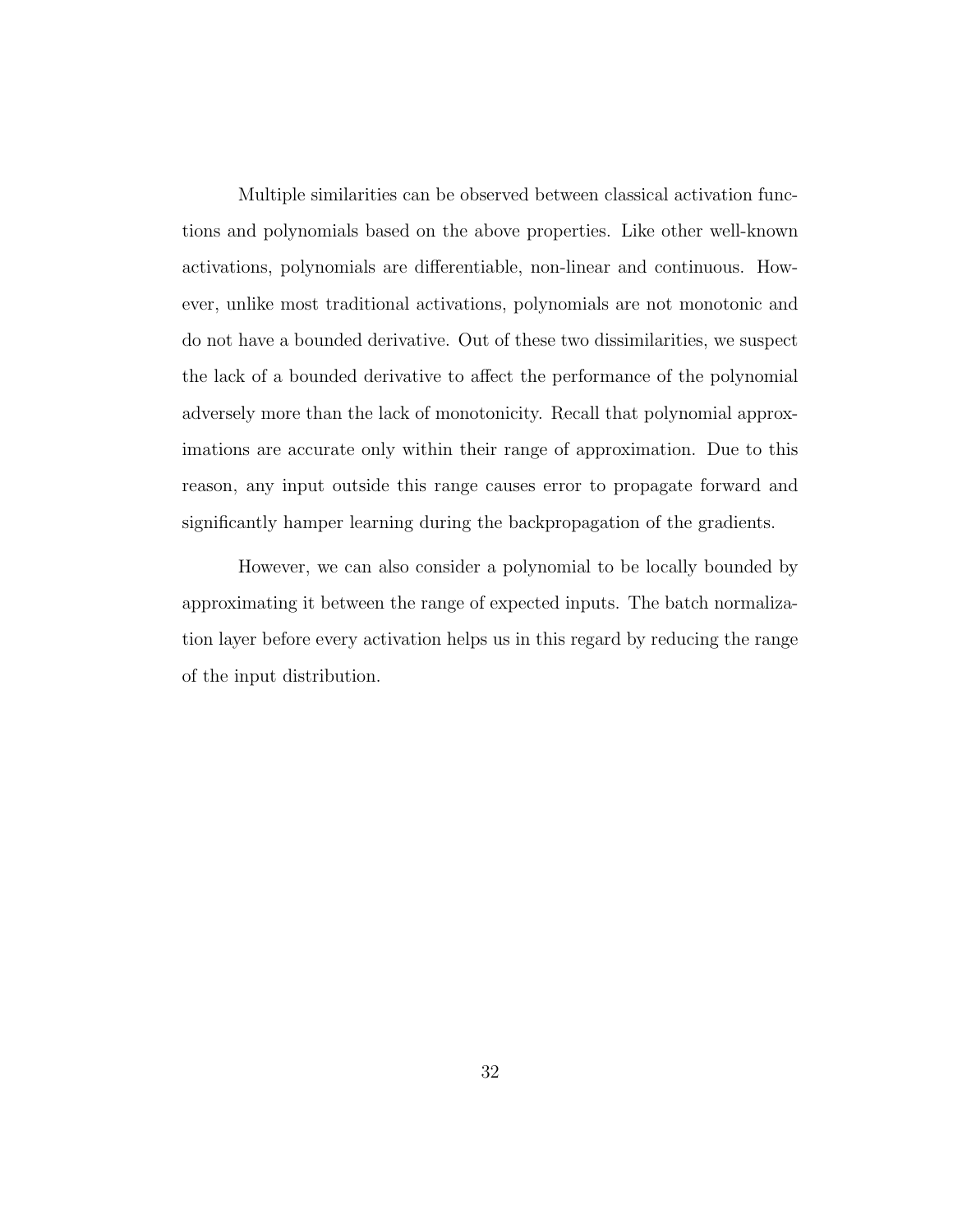# Chapter 4

## Proposed Solution

From our analyses on how the batch normalization layer transforms data and what factors are key contributors to a good activation function, we propose the following solutions to generate efficient HE-friendly polynomial approximations. A key contributor to the performance of the activation function is having a bounded derivative. However, since the polynomial approximation will be accurate only within their approximation range, it is necessary to restrict the range of inputs using batch normalization layer. While proposing these methods, we keep in mind the effect of complex datasets on the input distribution to the activation layer and also take advantage of the nature of the distribution.

## 4.1 Training with multiple polynomial activations

The experiments in Section 3.2 show us that it is important to approximate a polynomial between a range larger than [-3, 3]. Approximating between a larger range will result in a higher error of approximation in the critical region of [-3, 3] and can negatively affect training as seen in Table 3.3. However, based on our analysis of the BN outputs on the network, we see that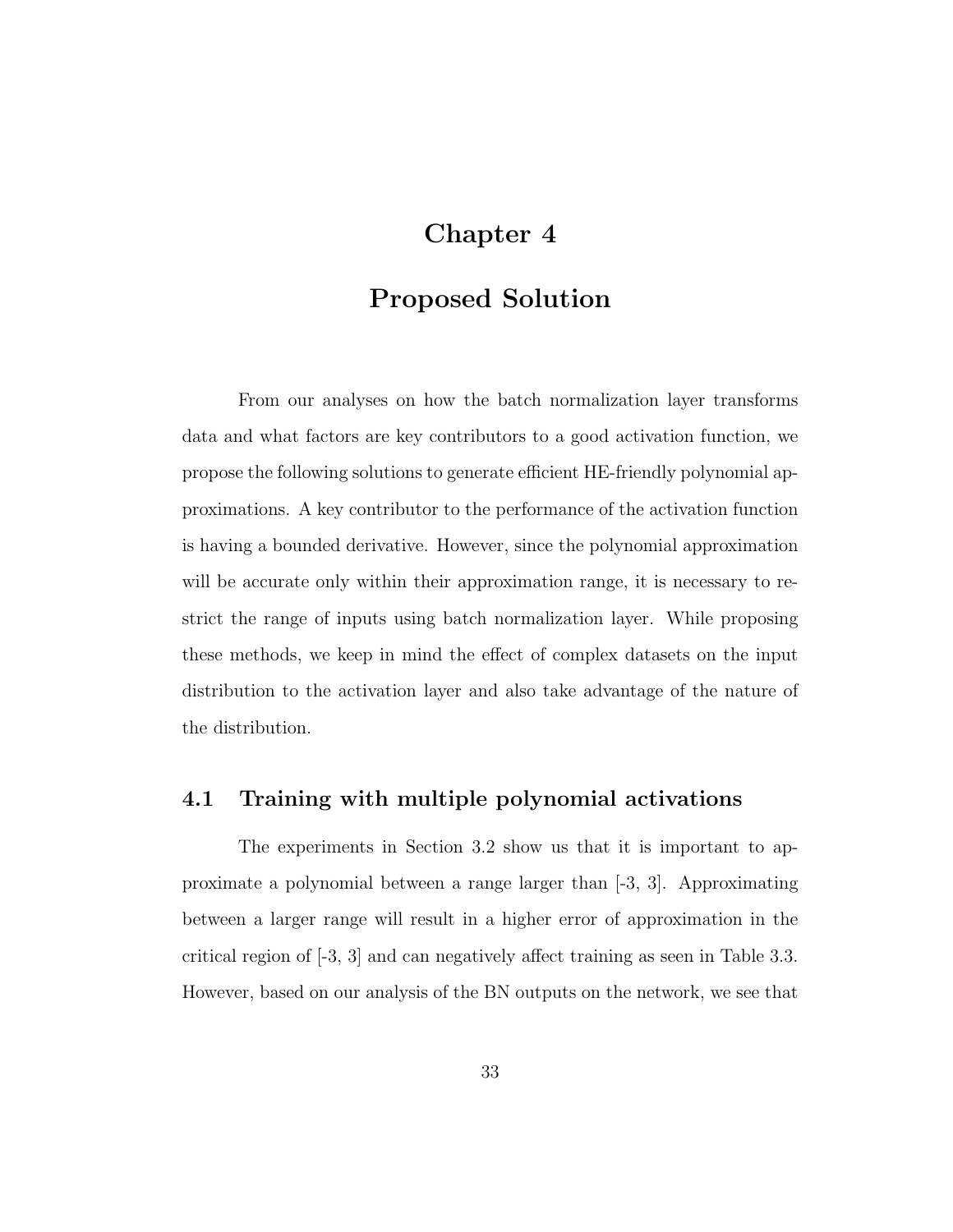the range of inputs differs from layer to layer. For example, Table 4.1 lists the maximum observed range per layer for a network trained on CIFAR-10 using Softplus.

|   | Activation layer Max. range per layer |
|---|---------------------------------------|
|   | $[-22.04, 21.31]$                     |
| 2 | $[-30.17, 18.85]$                     |
| 3 | $[-25.73, 10.62]$                     |
| 4 | $[-12.81, 9.34]$                      |
| 5 | $[-11.76, 8.75]$                      |
| 6 | $[-12.98, 10.54]$                     |
| 7 | $[-14.26, 10.70]$                     |
| 8 | $[-15.72, 18.08]$                     |
| Q | $[-2.83, 7.36]$                       |

Table 4.1: Input ranges recorded for each activation layer after training on CIFAR-10 using softplus

We can take advantage of this phenomenon by approximating a polynomial for every layer. The benefit of this approach is two-fold. Firstly, the approximation for every layer would be able to accept most of the inputs while having the lowest error of approximation. This way, layers with a smaller input range will not be constrained by a single polynomial catering to the largest range observed.

The second benefit to this approach is that each layer can use a polynomial with a suitable degree to balance between the error of approximation and the number of multiplications. Recall that due to the properties of Homomorphic Encryption, we are constrained by the number of multiplications that can be performed. In order to keep the network HE-friendly, we must use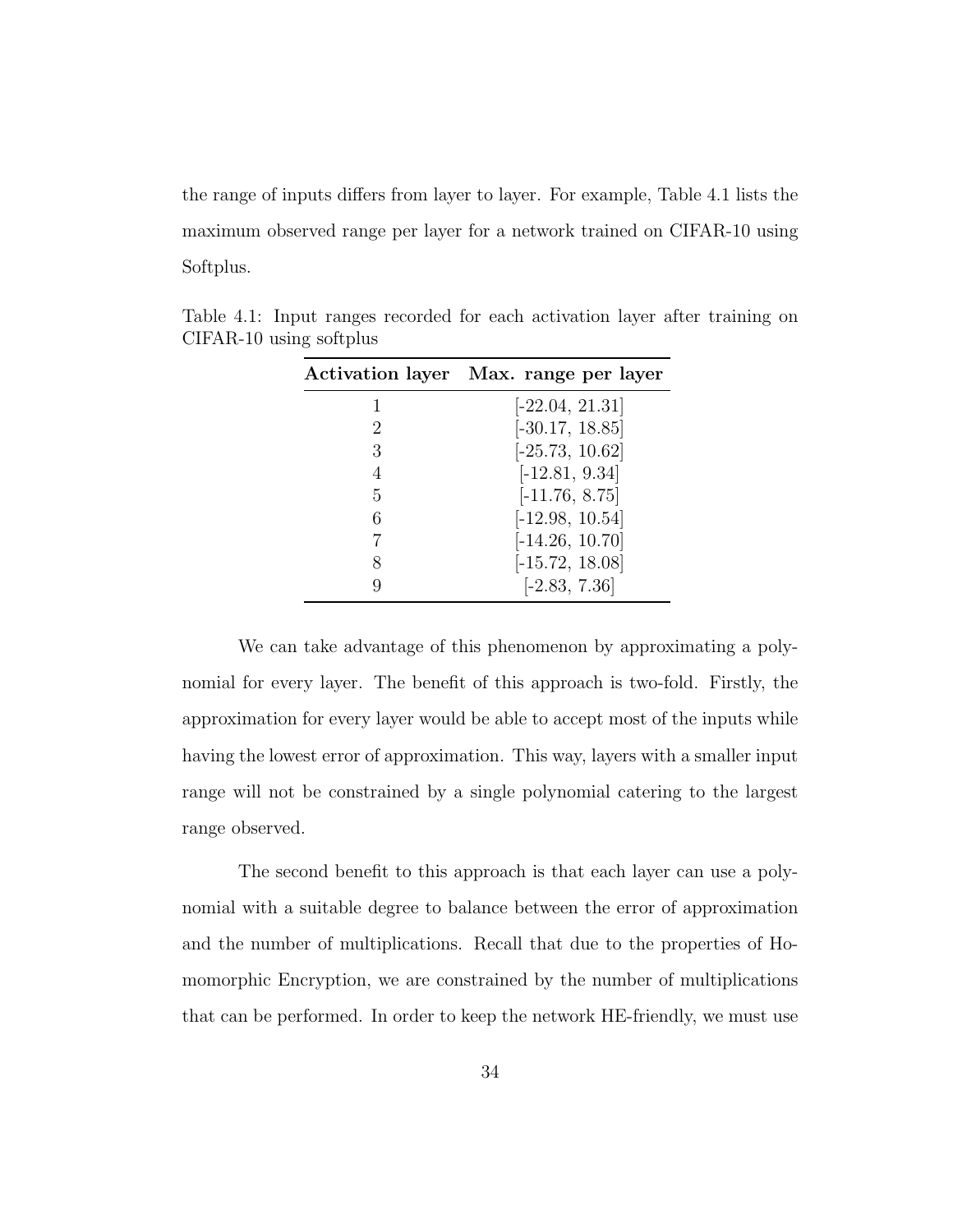low-degree polynomials to maintain an acceptable multiplicative depth. Using a multi-polynomial approach can help us in this regard by permitting us to use lower degree polynomials for smaller ranges and higher degree polynomials for larger ranges. This combination will result in a lower multiplicative depth than using a single high degree polynomial for all layers.

## 4.2 Weighted Polynomial approximations

From the experiments in Section 3.2 we observe that more than 98% of the inputs to the activation layer are between [-3, 3]. At the same time, we also show that it is necessary to approximate polynomial replacements between a range larger than [-3, 3], particular in the case of complex datasets. Approximating between a larger range however, can increase the error of approximation between [-3, 3] and can have a negative impact on performance as shown by our experiments before. To approximate a polynomial within a larger range without compromising the error of approximation, we propose a weighted approximation technique.

Formally, to approximate a function f between a range  $[L_{low}, L_{high}]$ , we first sample  $f$  as follows:

$$
Y = \{f(x) : x \in X\}
$$
\n
$$
(4.1)
$$

where  $X = \{L_{low}, \ldots, L_{high}\}\$ is the set of linearly spaced points. Figure 4.1(a) visually depicts this process with 100 sample points. Then, using a polynomial regression function like *polyfit* from  $MATLAB$ , a polynomial of degree n is fit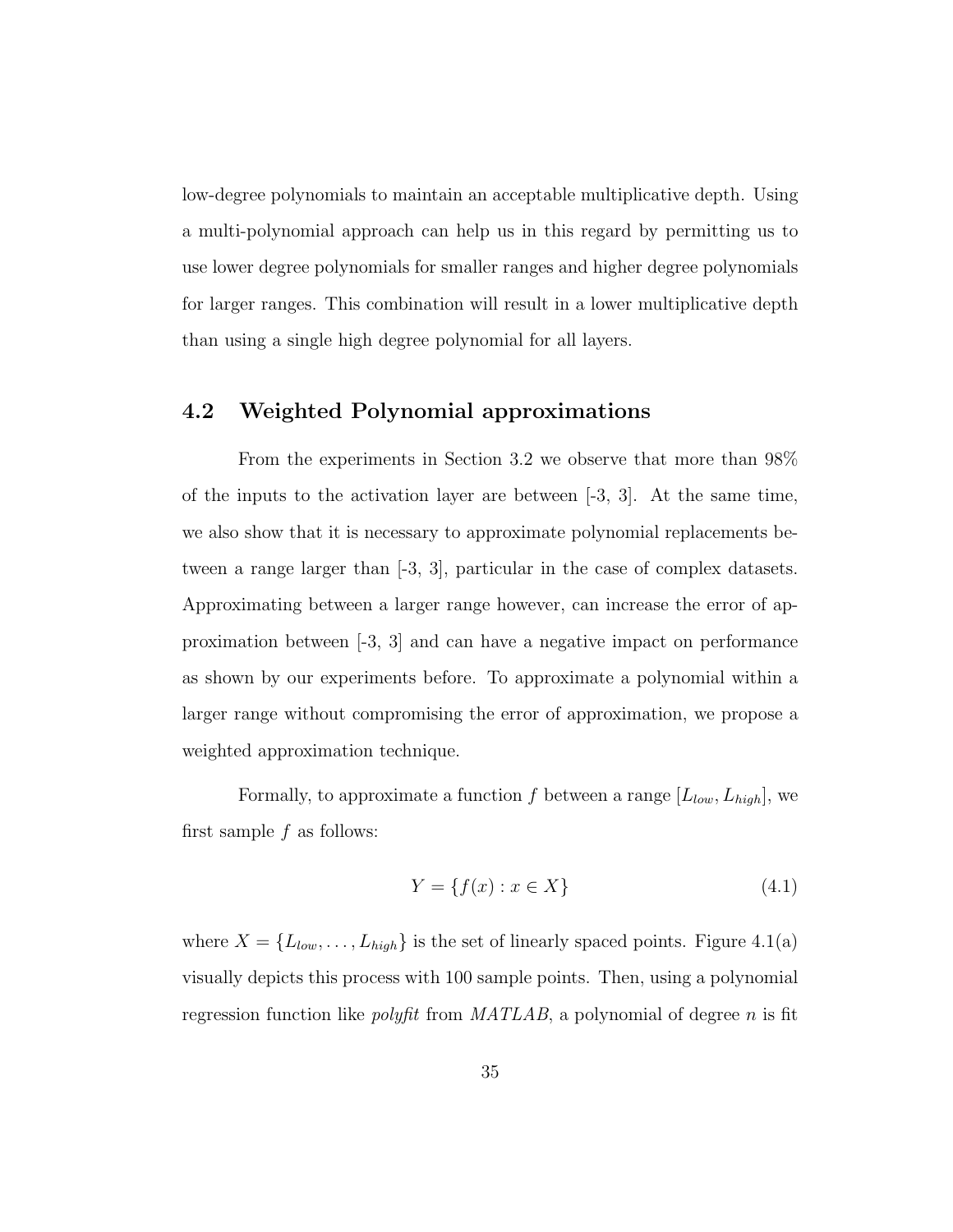to X and Y using an error measure such as least-squares.

We propose a weighted approximation technique to maintain an acceptable error of approximation between [-3, 3] in large range approximations. Our method takes advantage of the input data structure where at least 98% of data lies between the range [-3, 3]. Instead of sampling the function linearly, we sample the range [-3, 3] at a higher rate than the remaining sections using a weight. More formally, the activation function  $f$  is sampled between the range  $[L_{low}, L_{high}]$  where

- $X = [X_1 \ X_2 \ X_3]$
- $X_1 = \{L_{low}, \ldots, -3\}$  containing  $\frac{(1-R)n}{2}$  linearly spaced points,
- $X_2 = \{-3, \ldots, 3\}$  containing  $R_n$  linearly spaced points
- $X_3 = \{3, \ldots, L_{high}\}\$ containing  $\frac{(1-R)n}{2}$  linearly spaced points,
- $R \in [0, 1]$  is the weight determining the rate of sampling between [-3, 3].

The sampling rates for each region in the method proposed above can be calculated as follows:

- $\frac{6}{Rn}$  for the region  $X_2$
- $\bullet$   $\frac{2}{n}$ n  $L_{high}-3$  $\frac{i^{j}q_{h}-3}{1-R}$  for regions  $X_1$  and  $X_3$ , given  $|L_{high}| = |L_{low}|$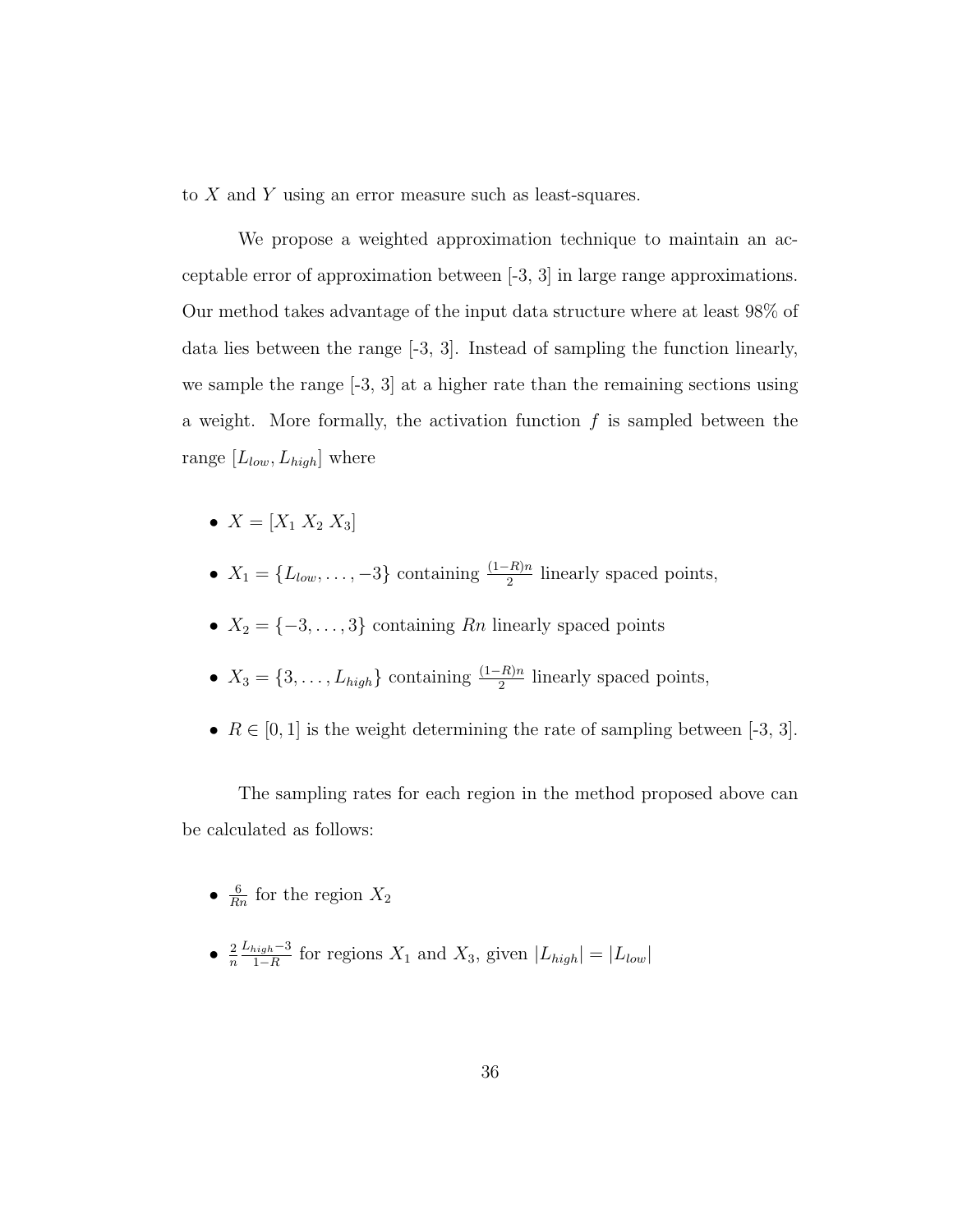

(a) Conventional method of linearly (b) Proposed weighted sampling of acsampling a function (non-weighted) tivation function



(c) Degree 8 polynomial approximations of Sigmoid using non-weighted and weighted sampling

Figure 4.1: Improving quality of approximations using our proposed method

Figure 4.1(b) visualizes this sampling approach with  $n = 100, R = 0.7$ ,  $L_1 = -30$  and  $L_2 = 30$ . We have chosen to visualize the sampling on the Sigmoid activation function because the difference is visually more apparent than ReLU or Softplus. However, the effect of the approach will be the same for any other activation function. Using polyfit with the above sampling rates for each region specifically minimizes the error between  $[-3, 3]$  while approximating through a large range. The benefit of this approach over using a linear sample of points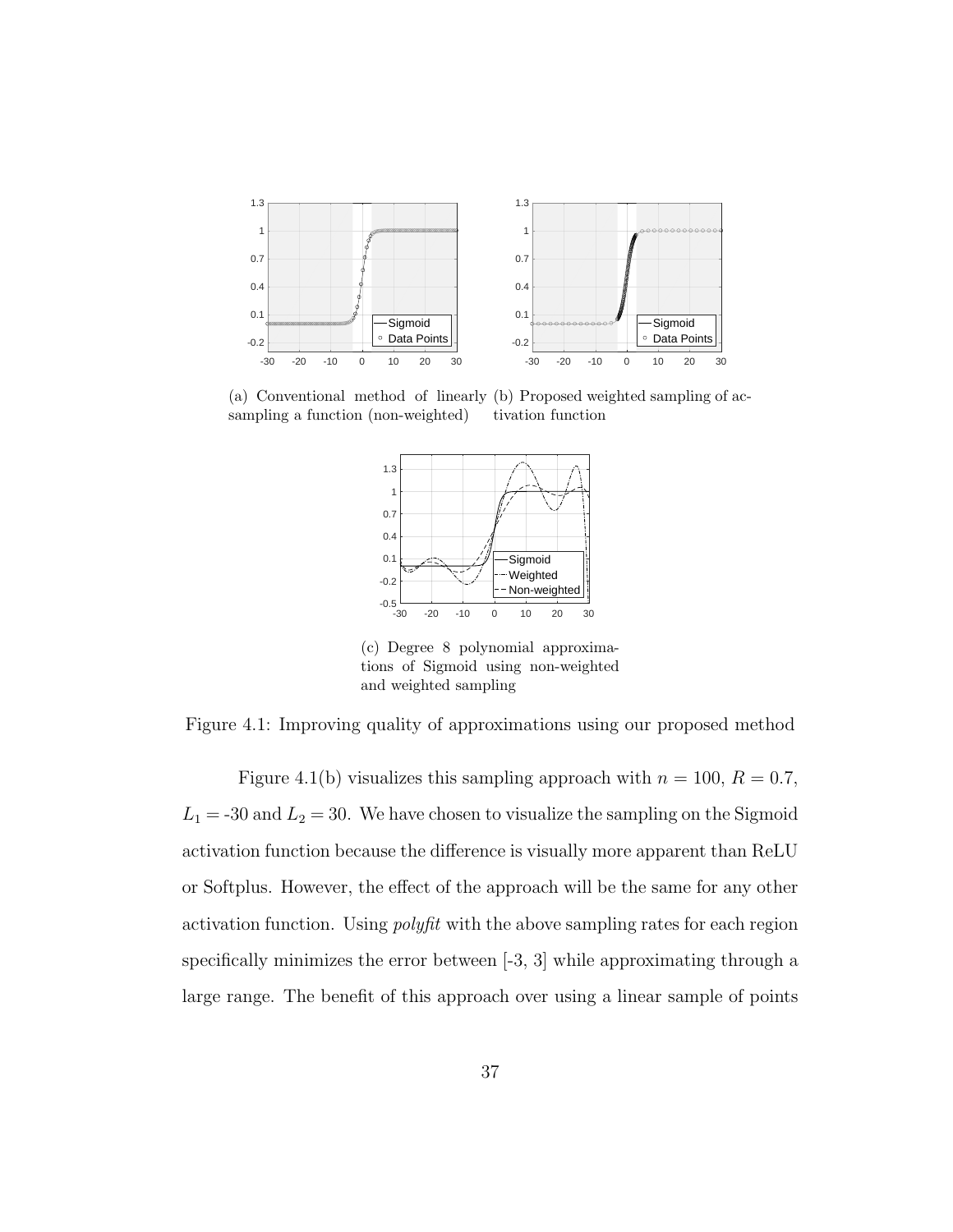is the larger range covered for the same error of approximation between [-3, 3].

One thing to note in our proposed approach is the expense of weighting the approximation towards [-3, 3]. Due to a higher weight in this section, the region of approximation outside [-3, 3] would have a high error of approximation. However, due to the sparsity of inputs in this region, it should not adversely affect the performance of the model.

## 4.3 Discovering the optimal range for a dataset

In Section 3.2 we realize that it is beneficial to approximate polynomials beyond [-3, 3]. But there is clearly a range beyond which the performance of the model starts dropping. There exists some range beyond  $[-3, 3]$  where the network would perform most optimally. It is also necessary to observe the consistency of this behaviour across different settings. To understand where the optimal point lies, we perform a grid search across multiple factors listed below:

- Method of polynomial approximations
- High and low degree of approximations
- Type of activation function approximated
- Dataset for the CNN
- Structure of the CNN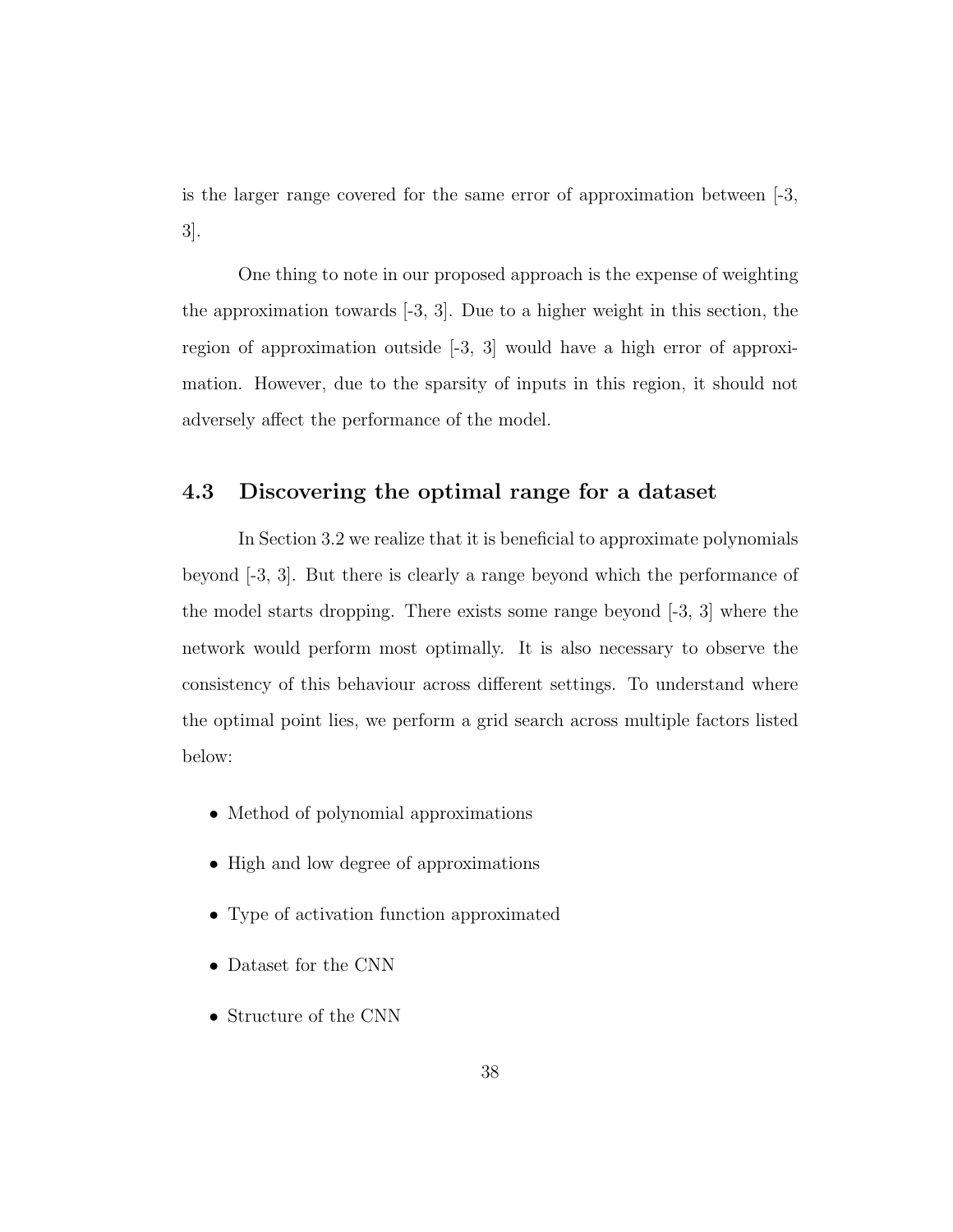For this grid search, we approximate polynomials of degree 4 and 7 using three approximation methods:

- Fitting a polynomial to a linear set of points using the least-squares approach used by Chabanne et al.
- Chebyshev polynomial approximations proposed by Hesamifard *et al.* We use the measure  $d\mu = e^{\left(\frac{-1}{1e-5+x^2}\right)}$  specified in CryptoDL to approximate the derivative of the activation. The integral of the generated approximation is then used as the polynomial activation in the network.
- Our proposed weighted polynomial approximation with  $R = 0.7$

Multiple polynomial candidates are approximated between the ranges of  $[-L, L]$  where  $L \in \{3, 5, 7, \ldots N\}$  and N is the observed absolute maximum in the BN output distribution for that dataset 3.2. We also compare the performance difference between approximations on ReLU and Softplus. The tests will be conducted on the MNIST, FMNIST and CIFAR-10 dataset. Since the CIFAR-10 uses a different architecture than the other datasets, the effect of a different architecture will also be noted in our experiments.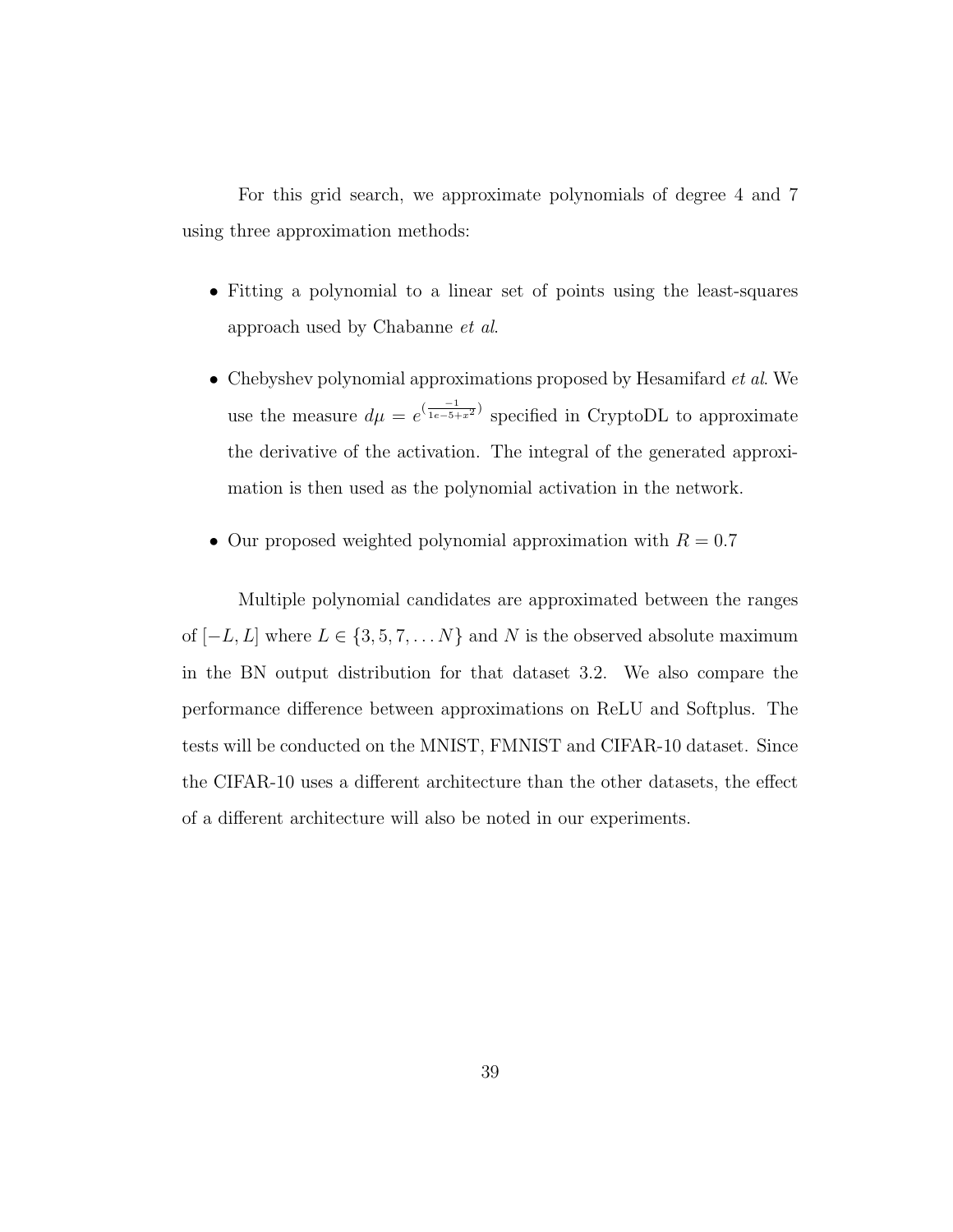# Chapter 5

## Evaluation and Results

## 5.1 Network architecture and training procedure

We adapt the Deep CNN model proposed by Chabanne *et al.* to test our proposed solutions on the MNIST and FMNIST datasets. Figure 5.1(a) shows an overview of the model with 14 layers and 6 activation layers. Following is the network configuration:

- Block 1 contains two convolutional layers with with 32 filters of size 3 x 3 followed by an average pool.
- Block 2 and block 3 follow are similar to block 1 but have 64 and 128 filters of size 3 x 3 for the convolutional layers respectively.
- Following these convolutional blocks is a fully connected layer with 256 neurons.
- After a dropout layer with  $p=0.5$ , the network results are parsed from a final fully connected layer of 10 neurons.
- All convolutional layers are followed by a batch normalization layer which is followed by an activation layer.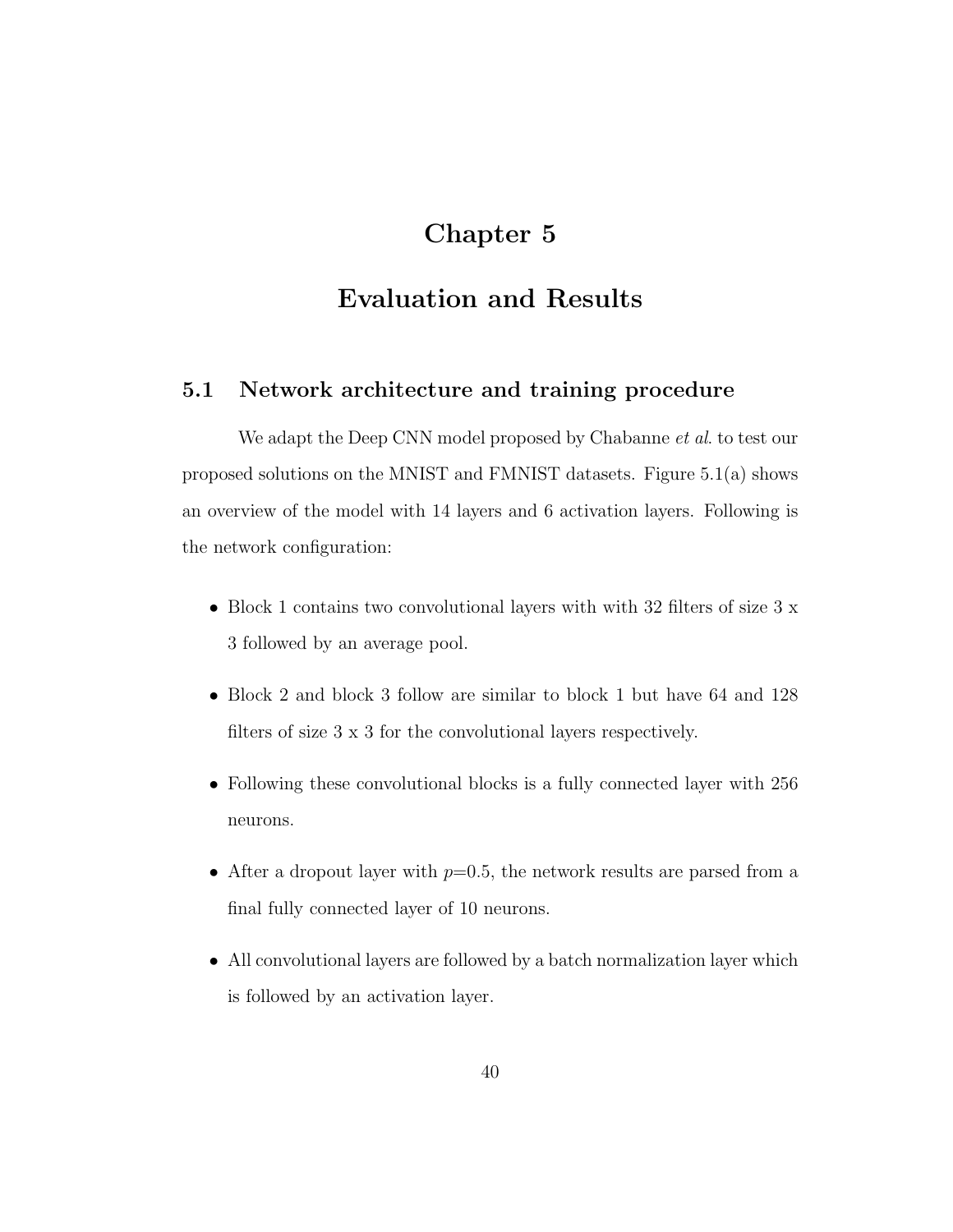

Figure 5.1: CNN architectures with HE-friendly pooling and activation layers

We use the architecture proposed by Springenberg *et al.* [71] for CIFAR-10, shown in Fig. 5.1(b). Unlike the conventional CNNs, this architecture does not use pooling layers. Instead it uses convolutional layers with stride = 2 to reduce the output size of the feature maps, just as how a 2x2 pooling layer would. This network contains 18 layers with 9 activation layers:

- Block 1 contains three convolutional layers with 96 filters of size  $3 \times 3$ . To emulate a pooling layer, the final convolutional layer has a stride  $=$ 2 which reduces the resolution of the outputs by half.
- Similar to block 1, block 2 also contains 3 convolutional layers but with 192 filters of size 3 x 3. The final convolutional layer has stride  $= 2$ .
- The next block contains a single convolutional layer with 192 filters of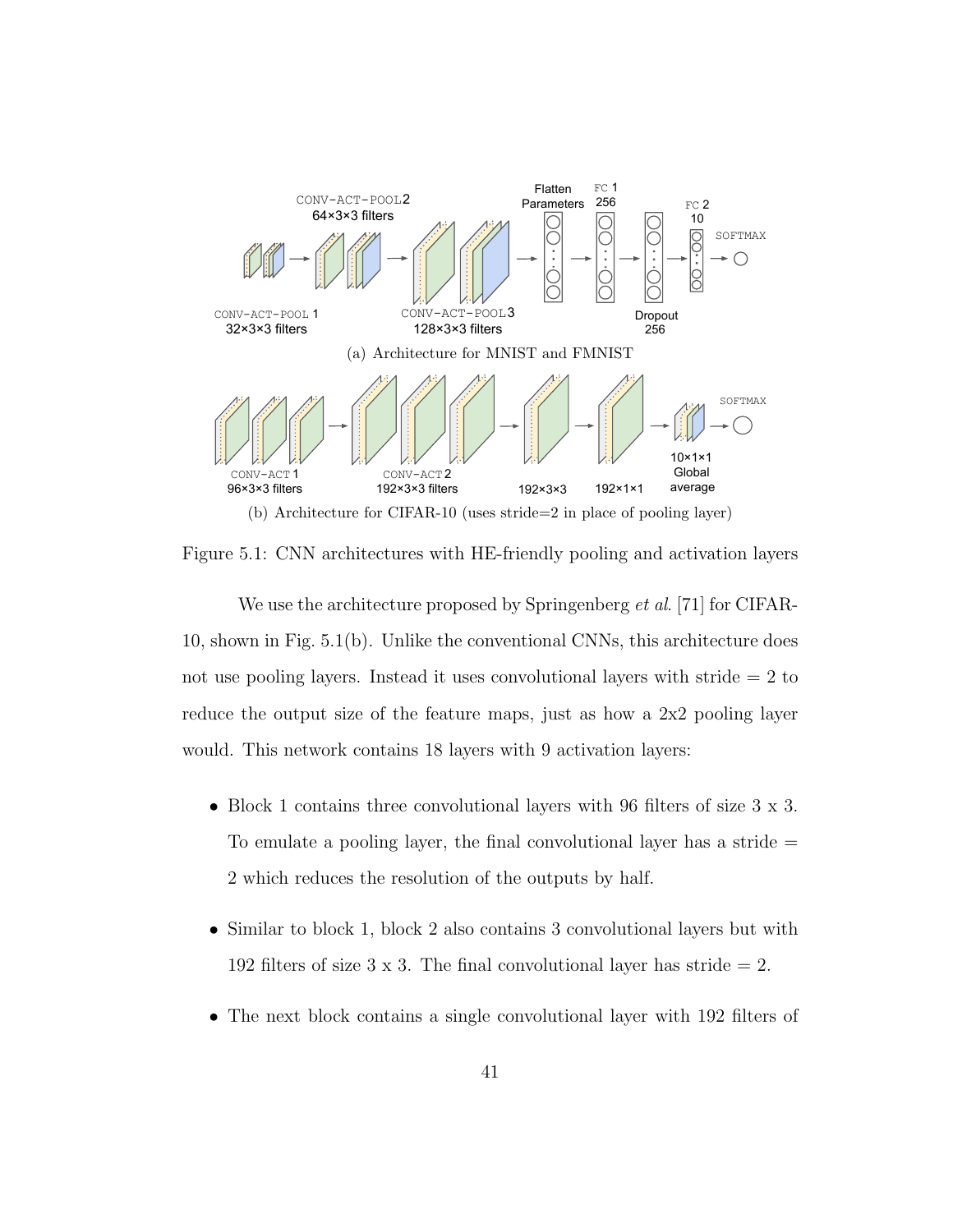size  $3 \times 3$ . This is followed by another convolutional layer with  $1 \times 1$ convolutions.

• The final convolutional layer reduces the number of outputs by only containing 10 filters. A final global average pooling function gathers the results of the network.

For both models, we use the training procedure proposed by Chabanne et al. The model is initially trained using a traditional activation function like Softplus. The activation function is then replaced with its polynomial approximation, and the model is further trained with the pre-trained weights as a starting point. The training on MNIST using the original activation is conducted for 350 epochs with an initial learning rate of 0.01. Once the activations have been replaced, the training continues at  $lr = 10^{-6}$  for 200 epochs.

For CIFAR-10, the first phase of training is performed for 450 epochs with a learning rate scheduler scaling the learning rate by 0.1 at epochs 300, 350 and 400. After replacing the activation function with an approximation, the training continues at  $lr = 10^{-6}$  for 300 epochs with the scheduler scaling the learning rate by 0.1 at epochs 150, 200 and 250.

The time taken to train a model using our method is significantly higher (around 2.5 times) because of the two stage training process. However, this is a small price to pay for an effective network with a polynomial activation.

Because our research focuses on devising a method to generate effective polynomial activations, all our experiments and results are only on plaintext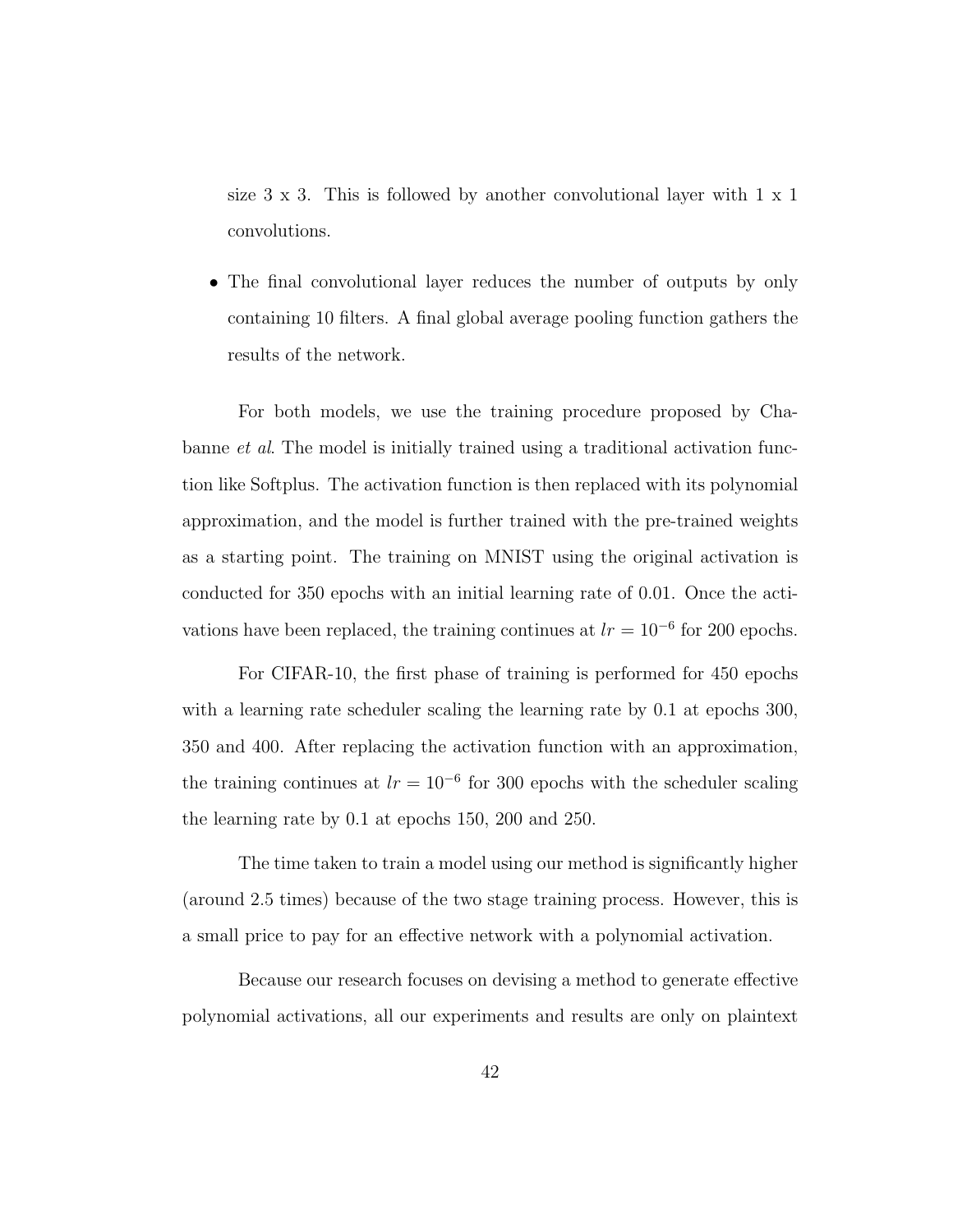data.

## 5.2 Experiment Setup

For our experiments we used a system with a Xeon Silver 4114 CPU at 2.20 GHz with 192 GB of RAM and an NVIDIA Tesla P100 GPU running Ubuntu 16.04. All CNN models were constructed and run using the PyTorch 1.02 library. We used MATLAB's polyfit to generate polynomial approximations for both the weighted and non-weighted approaches. For Chebyshev approximations, we used the PyProximation library used by Hesamifard et al.

## 5.3 Results

In this section, we will describe the results of our tests using the proposed approximation methods in Chapter 4. To understand the performance characteristics in detail, we would be comparing against existing work and will be testing on multiple polynomial approximation and datasets. Based on the results obtained, we list our observations and conduct further analysis.

#### 5.3.1 Multi-polynomial setup

We first tested our multi-polynomial approach separately by analysing the inputs to the activation functions and noting the range for each activation layer – Table 4.1 shows the ranges obtained for a network trained on CIFAR-10 using the Softplus activation function. For every layer, a polynomial approximation of Softplus is constructed between the corresponding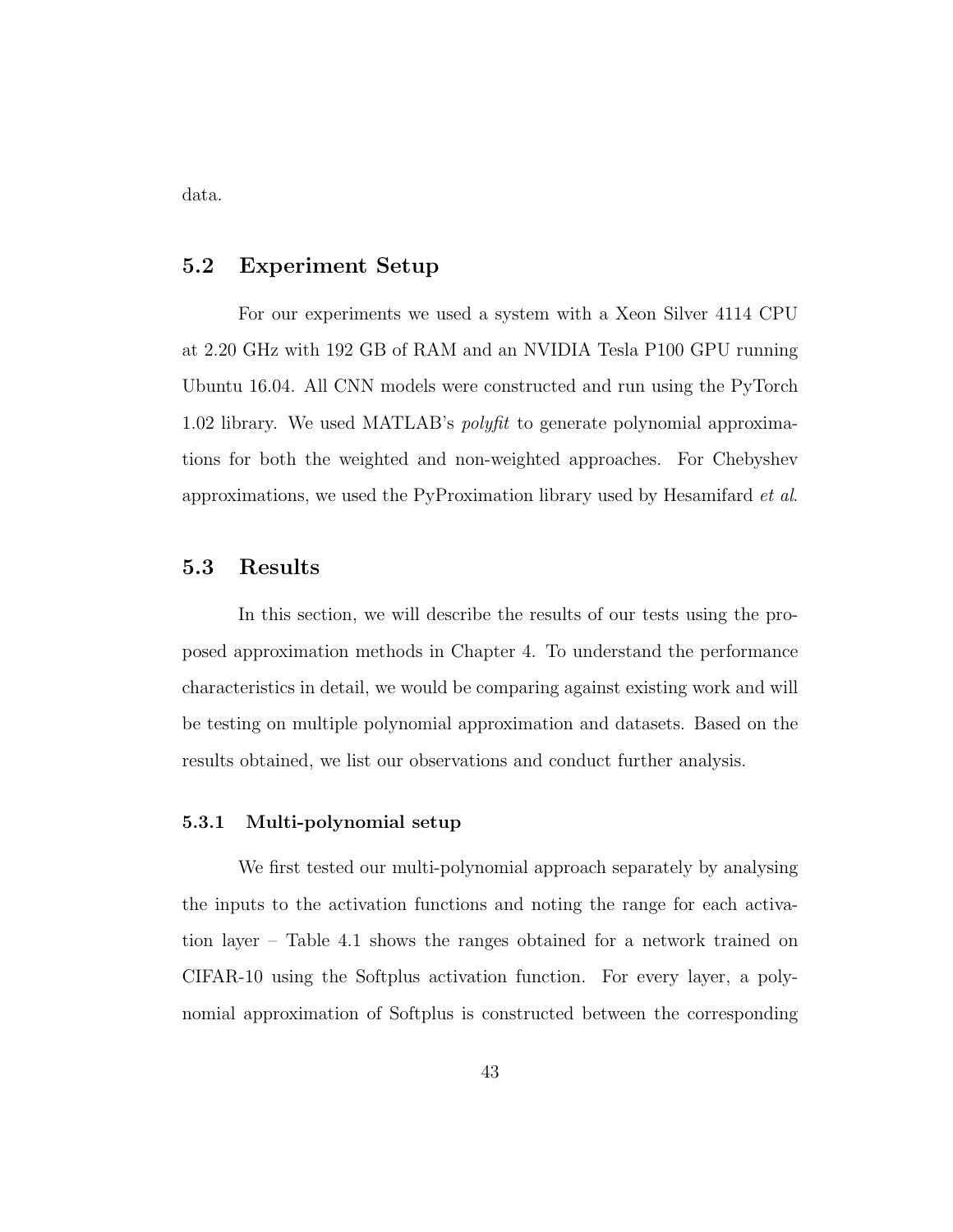range and a family of polynomials is built. As explained in Section 5.1, we then replaced the activation layers with the respective polynomial continued the training process. Using this training approach, we were able to achieve a marginally higher performance than using a single polynomial, with the model correctly classifying 90.38% of the data correctly on the CIFAR-10 test set. While the improvement is only marginal, the result empirically shows that our hypothesis holds and that the network can perform better with a family of polynomials.

Table 5.1: Performance of models using the approximation method from [38] and training method from [13]

| Activation        | Accuracy |
|-------------------|----------|
| Single polynomial | 89.34\%  |
| Multi polynomial  | 90.38%   |
| Softplus          | 92.95%   |

However, it must be noted that the model is extremely unstable to train using this approach. During the training process, the model would lose training stability and the performance fall to chance. To analyse the cause of this behaviour, we trained another network instance layer by layer. Once the weights of a layer adjusted to the polynomial activation, we would freeze all the weights before it, replace the next activation layer and continue training. During this process, we also analysed the inputs to every activation function and noticed a change in the distribution. After replacing an activation layer with a polynomial, the distribution of subsequent layers after training have an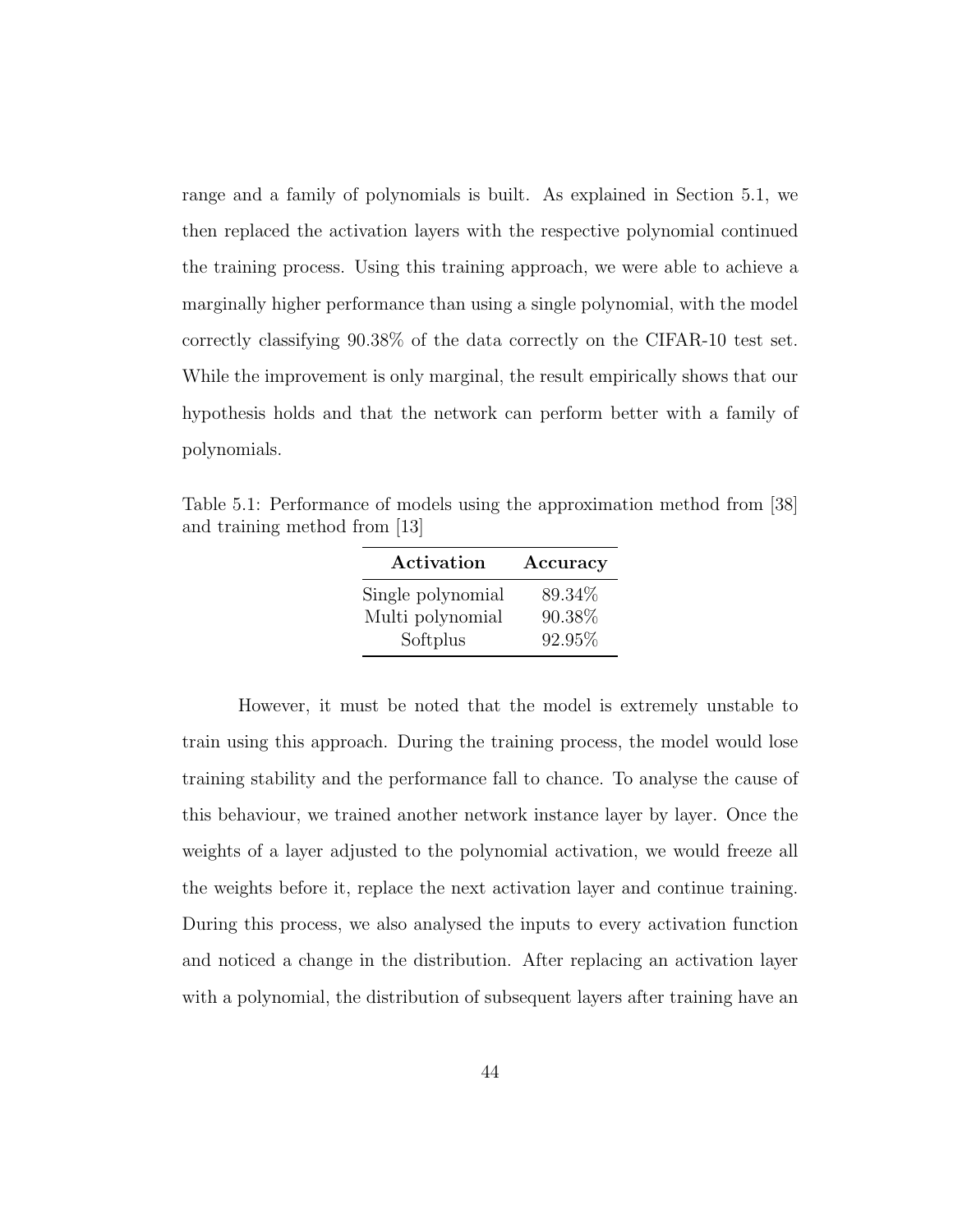increased range and standard deviation. Due to this change, the inputs in the later layers of the network fall out of the range of approximation and lead to the same gradient explosion problem.

This effect is particularly noticeable in the last few activation layers and is consistent with the observations made by Chabanne *et al.* To counter this effect, Chabanne et al. approximated a polynomial to with respect to the corresponding layer distribution. Unlike the MNIST dataset however, we observe significantly larger input distribution ranges for CIFAR-10. Therefore this prevents us from using the solution provided by Chabanne *et al.* Moreover, implementing this solution in our case would result in the use of relatively higher degree polynomials which counter the HE constraints that we have. Due to the difficulty in training, we decided not to include this approach while searching for an optimal range in Section 5.3.3.

## 5.3.2 Weighted polynomial approximations

To test the effectiveness of our proposed weighted polynomial approximations, we approximate three polynomials with different properties. One polynomial is approximated between [-5, 5] using the traditional approach. The remaining are approximated using our proposed approach but with different ranges, [-5, 5] and [-11, 11]. All polynomials are approximations of Softplus and were tested on the CIFAR-10 dataset.

From Table 5.2, we can see the benefits of using weighted approximations on the CIFAR-10 dataset. Compared to the conventional approach, the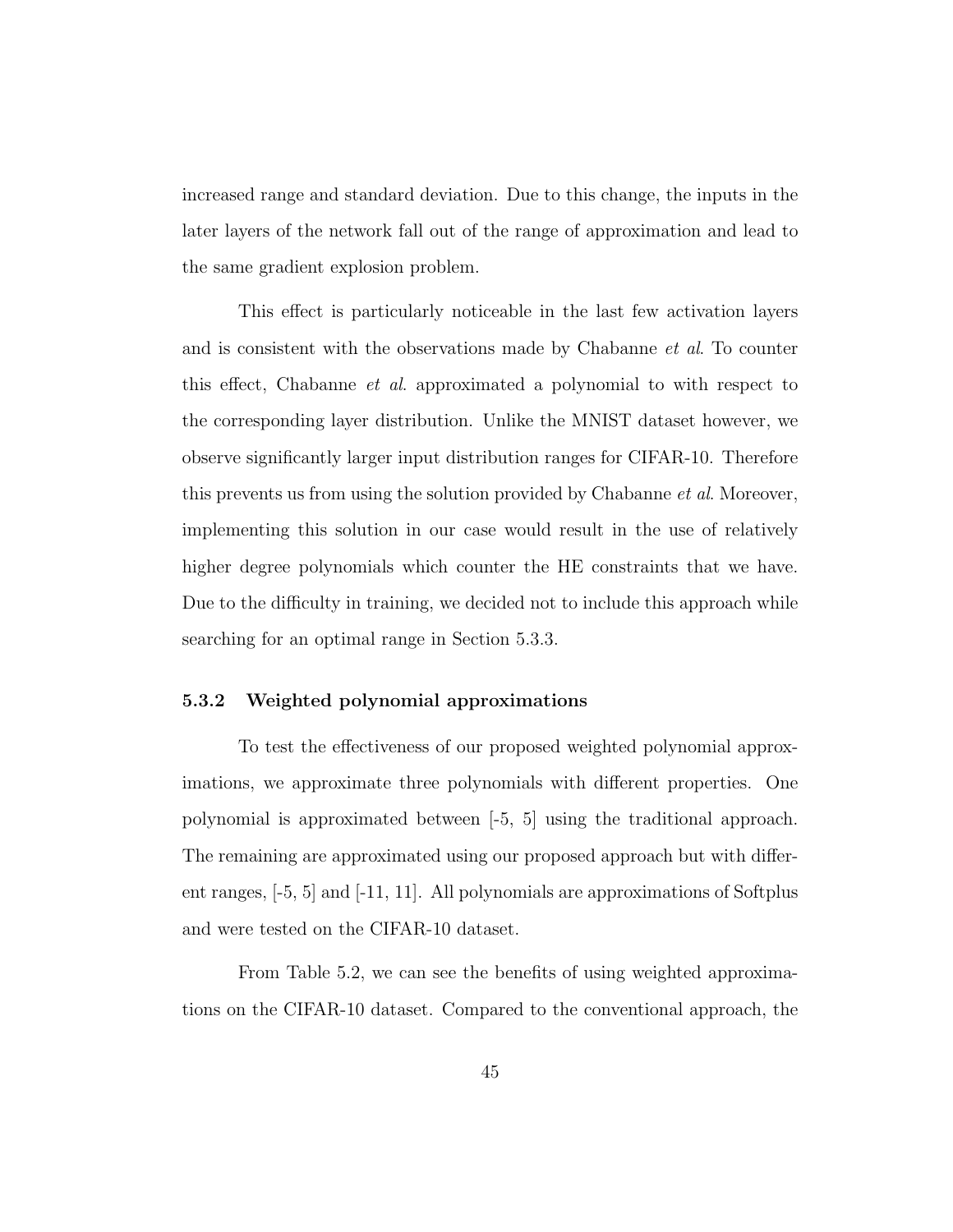Table 5.2: Comparison of approximation error and ranges according to type of approximation

|             | Range Approximation method Error in [-3, 3] Accuracy |       |       |
|-------------|------------------------------------------------------|-------|-------|
| $[-5, 5]$   | Non-weighted                                         | 4.376 | 82.17 |
| $[-5, 5]$   | Weighted                                             | 4.354 | 85.81 |
| $[-11, 11]$ | Weighted                                             | 4.785 | 89.91 |

reduced error between [-5, 5] of the weighted approximation helps improve classification accuracy. As an added benefit to our approach, larger approximation ranges can be accommodated which improves training optimization, consequently improving performance. In the following experiments, we will compare weighted approximations along with other methods used in the related work.

#### 5.3.3 Searching for the optimal point

To understand where the balance between the error of approximation in of the polynomial and range lies, we perform a grid search across multiple variables that are common in CNNs. As explained in 5.1, every network instance uses the pre-trained weights of the corresponding activation as a starting point. However, due to the large number of tests in this grid search, we restrict the number of epochs for the second stage of training to 50.

To recap from section 4.3, we search across the following parameters to find where the optimal point lies:

• Method of polynomial approximations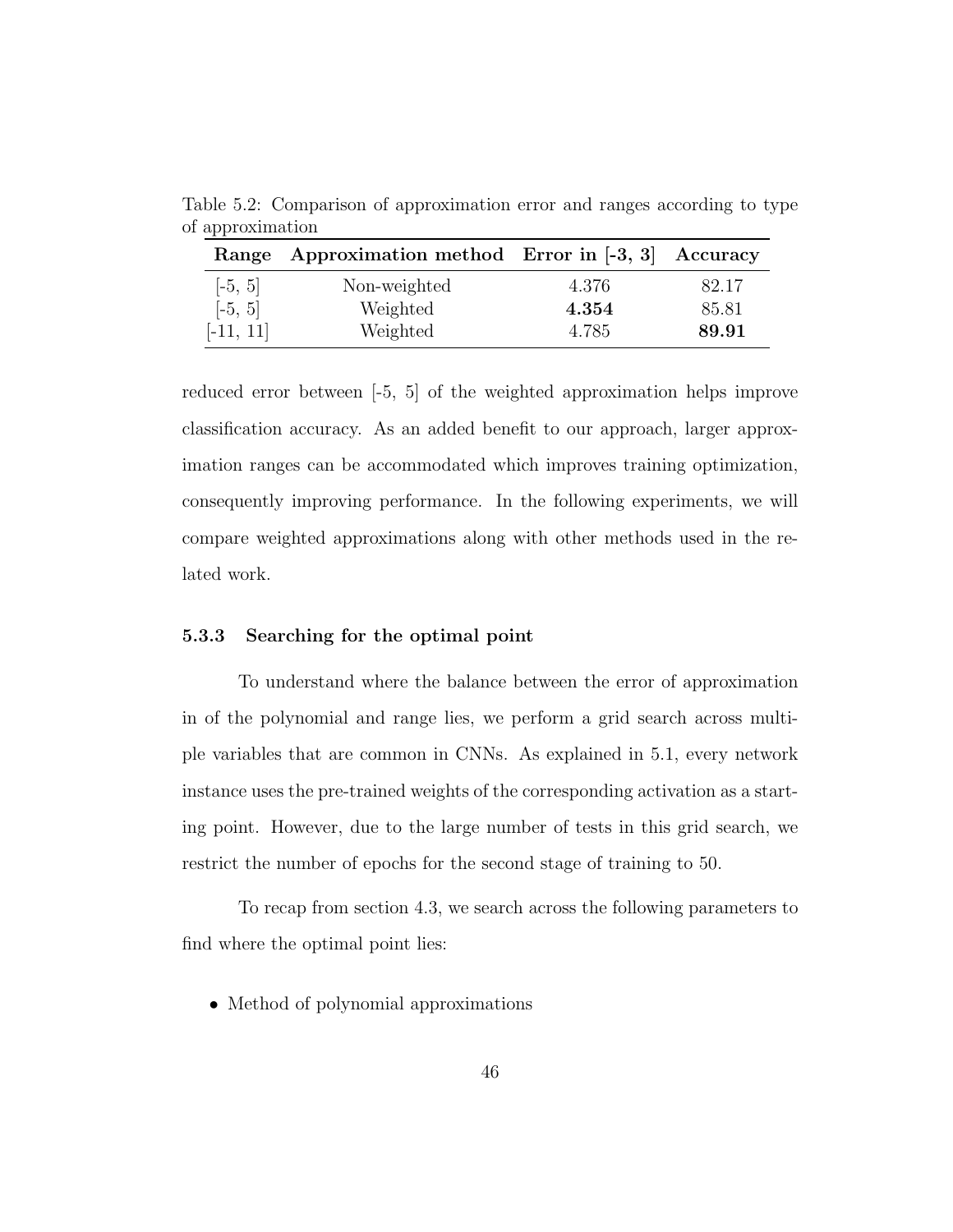- High and low degree of approximations
- Type of activation function approximated
- Dataset for the CNN
- Structure of the CNN

Due to the training time and difficulty, we choose not to include our Multipolynomial approach in this analysis.



(a) Degree 4 approximation results

(b) Degree 7 approximation results

Figure 5.2: Performance of polynomial approximations using different approximation methods and at different ranges

In our first set of experiments, we test across multiple candidates to observe the difference between ReLU and Softplus polynomial approximations. As mentioned in section 4.3, we test polynomial approximations of degree 4 and 7 using three approximation methods:

• Fitting a polynomial to a linear set of points using the least-squares approach used by Chabanne et al.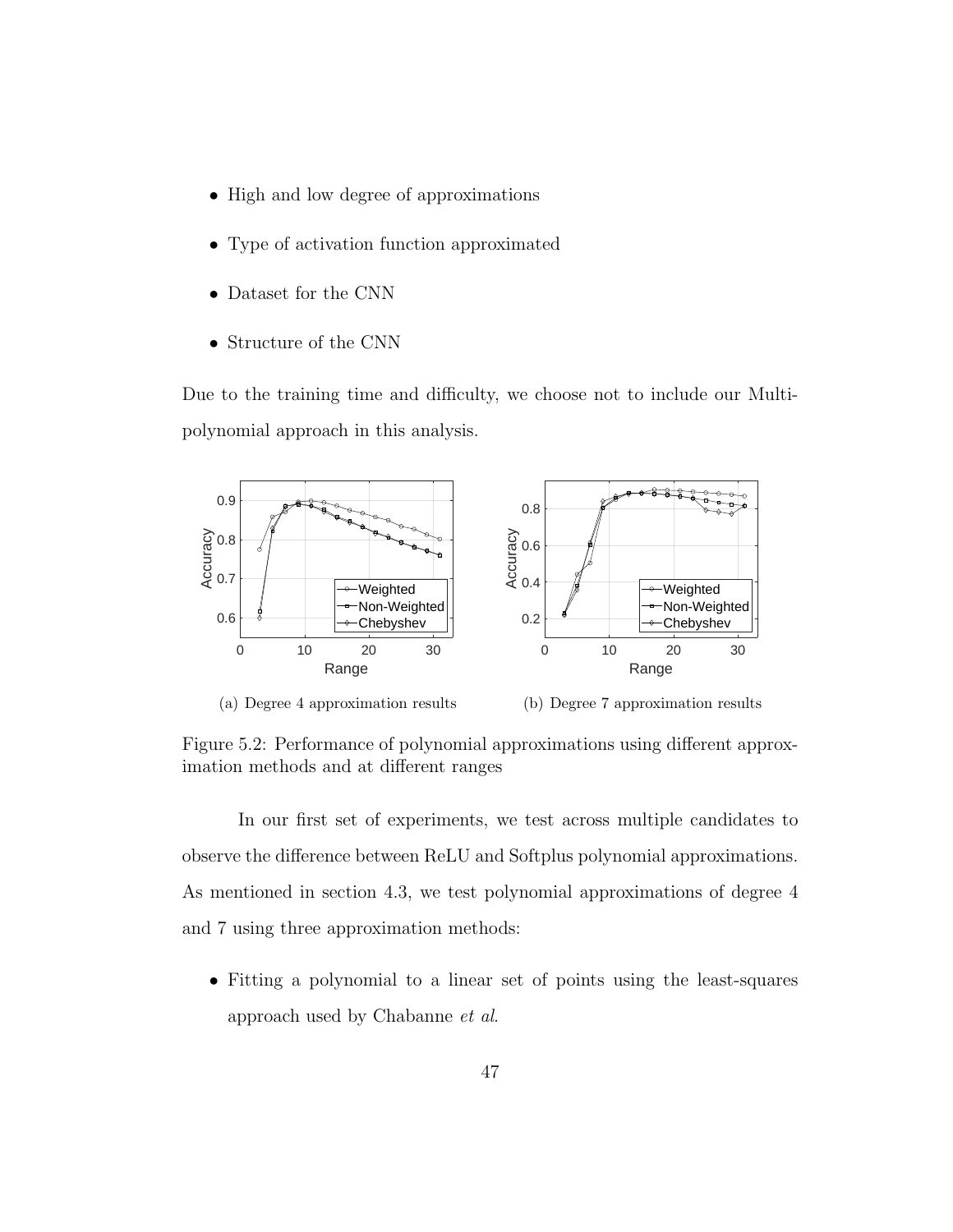- Chebyshev polynomial approximations proposed by Hesamifard *et al.* We use the measure  $d\mu = e^{\left(\frac{-1}{1e-5+x^2}\right)}$  specified in CryptoDL to approximate the derivative of the activation. The integral of the generated approximation is then used as the polynomial activation in the network.
- Our proposed weighted polynomial approximation with  $R = 0.7$

We approximated 15 candidates of both Softplus and ReLU between the ranges  $[-3, 3]$  and  $[-31, 31]$ . In total, we train 180 network instances on CIFAR-10 with the epochs in phase 2 restricted to 50. Figure 5.2 shows the performance achieved using each candidate against every corresponding range and approximation method. We considered testing approximations of Sigmoid and Tanh along with ReLU and Softplus. However, as mentioned in Section 3.3, these activation functions suffer from the vanishing gradient problem. For this reason, they perform significantly worse than ReLU and Softplus and hence, we choose not to explore their approximations.

We conduct another set of experiments to examine if our observations are consistent with different datasets and network structures. To reduce the number of training instances, we test only using approximations the Softplus activation function using our proposed weighted approximation technique. These candidates are tested on three datasets, MNIST, FMNIST and CIFAR-10 using different network configurations described in Section 5.1. We summarize the results performed on CIFAR-10 in Table 5.3.

From we can clearly see that the optimal range for all approximation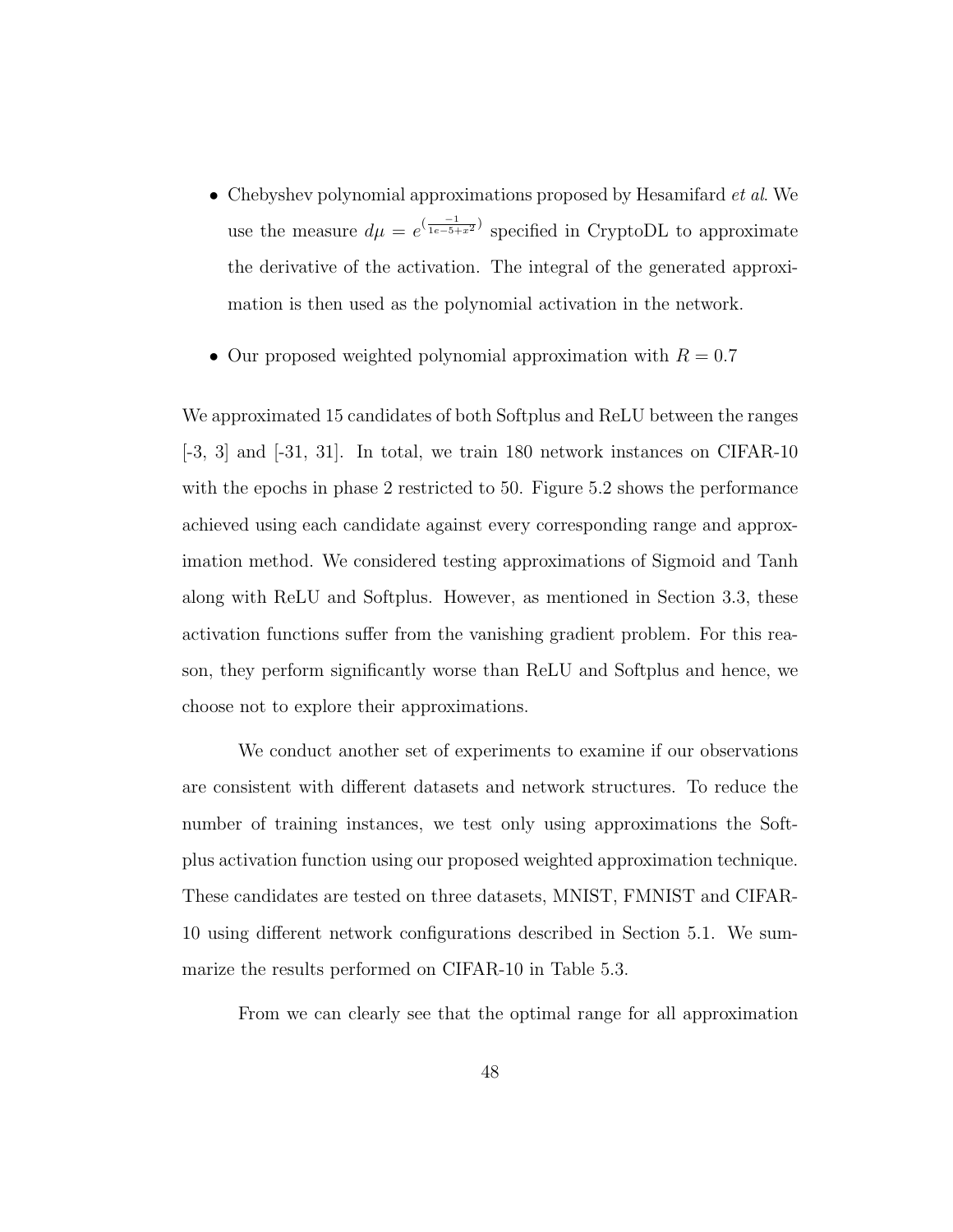| Dataset       |    | Degree Optimal range |       | Accuracy Error in $[-3, 3]$ |
|---------------|----|----------------------|-------|-----------------------------|
| <b>CIFAR</b>  | 4  | $[-11, 11]$          | 89.91 | 4.785                       |
|               | 6  | $[-17, 17]$          | 90.02 | 4.740                       |
|               | 8  | $[-21, 21]$          | 90.82 | 4.612                       |
|               | 10 | $[-23, 23]$          | 91.55 | 4.535                       |
| <b>FMNIST</b> | 4  | $[-4, 4]$            | 97.84 | 4.267                       |
|               | 6  | $[-7, 7]$            | 97.80 | 4.303                       |
|               | 8  | $[-11, 11]$          | 97.84 | 4.345                       |
|               | 10 | $[-14, 14]$          | 97.81 | 4.339                       |
| <b>MNIST</b>  | 4  | $-4, 4$              | 99.59 | 4.267                       |
|               | 6  | $[-6, 6]$            | 99.57 | 4.254                       |
|               | 8  | $[-7, 7]$            | 99.59 | 4.213                       |
|               | 10 | $[-9, 9]$            | 99.57 | 4.215                       |

Table 5.3: Optimal approximation range for different degrees and datasets

methods lie beyond [-3, 3]. Even with a higher error of approximation, candidates that cover a larger range of inputs perform better on CIFAR-10 regardless of the approximation method, network structure, dataset or base activation function. From these experiments, we understand that solely minimizing the error of approximation between [-3, 3] does not yield the best performing candidates. Even though more than 98% of data lies between the range of  $[-3, 3]$ , it is necessary to take into account the range of the input distribution.

On the other hand, the performance starts to change after the optimal range of approximation, especially for lower degree candidates. Beyond the optimal range, the incentive to cover larger ranges is lost because the error of approximation between [-3, 3] increases beyond an acceptable level. Table 5.2 lists error of approximations between [-3, 3] for the candidates at each optimal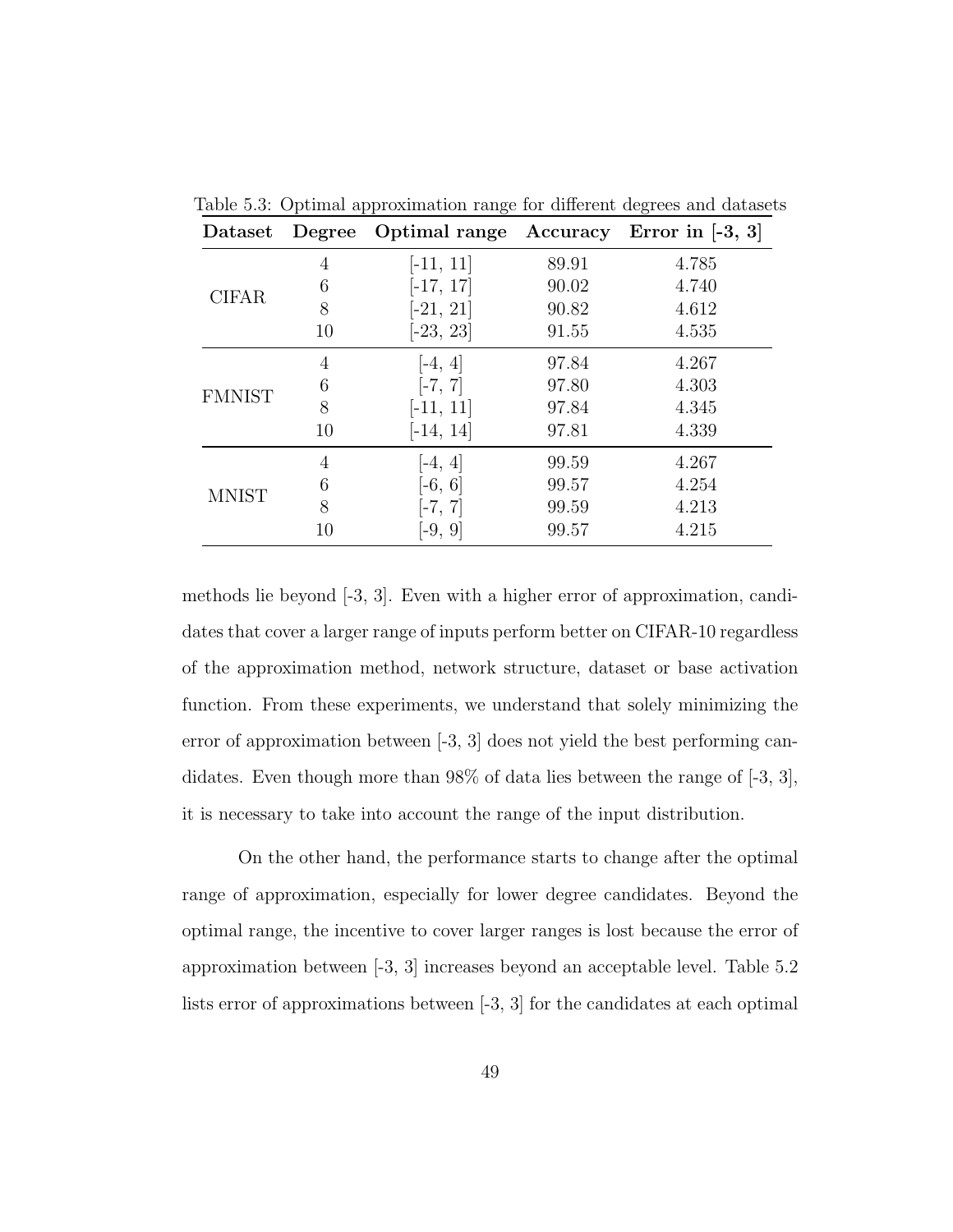range.

We also observe that our proposed weighted approximation technique performed better than the other compared methods. By forcing the approximation to weight the region between [-3, 3] over the remaining region, this approximation method achieves lower error of approximations while covering larger ranges. For example, Chabanne *et al.* achieved an accuracy of  $97.91\%$ using a degree 4 polynomial activation approximated between [-3, 3]. At the optimal point, degree 4 weighted approximations were able to achieve a 99.59% classification accuracy on the MNIST dataset.

While the Softplus activation performs slightly worse than ReLU, we observe that approximations of Softplus perform significantly better than the approximations of ReLU, regardless of the approximation method. This is because the approximations are able to fit the smooth curve of Softplus better than the sudden change in the slope of ReLU at  $x = 0$ . Candidates generated by our technique yield better performance because they cover a larger range of approximation while maintaining an acceptable level of error as seen in Fig. 5.2. This is especially observed in the more complex datasets, FMNIST and CIFAR-10, because they have a larger input distribution to the activation function.

Based on the results obtained above, we turn our attention towards the error of approximation between [-3, 3] to understand if it has any correlation with the optimal range observed. But the correlation does not seem to be consistent enough across datasets to make a conclusion. For example, we see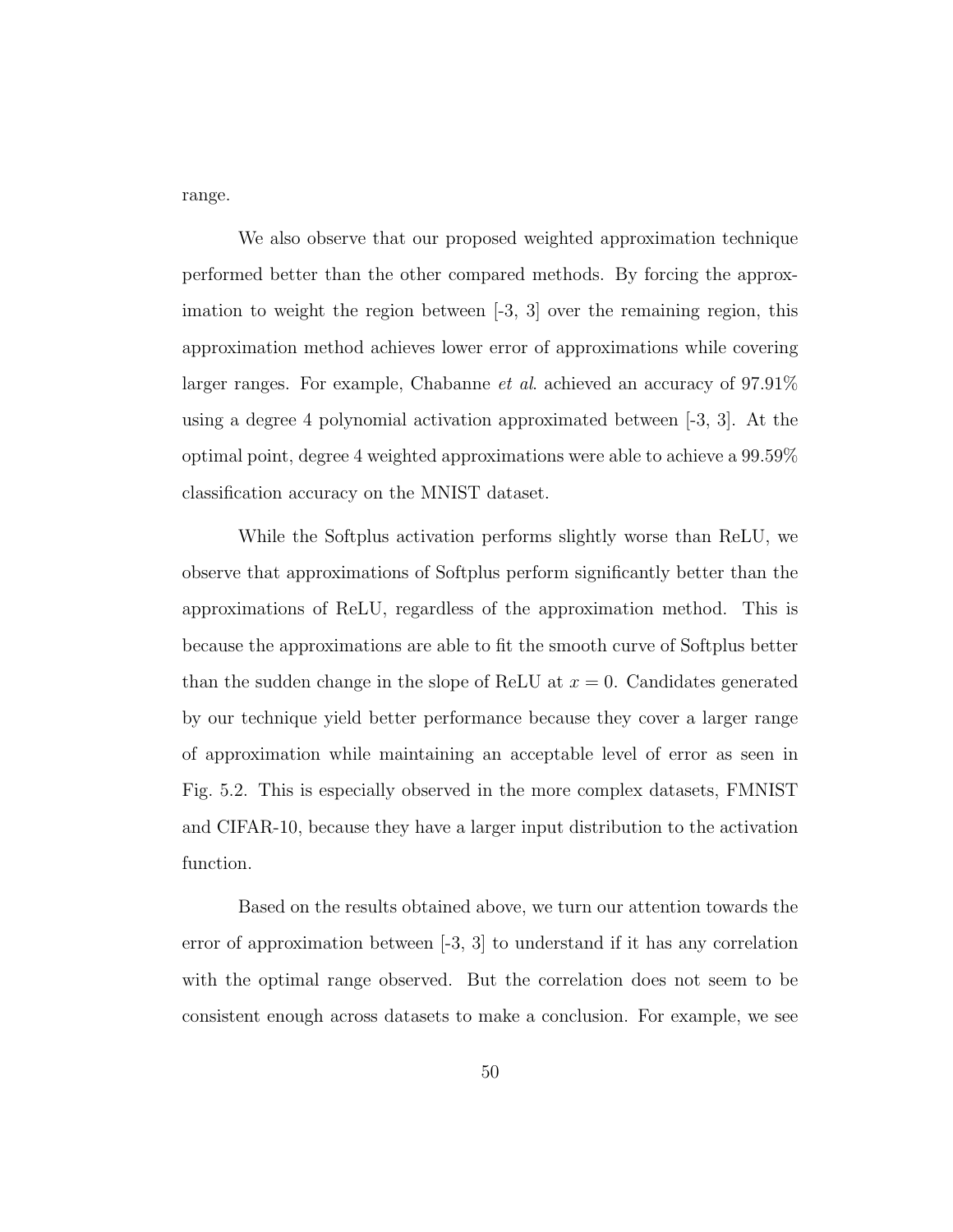a negative correlation between the optimal range and the corresponding error between [-3, 3] for CIFAR-10 and MNIST. However, for the FMNIST dataset, the effect seems to be opposite.

Moreover, these values are specific to approximations of the Softplus activation function. The relationship between the two variables for a different base activation would be dependent on its structure and might grow in a similar fashion. Instead, these ranges could be used as a guideline to reduce the size of the grid search for different setup.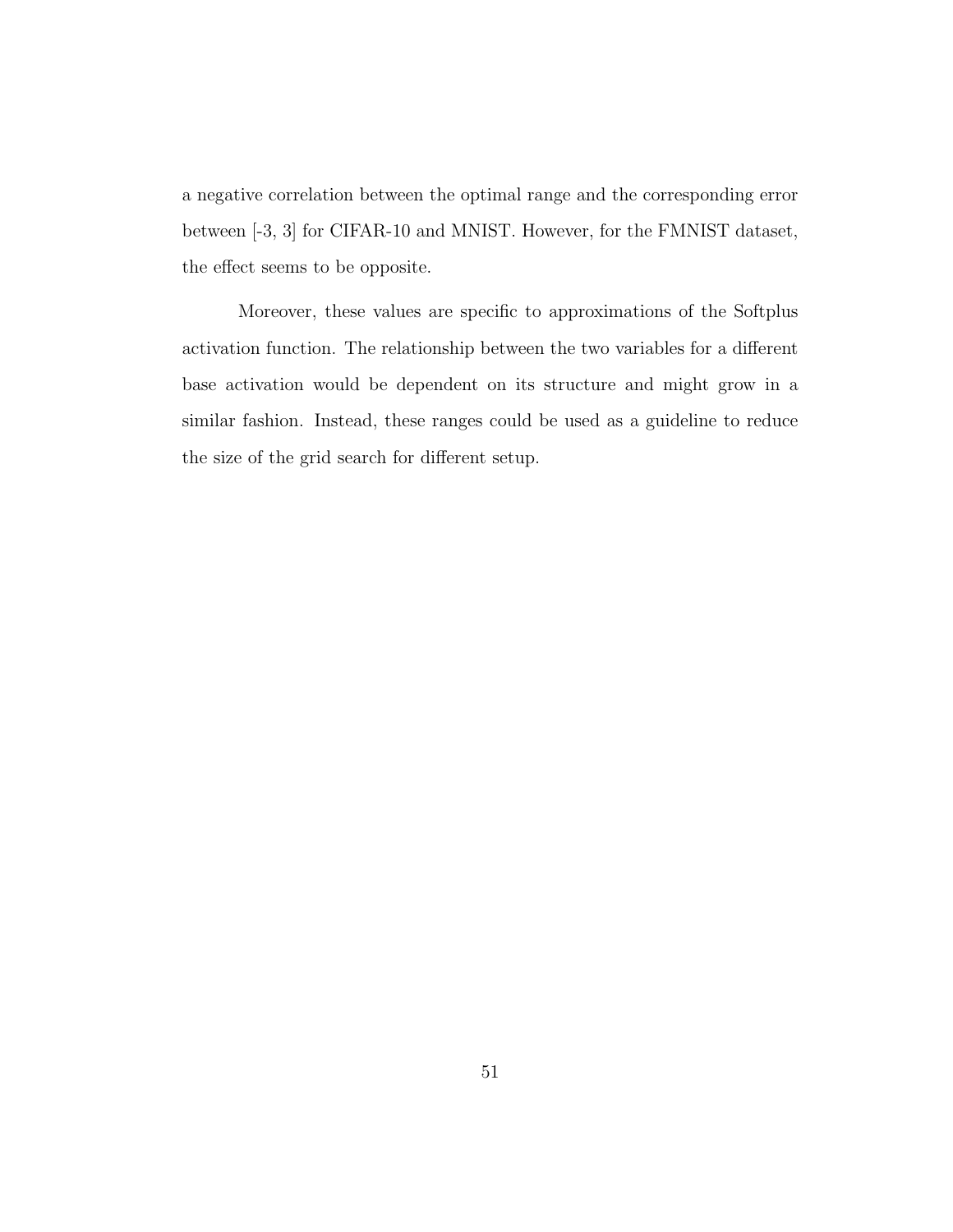# Chapter 6

# Conclusion and Future Work

In this thesis, we introduced two new improved approximation approaches to generate HE-friendly activation functions using polynomial approximations of Softplus – training and evaluating using multiple polynomials and a new weighted approximation technique. While the former yields a slight improvement and is hard to achieve, we show the latter proposed method outperforms other methods and is robust regardless of the approximation method, degree, dataset, or activation function approximated.

To improve the effectiveness of our polynomial approximations, we analyze and list multiple properties that are key contributors to performance in classical activation functions. From these properties, we show the important of a bounded derivative and how using a batch normalization layer helps us emulate this behaviour in polynomials. We also analyzed the batch normalization layer and observed the change in behaviour based on the size and complexity of the dataset. Finally, we use the structural cue of at least 98% of data residing between [-3, 3] of the batch normalization outputs to develop our weighted polynomial approximation technique. Contrary to the conventional belief, our experiment results empirically show that merely mimicking the structure of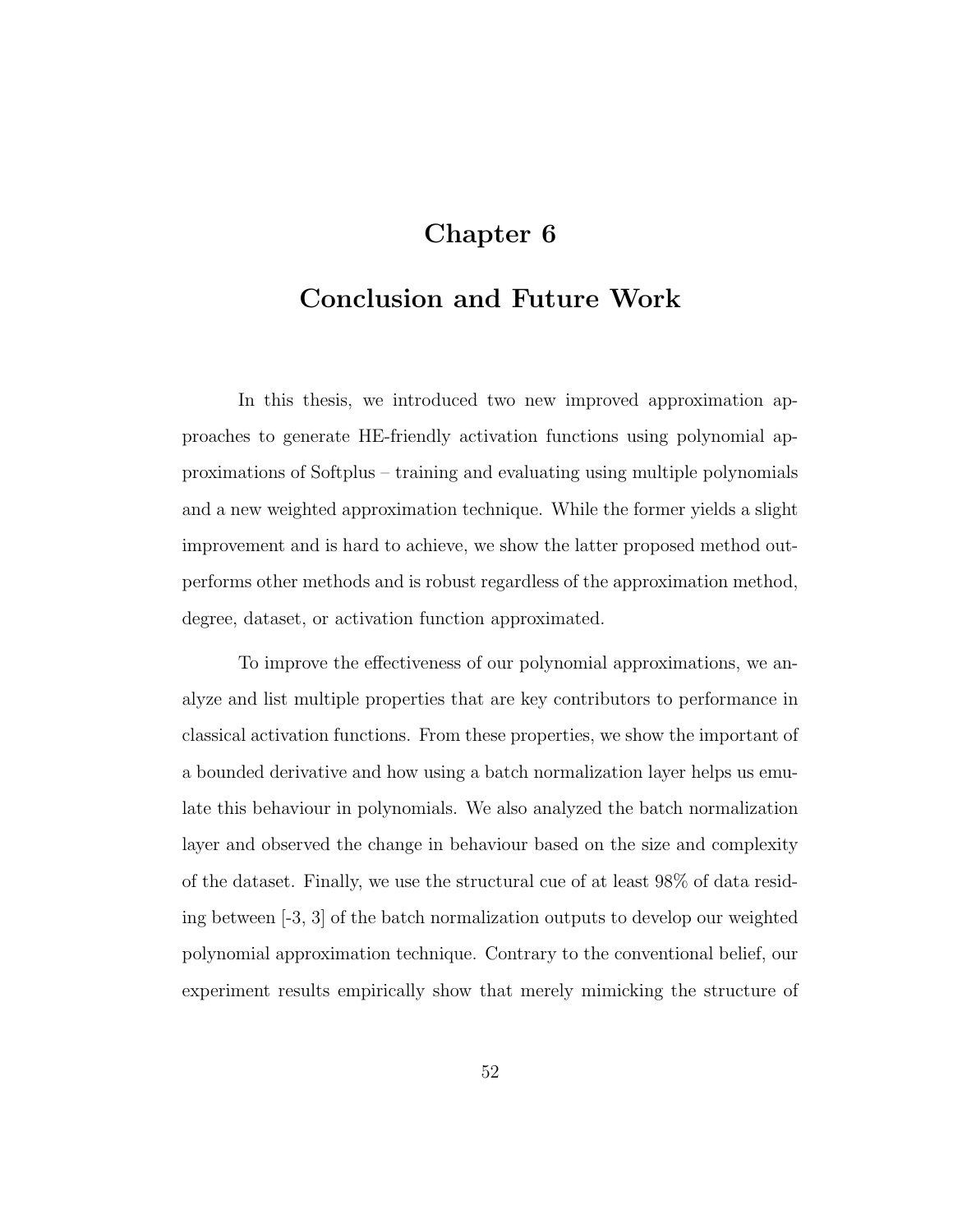the activation functions is not enough and that it is necessary to approximate between bounds larger than [-3, 3]. Our method performs better because it forces the approximation to weight the region between  $[-3, 3]$  over the remaining region, this approximation method achieves lower error of approximations while covering larger ranges.

There are multiple ways that our work can be augmented. The performance of our polynomial approximations are limited by performance achieved by the activation function being approximated, e.g. Softplus. Therefore, an improvement in classification accuracy can be achieved by first improving the performance of the network using Softplus by either changing the network structure or tuning the hyperparameters. Additionally, to reduce the instability while training using multiple polynomials, the weights of the network could be fine-tuned by training each layer sequentially. In this process, we would start with replacing only the first activation layer and fine-tune the weights. After convergence, the weights of the first layer and earlier could be frozen and the next layers can be trained in the similar way, one by one. To improve both our proposed methods, it may also be desirable to convert the coefficient of the polynomial activations to trainable parameters in the last few epochs of training.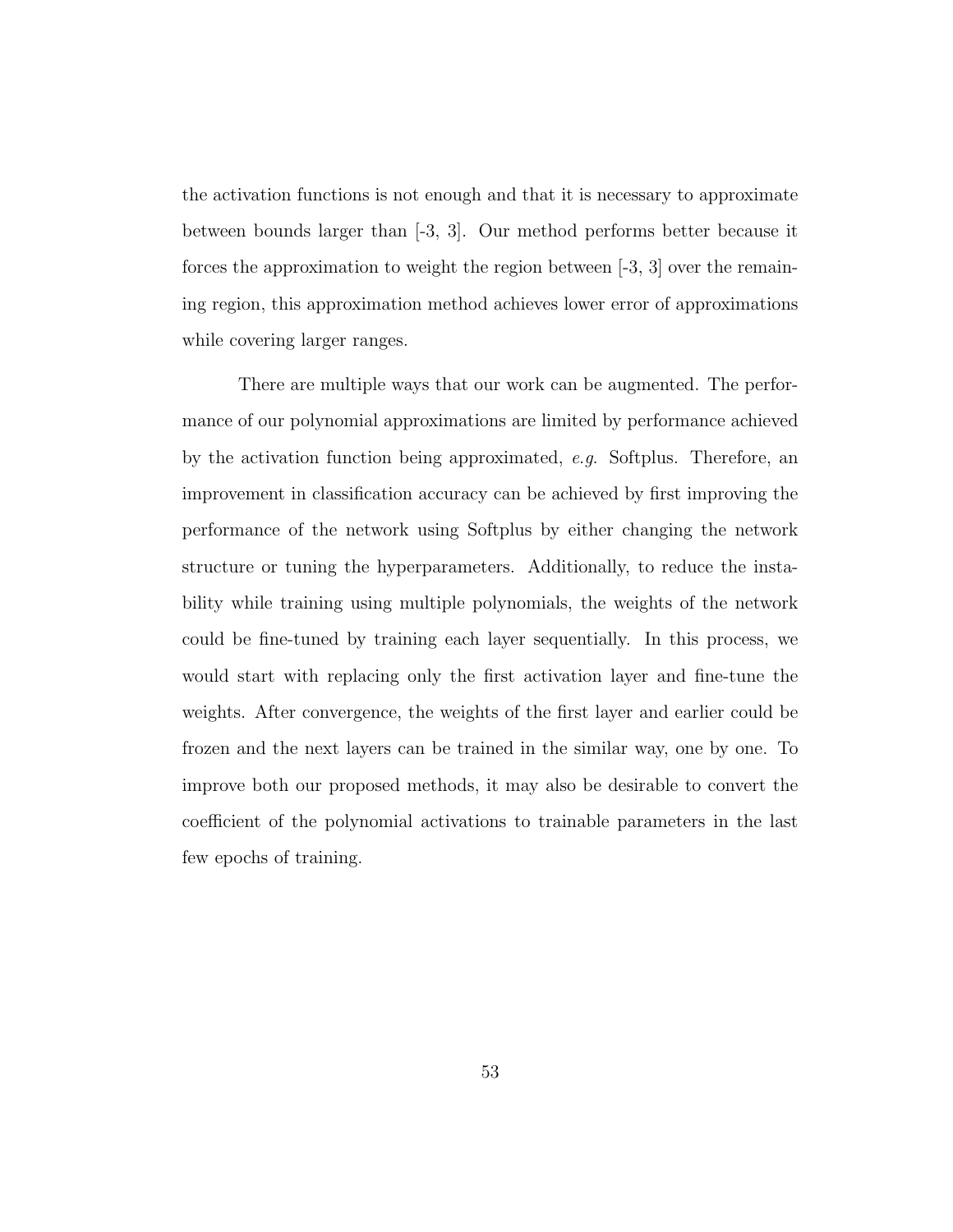# Bibliography

- [1] Summary of the HIPAA Security Rule. https://www.hhs.gov/hipaa/ for-professionals/security/laws-regulations/index.html.  $[On$ line; accessed 21-Sept-2019].
- [2] HElib: An implementation of homomorphic encryption. https://github. com/homenc/HElib, June 2020.
- [3] PALISADE Lattice Cryptography Library (release 1.7.4). https:// palisade-crypto.org/, January 2020.
- [4] Abbas Acar, Hidayet Aksu, A Selcuk Uluagac, and Mauro Conti. A survey on homomorphic encryption schemes: Theory and implementation. ACM Computing Surveys (CSUR), 51(4):79, 2018.
- [5] Noreen Sher Akbar, Abdelhalim Ebaid, and ZH Khan. Numerical analysis of magnetic field effects on eyring-powell fluid flow towards a stretching sheet. Journal of Magnetism and Magnetic Materials, 382:355–358, 2015.
- [6] Asma Aloufi, Peizhao Hu, Yongsoo Song, and Kristen Lauter. Computing blindfolded on data homomorphically encrypted under multiple keys: An extended survey. arXiv preprint arXiv:2007.09270, 2020.
- [7] Benny Applebaum, David Cash, Chris Peikert, and Amit Sahai. Fast cryptographic primitives and circular-secure encryption based on hard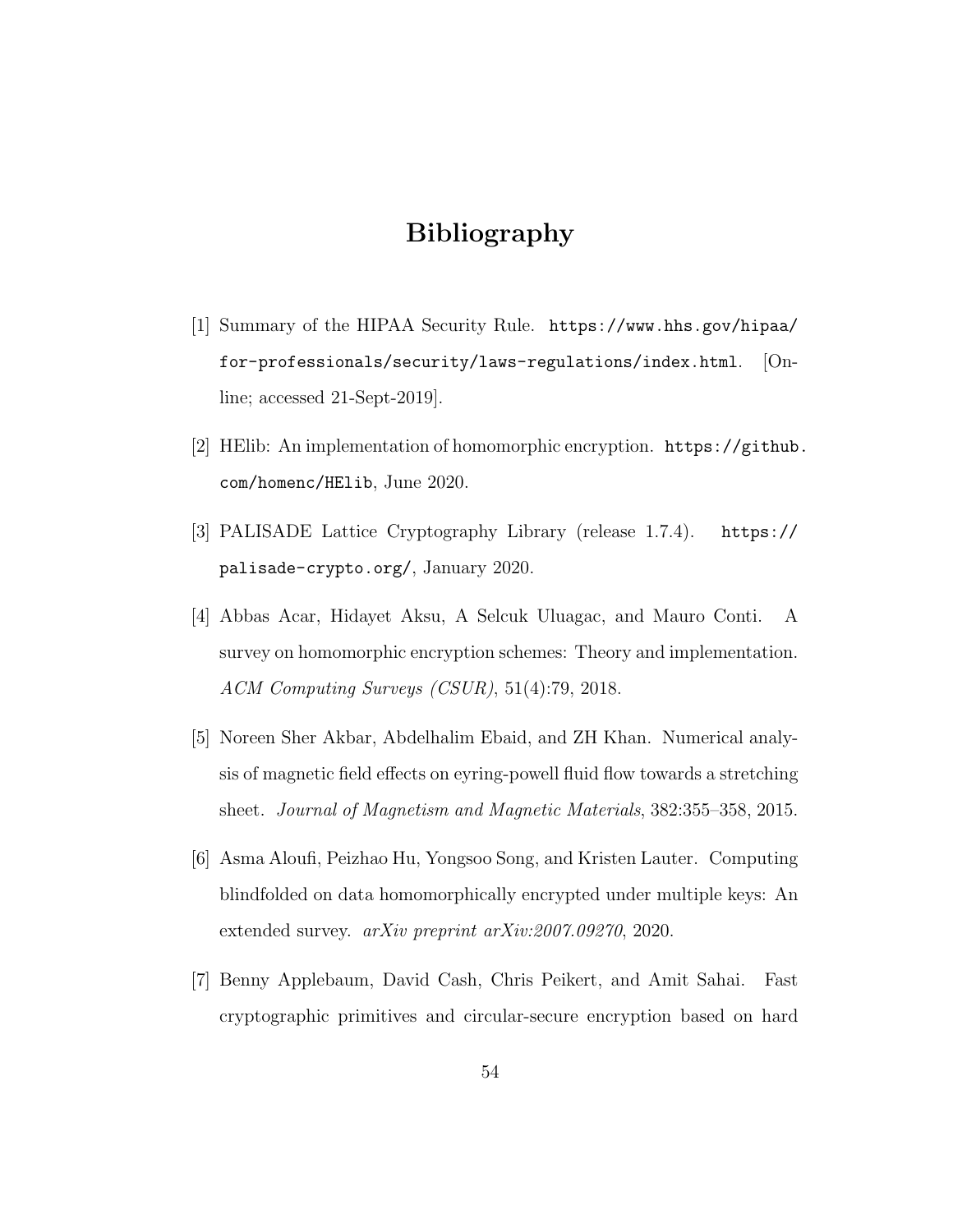learning problems. In Advances in Cryptology – CRYPTO, pages 595– 618. Springer, 2009.

- [8] Emile Borel, Paul Painlevé, and Henri Léon Lebesgue. *Leçons sur les* fonctions de variables réelles et les développements en séries de polynomes: professées à l'École normale supérieure. Gauthier-Villars, 1905.
- [9] Zvika Brakerski. Fully homomorphic encryption without modulus switching from classical gapsvp. In Annual Cryptology Conference, pages 868– 886. Springer, 2012.
- [10] Zvika Brakerski, Craig Gentry, and Vinod Vaikuntanathan. (Leveled) fully homomorphic encryption without bootstrapping. In *Innovations in* Theoretical Computer Science Conference (ITCS), pages 309–325. ACM, 2012.
- [11] Zvika Brakerski, Craig Gentry, and Vinod Vaikuntanathan. (leveled) fully homomorphic encryption without bootstrapping. ACM Transactions on Computation Theory (TOCT), 6(3):13, 2014.
- [12] COE Burg and JC Newman Iii. Computationally efficient, numerically exact design space derivatives via the complex taylor's series expansion method. Computers & Fluids, 32(3):373–383, 2003.
- [13] Hervé Chabanne, Amaury de Wargny, Jonathan Milgram, Constance Morel, and Emmanuel Prouff. Privacy-preserving classification on deep neural network. *IACR Cryptology ePrint Archive*, 2017:35, 2017.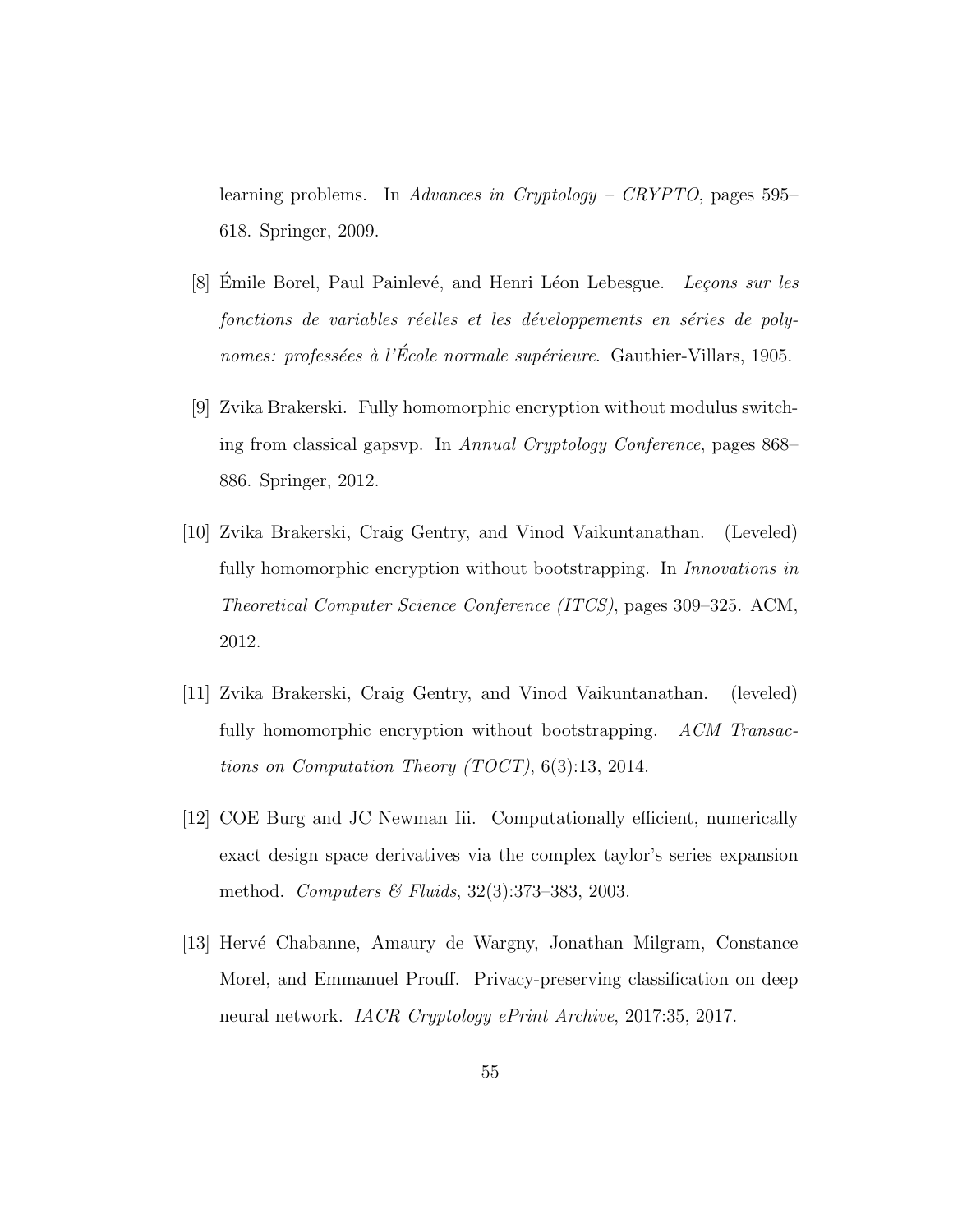- [14] Pafnutiĭ Lvovich Chebyshev. Théorie des mécanismes connus sous le nom de parallélogrammes. Imprimerie de l'Académie impériale des sciences, 1853.
- [15] Jung Hee Cheon, Andrey Kim, Miran Kim, and Yongsoo Song. Homomorphic encryption for arithmetic of approximate numbers. In International Conference on the Theory and Application of Cryptology and Information Security, pages 409–437. Springer, 2017.
- [16] Edward Chou, Josh Beal, Daniel Levy, Serena Yeung, Albert Haque, and Li Fei-Fei. Faster cryptonets: Leveraging sparsity for real-world encrypted inference. arXiv preprint arXiv:1811.09953, 2018.
- [17] Jack LH Crawford, Craig Gentry, Shai Halevi, Daniel Platt, and Victor Shoup. Doing Real Work with FHE: The Case of Logistic Regression. In Proceedings of the 6th Workshop on Encrypted Computing & Applied Homomorphic Cryptography, pages 1–12, New York, NY, USA, 2018. ACM.
- [18] W Cui, KA Gawecka, DM Potts, DMG Taborda, and L Zdravković. Numerical analysis of coupled thermo-hydraulic problems in geotechnical engineering. Geomechanics for Energy and the Environment, 6:22–34, 2016.
- [19] George Cybenko. Approximation by superpositions of a sigmoidal function. Mathematics of control, signals and systems, 2(4):303–314, 1989.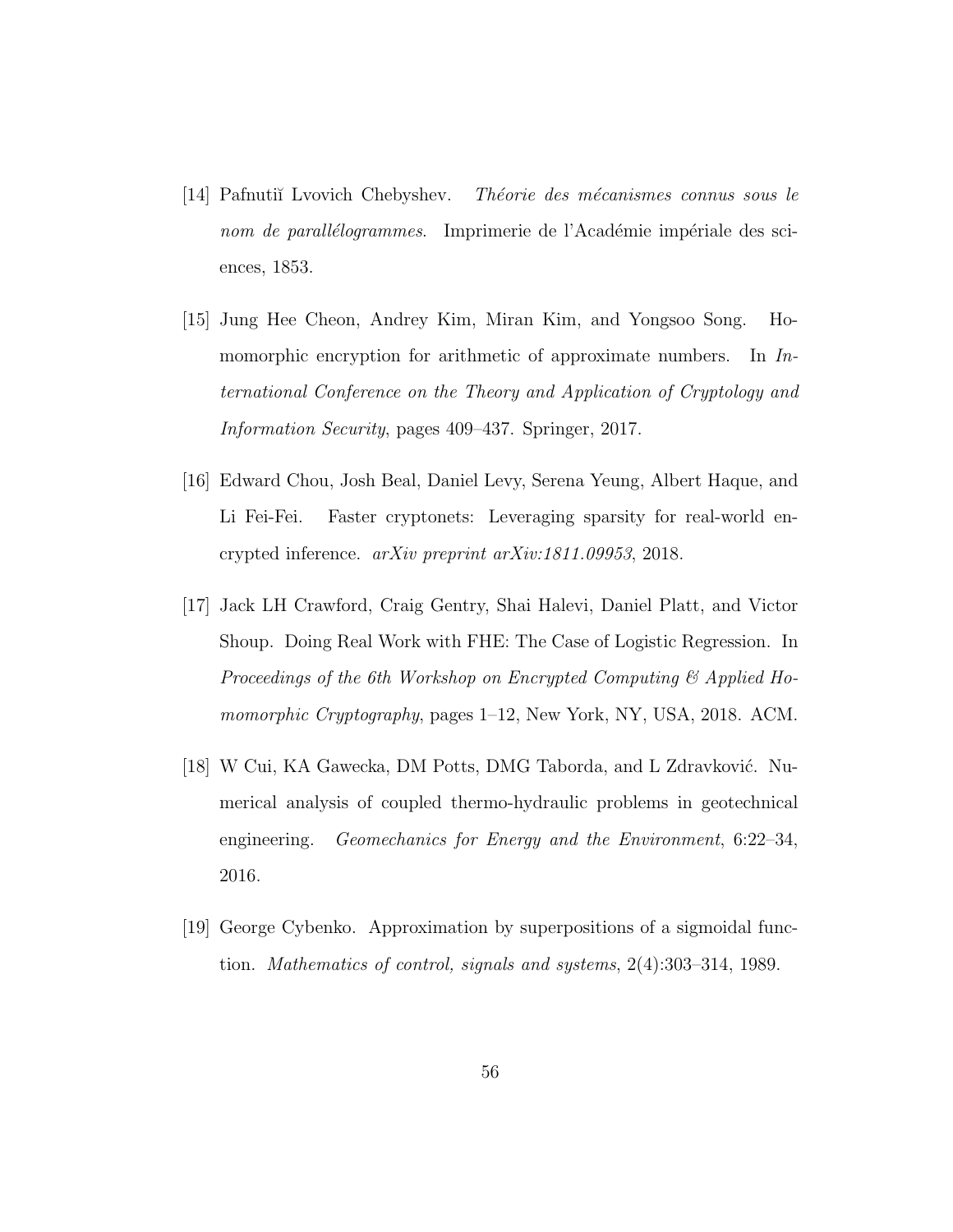- [20] Bhaskar DasGupta and Georg Schnitger. The power of approximating: a comparison of activation functions. In Advances in neural information processing systems, pages 615–622, 1993.
- [21] Taher ElGamal. A public key cryptosystem and a signature scheme based on discrete logarithms. IEEE transactions on information theory, 31(4):469–472, 1985.
- [22] R Ellahi and M Hameed. Numerical analysis of steady non-newtonian flows with heat transfer analysis, mhd and nonlinear slip effects. *Interna*tional Journal of Numerical Methods for Heat  $\mathcal C$  Fluid Flow, 22(1):24–38, 2012.
- [23] Junfeng Fan and Frederik Vercauteren. Somewhat practical fully homomorphic encryption. https://eprint.iacr.org/2012/144/20120322:031216, March 2012.
- [24] Emily Flitter and Karen Weise. Capital One Data Breach Compromises Data of Over 100 Million. https://www.nytimes.com/2019/07/ 29/business/capital-one-data-breach-hacked.html. [Online; accessed 21-Sept-2019].
- [25] Caroline Fontaine and Fabien Galand. A survey of homomorphic encryption for nonspecialists. EURASIP Journal on Information Security, 2007:15, 2007.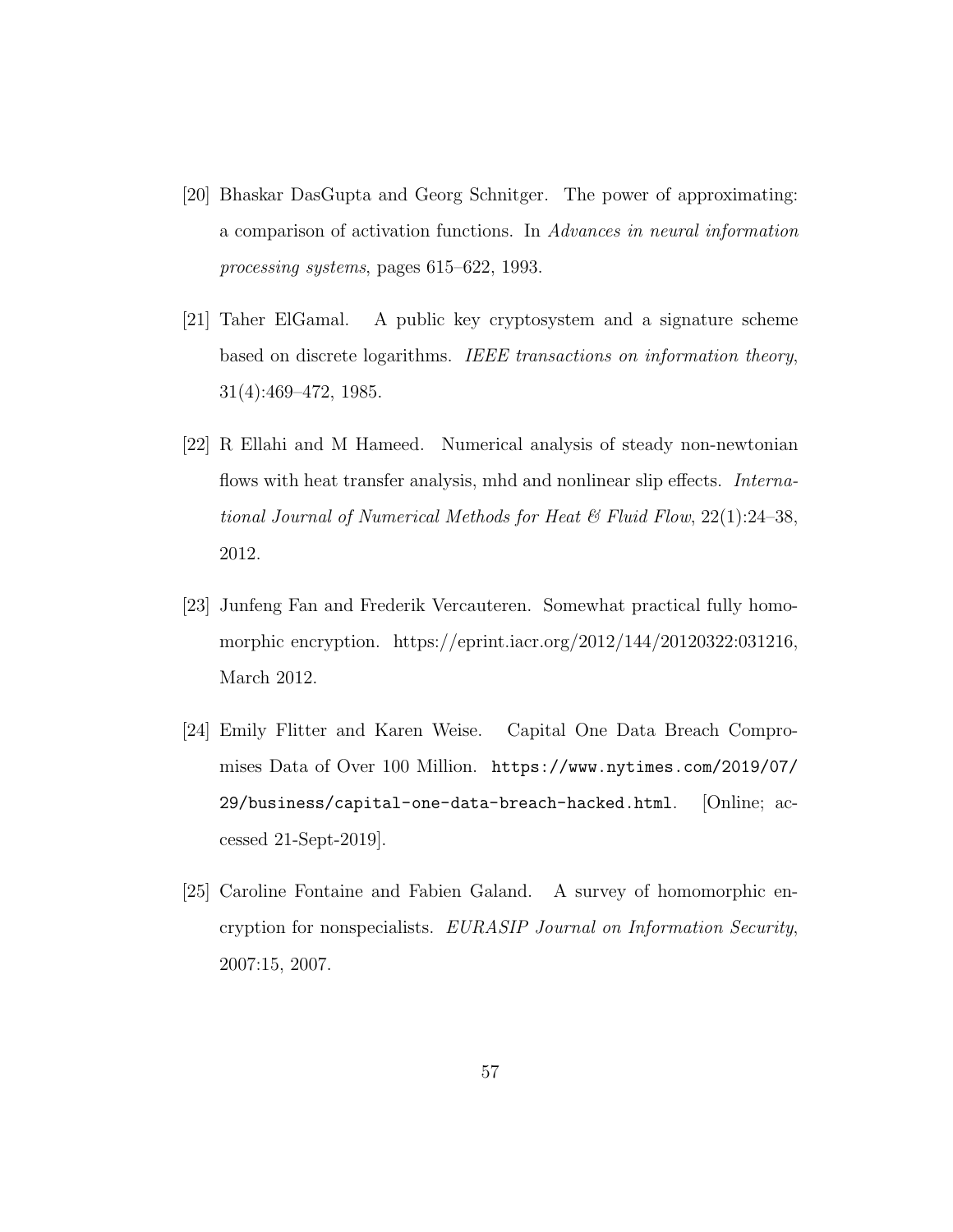- [26] J Garcia-Margallo, J Diaz Bejarano, and S Bravo Yuste. Generalized fourier series for the study of limit cycles. Journal of Sound and Vibration, 125(1):13–21, 1988.
- [27] Craig Gentry and Dan Boneh. A fully homomorphic encryption scheme, volume 20. Stanford University Stanford, 2009.
- [28] Ran Gilad-Bachrach, Nathan Dowlin, Kim Laine, Kristin Lauter, Michael Naehrig, and John Wernsing. Cryptonets: Applying neural networks to encrypted data with high throughput and accuracy. In International Conference on Machine Learning, pages 201–210, 2016.
- [29] Xavier Glorot, Antoine Bordes, and Yoshua Bengio. Deep sparse rectifier neural networks. In *Proceedings of the fourteenth international conference* on artificial intelligence and statistics, pages 315–323, 2011.
- [30] Xavier Glorot, Antoine Bordes, and Yoshua Bengio. Deep sparse rectifier neural networks. In Proceedings of the 14th International Conference on Artificial Intelligence and Statistics (AISTATS), 2011.
- [31] Shafi Goldwasser and Silvio Micali. Probabilistic encryption. J. of Computer and System Sciences, 28(2):270–299, 1984.
- [32] Andy Greenberg. Complete guide to gdpr compliance. https://gdpr. eu/. [Online; accessed 21-Sept-2019].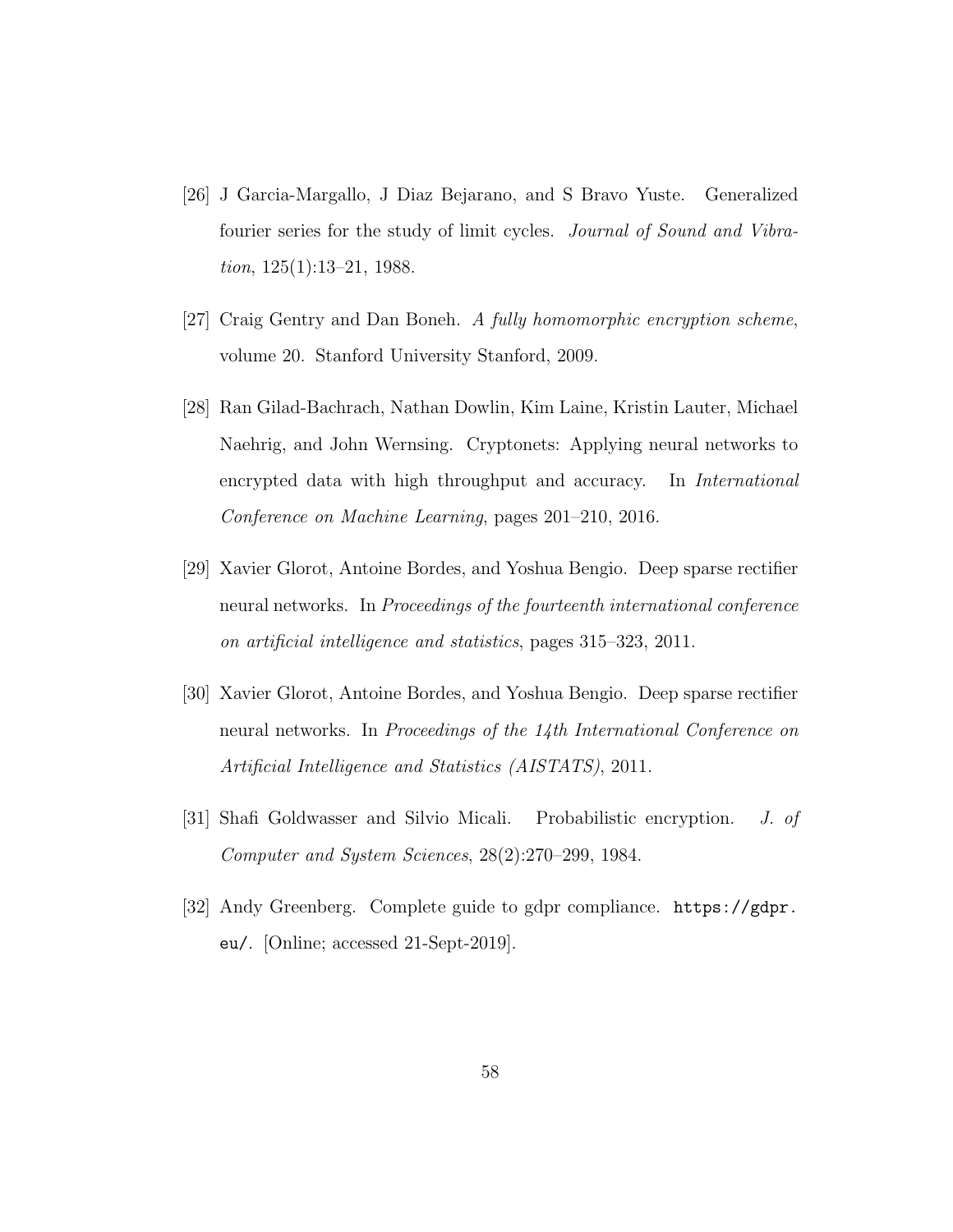- [33] Andreas Griewank, Jean Utke, and Andrea Walther. Evaluating higher derivative tensors by forward propagation of univariate taylor series. Mathematics of Computation, 69(231):1117–1130, 2000.
- [34] Varun Gulshan, Lily Peng, Marc Coram, Martin C Stumpe, Derek Wu, Arunachalam Narayanaswamy, Subhashini Venugopalan, Kasumi Widner, Tom Madams, Jorge Cuadros, et al. Development and validation of a deep learning algorithm for detection of diabetic retinopathy in retinal fundus photographs. Jama, 316(22):2402–2410, 2016.
- [35] Alfred Haar. Die minkowskische geometrie und die annäherung an stetige funktionen. Mathematische Annalen, 78(1):294–311, 1917.
- [36] Richard H. R. Hahnloser, Rahul Sarpeshkar, Misha A. Mahowald, Rodney J. Douglas, and H. Sebastian Seung. Digital selection and analogue amplification coexist in a cortex-inspired silicon circuit. Nature, 405:947  $EP -$ , 06 2000.
- [37] Rob Hall, Stephen E Fienberg, and Yuval Nardi. Secure multiple linear regression based on homomorphic encryption. *Journal of Official* Statistics, 27(4):669, 2011.
- [38] Ehsan Hesamifard, Hassan Takabi, and Mehdi Ghasemi. Cryptodl: Deep neural networks over encrypted data. arXiv preprint arXiv:1711.05189, 2017.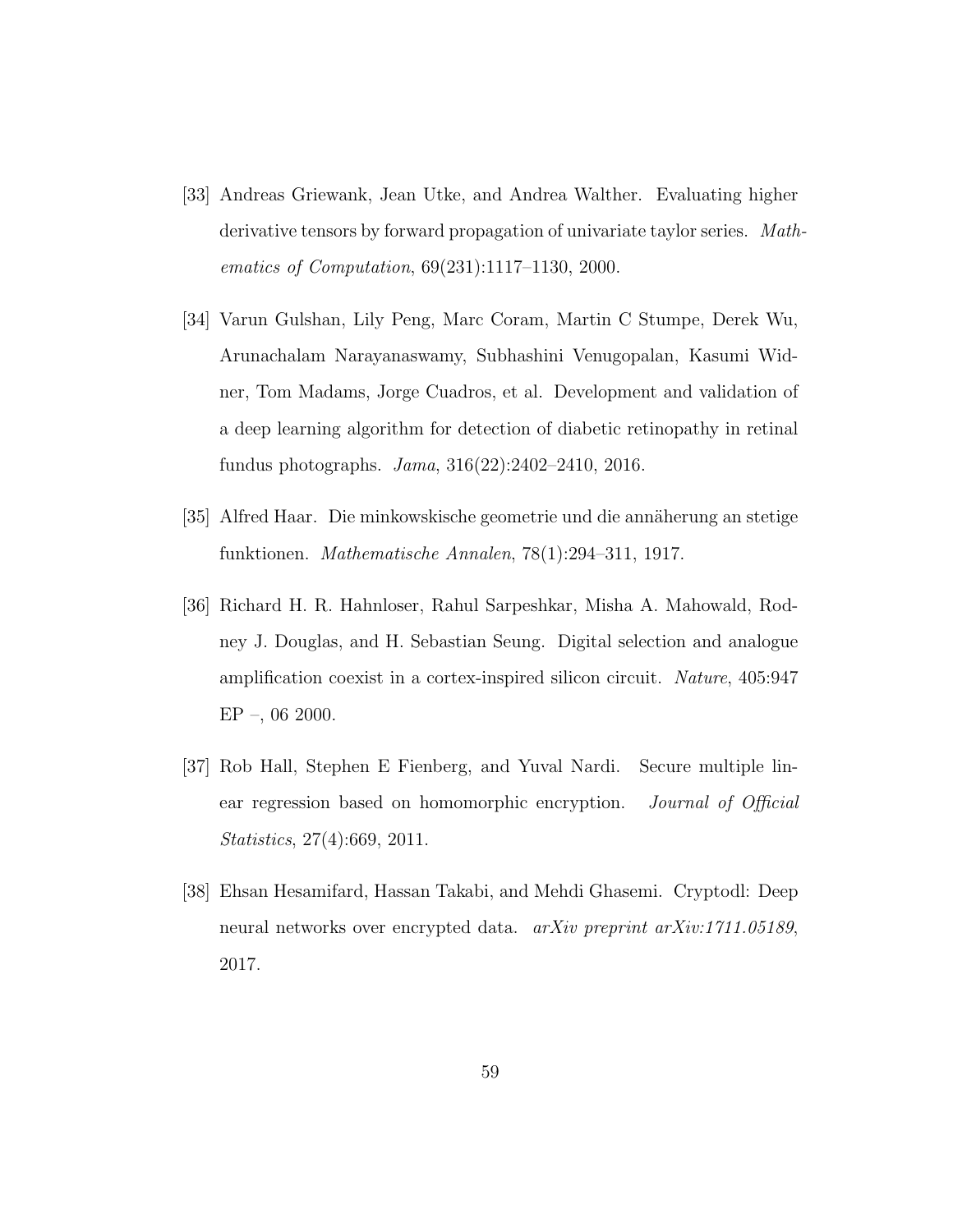- [39] Kurt Hornik. Approximation capabilities of multilayer feedforward networks. Neural networks, 4(2):251–257, 1991.
- [40] Sergey Ioffe and Christian Szegedy. Batch normalization: Accelerating deep network training by reducing internal covariate shift. *arXiv preprint* arXiv:1502.03167, 2015.
- [41] Konrad Knopp. Elements of the Theory of Functions, volume 1. Courier Corporation, 1952.
- [42] Alex Krizhevsky and Geoffrey Hinton. Learning multiple layers of features from tiny images. Technical report, Citeseer, 2009.
- [43] Joseph Louis Lagrange. Théorie des fonctions analytiques: contenant les principes du calcul différentiel, dégagés de toute considération d'infiniment petits, d'évanouissans, de limites et de fluxions, et réduits à l'analyse algébrique des quantités finies. Ve. Courcier, 1813.
- [44] M. M. Lau and K. H. Lim. Investigation of activation functions in deep belief network. In 2017 2nd International Conference on Control and Robotics Engineering (ICCRE), pages 201–206, 2017.
- [45] Yann Le Cun, Ido Kanter, and Sara A Solla. Eigenvalues of covariance matrices: Application to neural-network learning. *Physical Review Let*ters, 66(18):2396, 1991.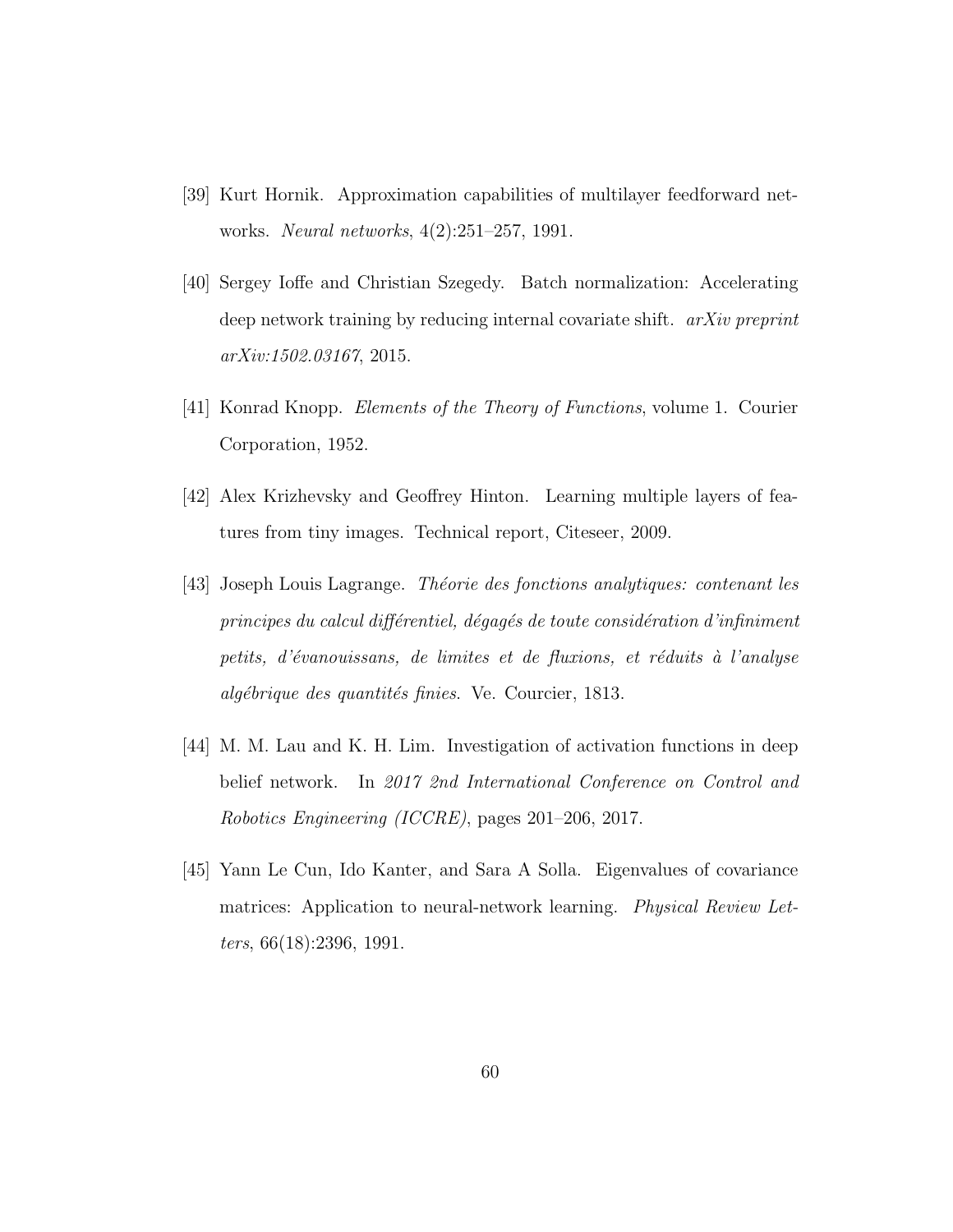- [46] Yann LeCun, Léon Bottou, Yoshua Bengio, and Patrick Haffner. Gradientbased learning applied to document recognition. Proceedings of the IEEE, 86(11):2278–2324, 1998.
- [47] Yann LeCun and Corinna Cortes. MNIST handwritten digit database. 2010.
- [48] Adrien Marie Legendre. Nouvelles méthodes pour la détermination des orbites des comètes: avec un supplément contenant divers perfectionnemens de ces méthodes et leur application aux deux comètes de 1805. Courcier, 1806.
- [49] Moshe Leshno, Vladimir Ya Lin, Allan Pinkus, and Shimon Schocken. Multilayer feedforward networks with a nonpolynomial activation function can approximate any function. Neural networks, 6(6):861–867, 1993.
- [50] Shu Liu, Lu Qi, Haifang Qin, Jianping Shi, and Jiaya Jia. Path aggregation network for instance segmentation. In Proceedings of the IEEE Conference on Computer Vision and Pattern Recognition, pages 8759– 8768, 2018.
- [51] Roi Livni, Shai Shalev-Shwartz, and Ohad Shamir. On the computational efficiency of training neural networks. In Advances in Neural Information Processing Systems, pages 855–863, 2014.
- [52] Vadim Lyubashevsky, Chris Peikert, and Oded Regev. On ideal lattices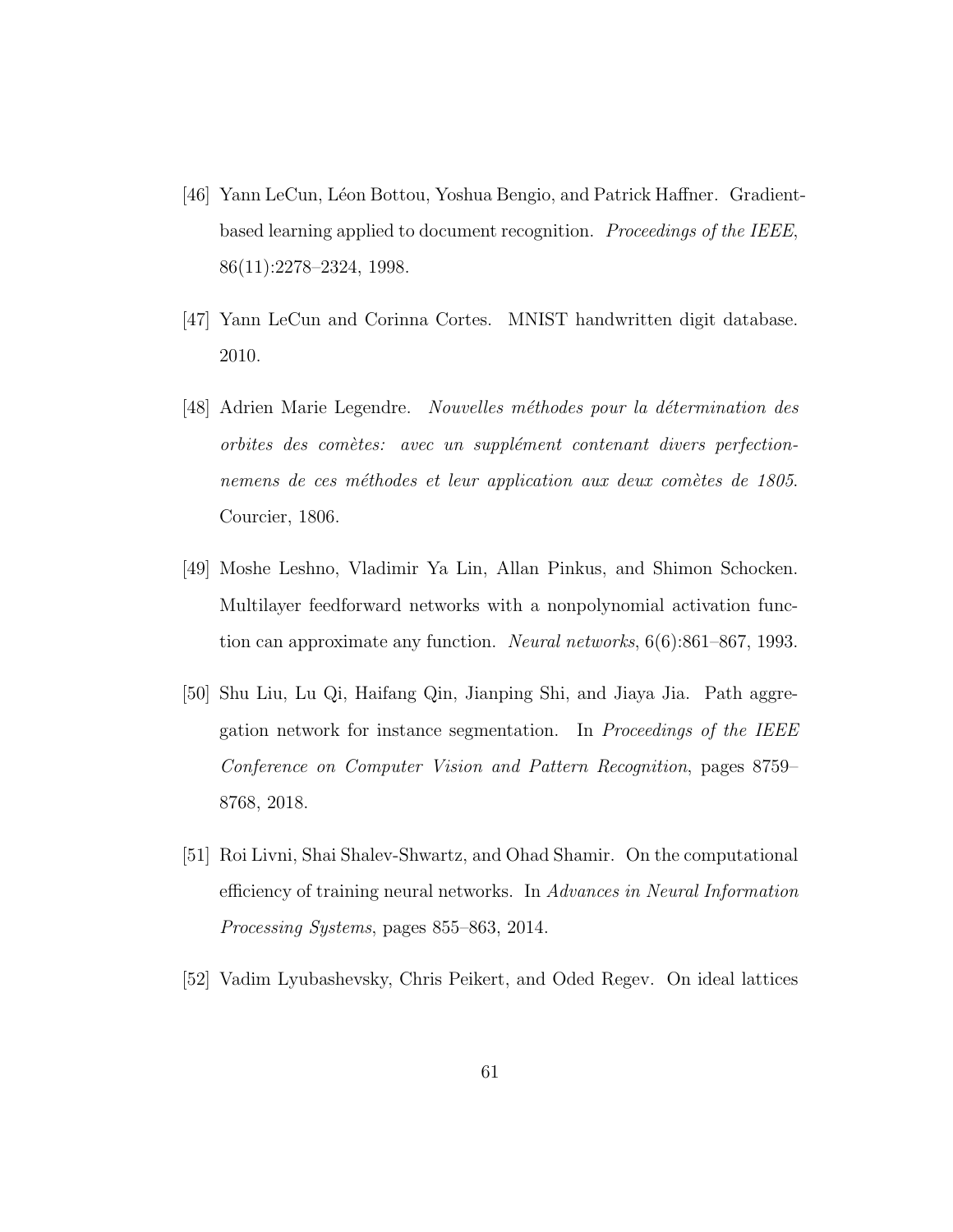and learning with errors over rings. In Advances in Cryptology –  $Euro$ - $CRYPT$ , pages 1–23. Springer, 2010.

- [53] Vadim Lyubashevsky, Chris Peikert, and Oded Regev. On ideal lattices and learning with errors over rings. Journal of the ACM (JACM), 60(6):43, 2013.
- [54] Hartmut Maennel, Olivier Bousquet, and Sylvain Gelly. Gradient descent quantizes relu network features. https://arxiv.org/abs/1803.08367, March 2018.
- [55] Paulo Martins, Leonel Sousa, and Artur Mariano. A survey on fully homomorphic encryption: An engineering perspective. ACM Comput. Surv., 50(6):83:1–83:33, December 2017.
- [56] Lee Mathews. Equifax Data Breach Impacts 143 Million Americans. https://www.forbes.com/sites/leemathews/2017/09/07/equifax-databreach-impacts-143-million-americans/#4cd26117356f. [Online; accessed 21-Sept-2019].
- [57] Masakazu Matsugu, Katsuhiko Mori, Yusuke Mitari, and Yuji Kaneda. Subject independent facial expression recognition with robust face detection using a convolutional neural network. Neural Networks, 16(5-6):555– 559, 2003.
- [58] Vinod Nair and Geoffrey E Hinton. Rectified linear units improve restricted boltzmann machines. In Proceedings of the 27th international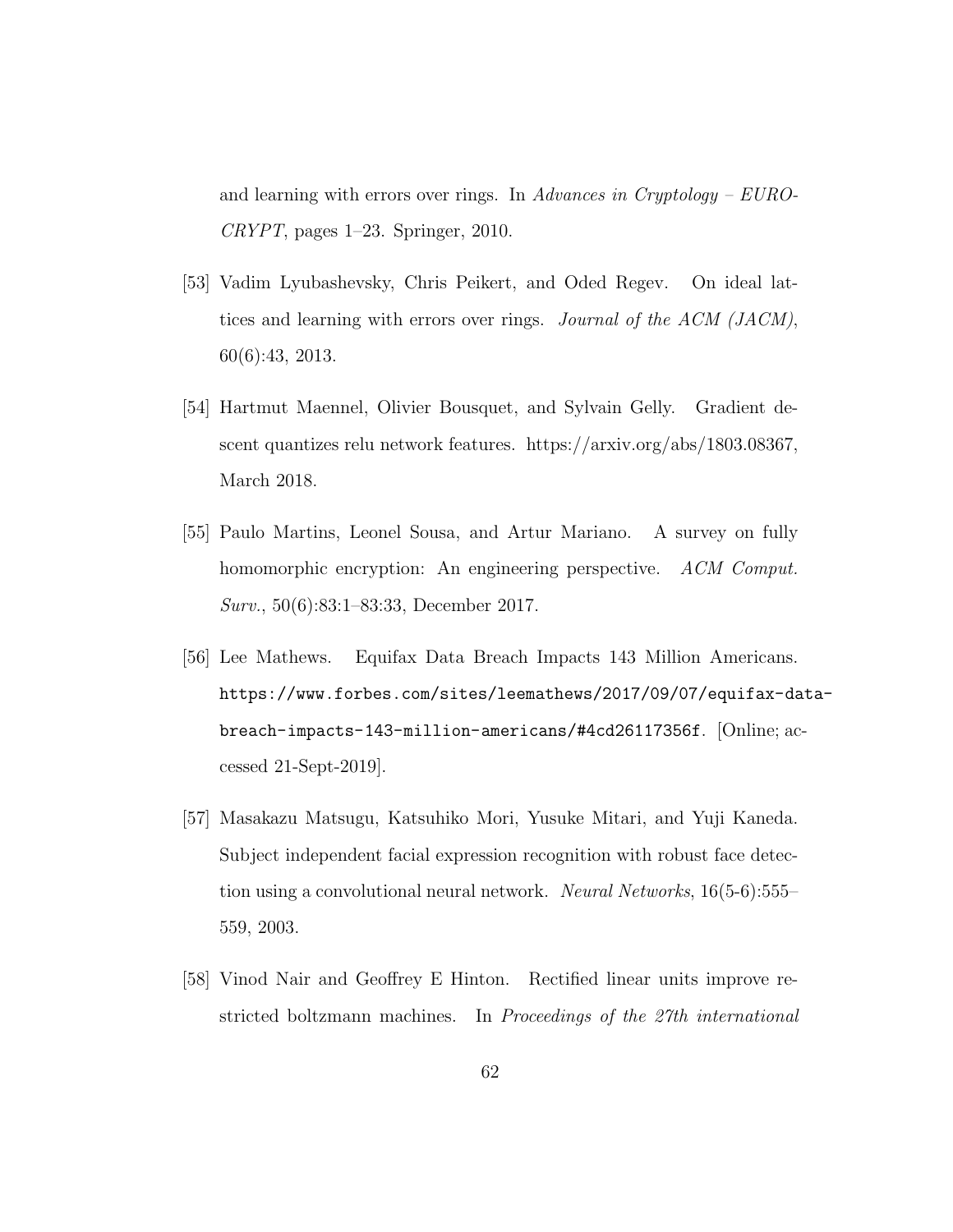conference on machine learning (ICML-10), pages 807–814, 2010.

- [59] Valeria Nikolaenko, Udi Weinsberg, Stratis Ioannidis, Marc Joye, Dan Boneh, and Nina Taft. Privacy-preserving ridge regression on hundreds of millions of records. In 2013 IEEE Symposium on Security and Privacy, pages 334–348. IEEE, 2013.
- [60] Pascal Paillier. Public-key cryptosystems based on composite degree residuosity classes. In Advances in Cryptology – EUROCRYPT, pages 223–238. Springer, 1999.
- [61] Giambattista Parascandolo, Heikki Huttunen, and Tuomas Virtanen. Taming the waves: sine as activation function in deep neural networks. 2016.
- [62] Harry Pratt, Frans Coenen, Deborah M Broadbent, Simon P Harding, and Yalin Zheng. Convolutional neural networks for diabetic retinopathy. Procedia Computer Science, 90:200–205, 2016.
- [63] Y. Qin, X. Wang, and J. Zou. The optimized deep belief networks with improved logistic sigmoid units and their application in fault diagnosis for planetary gearboxes of wind turbines. IEEE Transactions on Industrial Electronics, 66(5):3814–3824, 2019.
- [64] Prajit Ramachandran, Barret Zoph, and Quoc V Le. Searching for activation functions. 2018.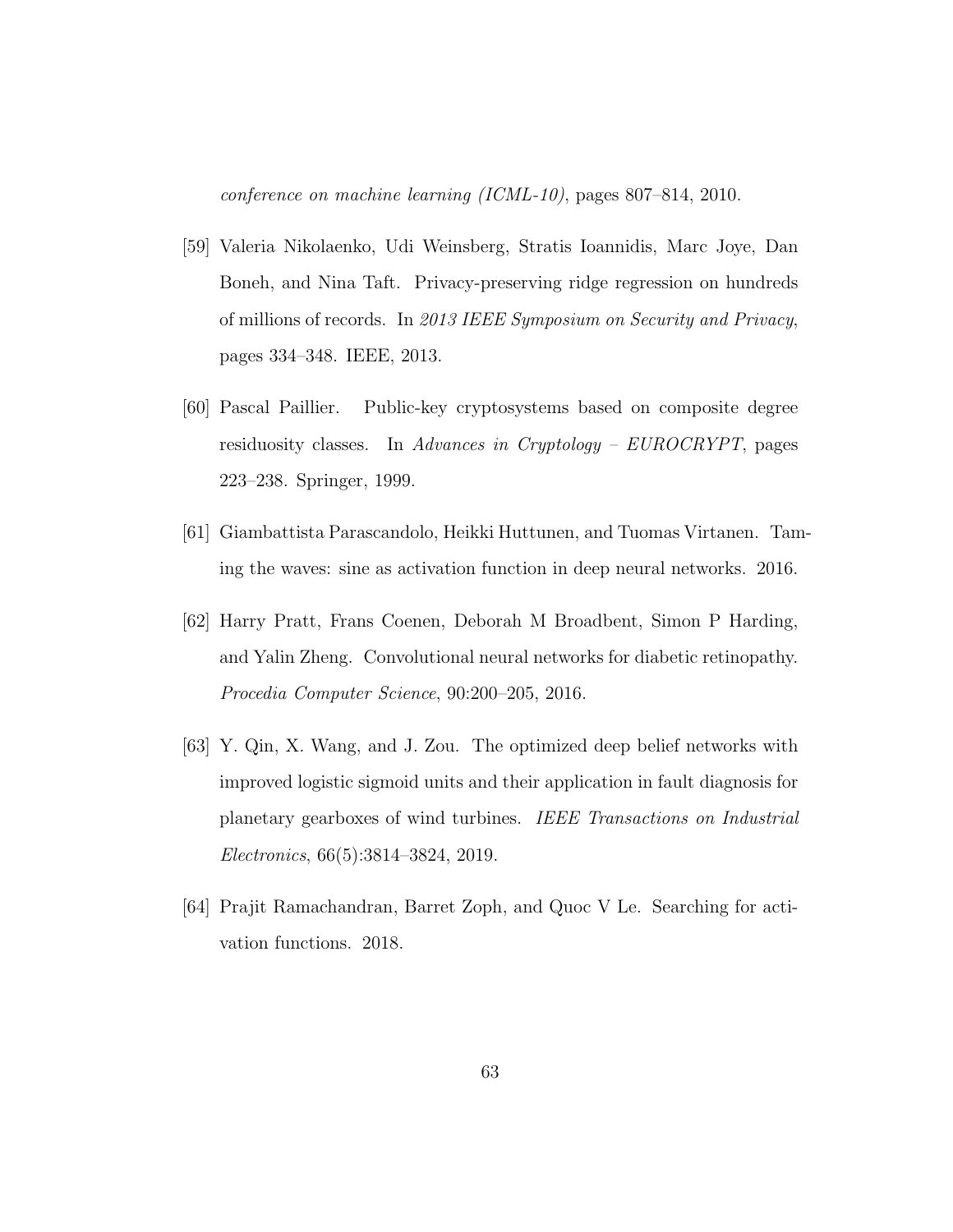- [65] Ronald L Rivest, Len Adleman, Michael L Dertouzos, et al. On data banks and privacy homomorphisms. Foundations of secure computation, 4(11):169–180, 1978.
- [66] David E Rumelhart, Geoffrey E Hinton, and Ronald J Williams. Learning internal representations by error propagation. Technical report, California Univ San Diego La Jolla Inst for Cognitive Science, 1985.
- [67] Shibani Santurkar, Dimitris Tsipras, Andrew Ilyas, and Aleksander Madry. How does batch normalization help optimization? In Advances in Neural Information Processing Systems, pages 2483–2493, 2018.
- [68] Nicol N Schraudolph. On centering neural network weight updates. Orr, GB and M uller, K.-R., editors, Tricks of the Trade. Springer Verlag, Berlin. To appear in Lecture Notes in Computer Science, 1998.
- [69] Microsoft SEAL (release 3.5). https://github.com/Microsoft/SEAL, April 2020. Microsoft Research, Redmond, WA.
- [70] Wei Shen, Mu Zhou, Feng Yang, Caiyun Yang, and Jie Tian. Multiscale convolutional neural networks for lung nodule classification. In International Conference on Information Processing in Medical Imaging, pages 588–599. Springer, 2015.
- [71] Jost Tobias Springenberg, Alexey Dosovitskiy, Thomas Brox, and Martin Riedmiller. Striving for simplicity: The all convolutional net.  $arXiv$ preprint arXiv:1412.6806, 2014.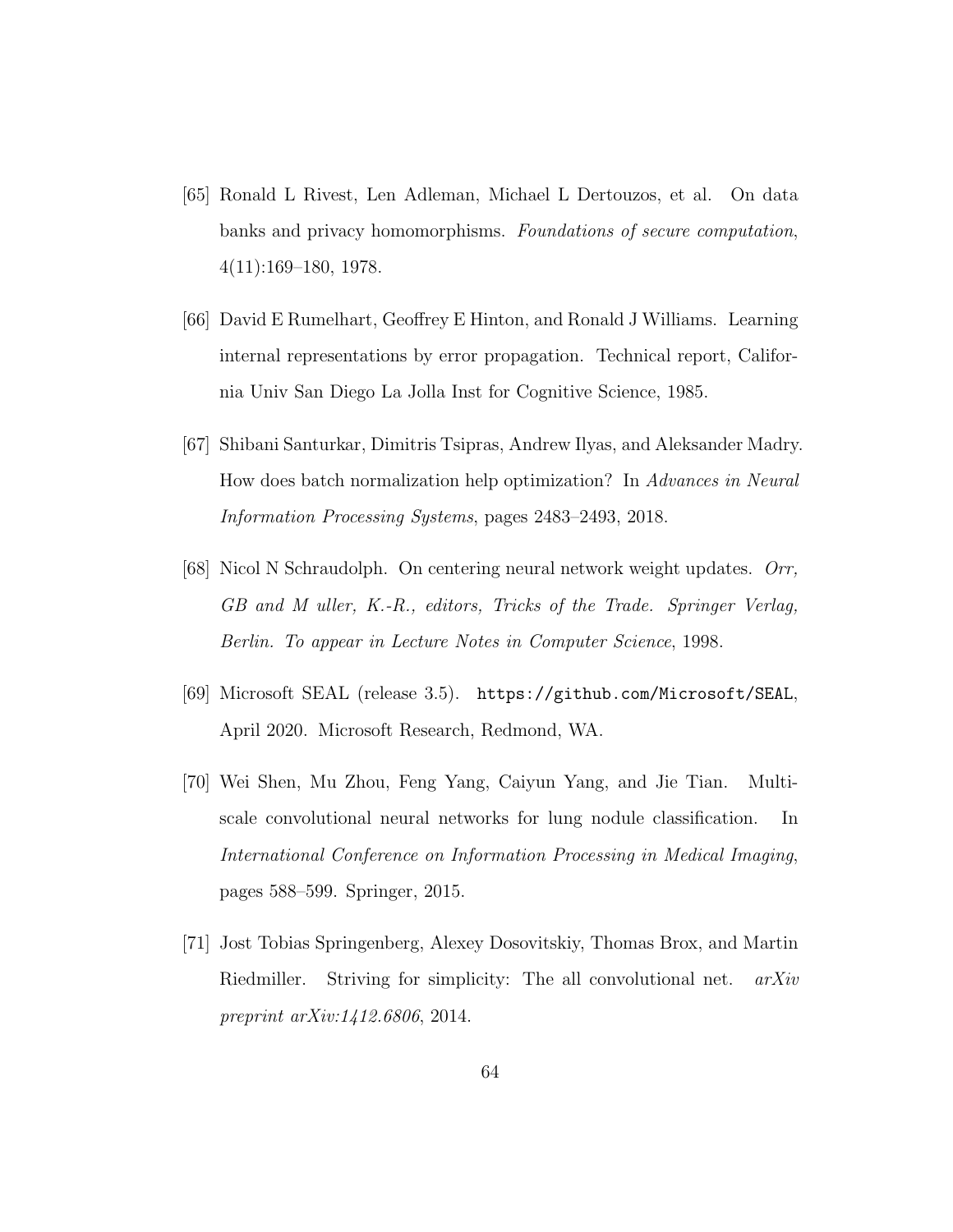- [72] Marshall H Stone. The generalized weierstrass approximation theorem. Mathematics Magazine, 21(5):237–254, 1948.
- [73] Christian Szegedy, Wei Liu, Yangqing Jia, Pierre Sermanet, Scott Reed, Dragomir Anguelov, Dumitru Erhan, Vincent Vanhoucke, and Andrew Rabinovich. Going deeper with convolutions. In *Proceedings of the* IEEE conference on computer vision and pattern recognition, pages 1–9, 2015.
- [74] Vinod Vaikuntanathan. Computing blindfolded: New developments in fully homomorphic encryption. In Foundations of Computer Science (FOCS), 2011 IEEE 52nd Annual Symposium on, pages  $5-16$ , 2011.
- [75] Xin Wang, Yi Qin, Yi Wang, Sheng Xiang, and Haizhou Chen. Reltanh: An activation function with vanishing gradient resistance for sae-based dnns and its application to rotating machinery fault diagnosis. Neurocomputing, 363:88 – 98, 2019.
- [76] Karl Weierstrass. Uber die analytische darstellbarkeit sogenannter willkürlicher functionen einer reellen veränderlichen. Sitzungsberichte der Königlich Preußischen Akademie der Wissenschaften zu Berlin, 2:633–639, 1885.
- [77] Wei Wu, Jian Liu, Huimei Wang, Fengyi Tang, and Ming Xian. Ppolynets: Achieving high prediction accuracy and efficiency with parametric polynomial activations. IEEE Access, 6:72814–72823, 2018.